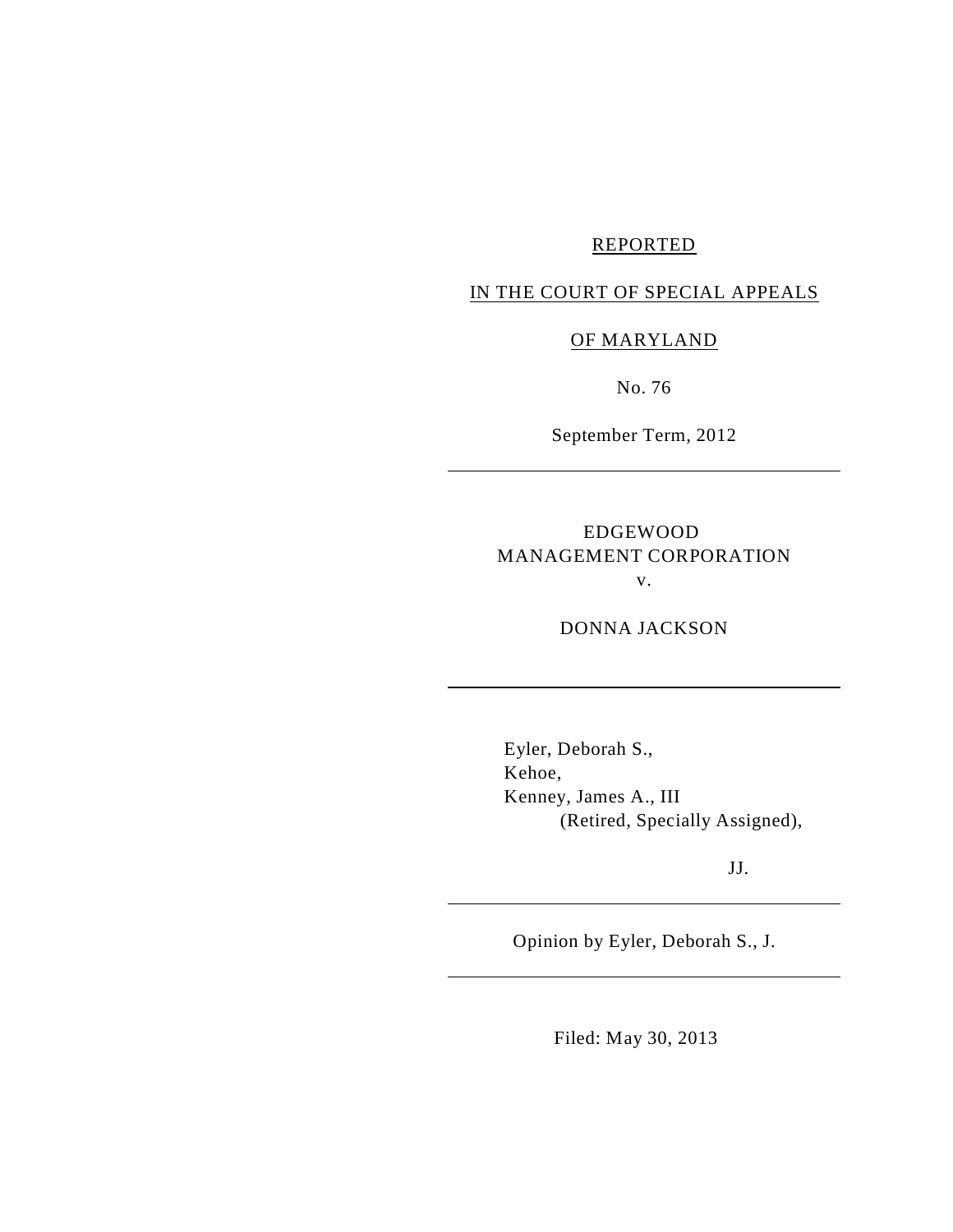In the Circuit Court for Montgomery County, Donna Jackson, the appellee/crossappellant, brought a retaliation action pursuant to Md. Code (2009 Repl. Vol., 2010 Supp.), section 20-1202 of the State Government Article ("SG"), asserting a violation of section 27- 19(c) of the Montgomery County Code ("MCC") against Edgewood Management Corporation ("Edgewood"), the appellant/cross-appellee, her former employer. Jackson alleged that Edgewood had constructively terminated her employment in retaliation for reporting a sex discrimination complaint made by a subordinate. She sought compensatory and punitive damages, as well as attorneys' fees.

Jackson's case was tried to a jury. On a special verdict form, the jury found in favor of Jackson, awarding her \$500,000 in "economic damages" and \$150,000 in "compensatory damages."<sup>1</sup> The court entered judgment in Jackson's favor for \$650,000 ("the Judgment").

 Edgewood filed a ten-day motion to amend the Judgment to "conform with the [MCC]" and a motion for judgment notwithstanding the verdict ("JNOV"). Jackson filed a post-judgment memorandum addressing her entitlement to punitive damages. <sup>2</sup>

The court denied Edgewood's motion for JNOV and granted its motion to amend the Judgment to conform with the MCC. The court entered an amended judgment reducing the

 $1$ It was apparent at trial that "economic damages" meant lost wages and "compensatory" damages" meant non-economic damages, *i.e.*, pain and suffering.

<sup>&</sup>lt;sup>2</sup>Jackson also petitioned for an award of attorneys' fees. Her petition was granted in part and denied in part subsequent to the appeal and cross-appeal in this case. The propriety of that award is not before us.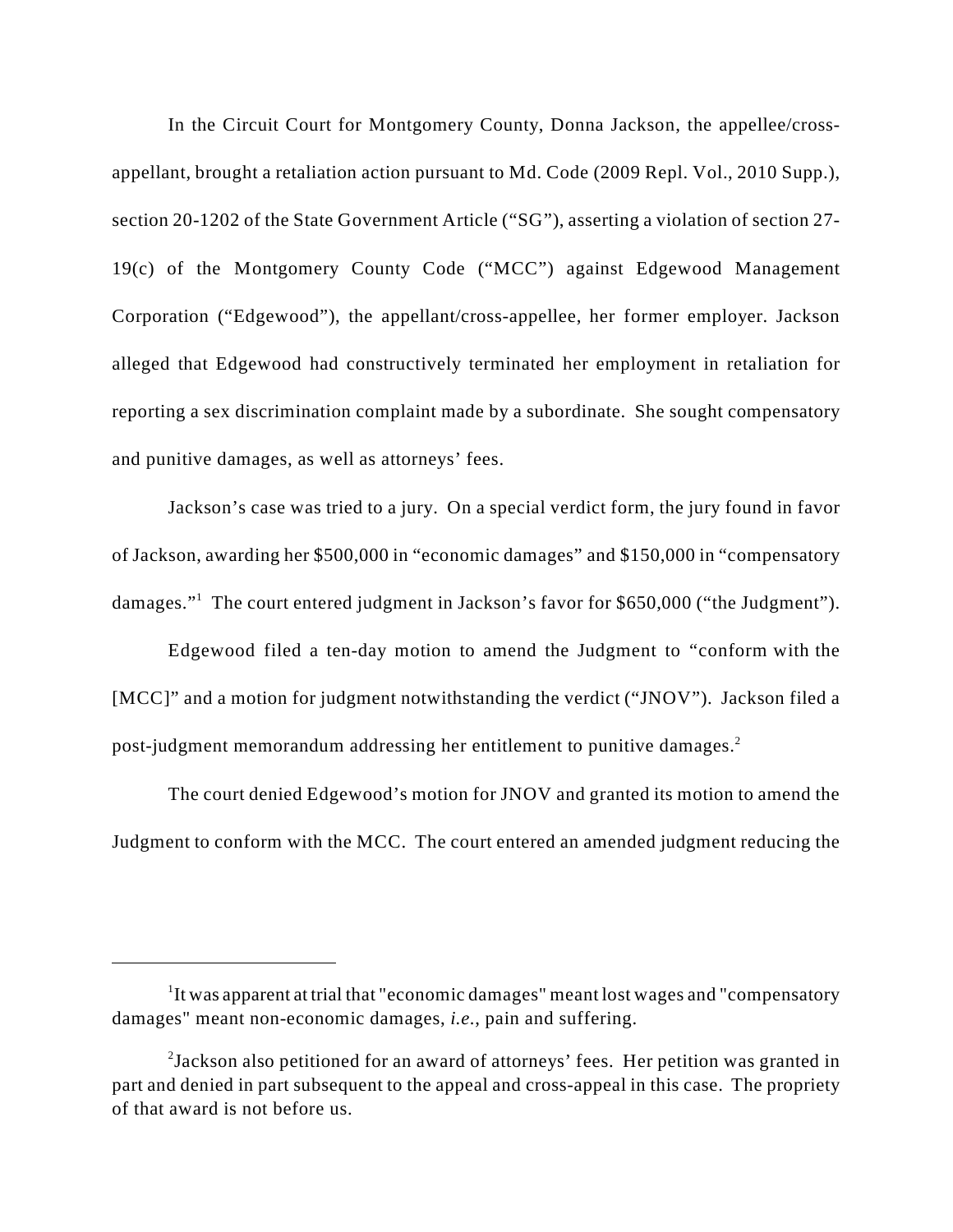verdict to \$89,195, comprised of back-pay for two years minus the amount of unemployment benefits collected by Jackson during that time ("the Amended Judgment").

Edgewood noted an appeal, presenting five questions for our review, which we have condensed and rephrased as two:

- I. Was the evidence at trial legally insufficient to sustain Jackson's retaliation claim?
- II. Did the trial court err or abuse its discretion in declining to submit Edgewood's proposed special verdict sheet to the jurors?

Jackson noted a cross-appeal, presenting four questions for review, which we have

condensed and rephrased as three:

- I. Are the remedies for a retaliation action brought pursuant to SG section 20-1202 limited to those set forth in MCC section 27-8?
- II. May economic damages for retaliatory discharge be offset by the amount of unemployment benefits the employee collected?
- III. Did the trial court abuse its discretion in declining to instruct the jurors on punitive damages?

For the reasons to follow, we answer all the questions in the negative. Accordingly,

we shall vacate the Amended Judgment and reinstate and affirm the original Judgment of the

circuit court.

# **FACTS AND PROCEEDINGS**

Except where noted, we present the facts in a light most favorable to Jackson, the prevailing party below.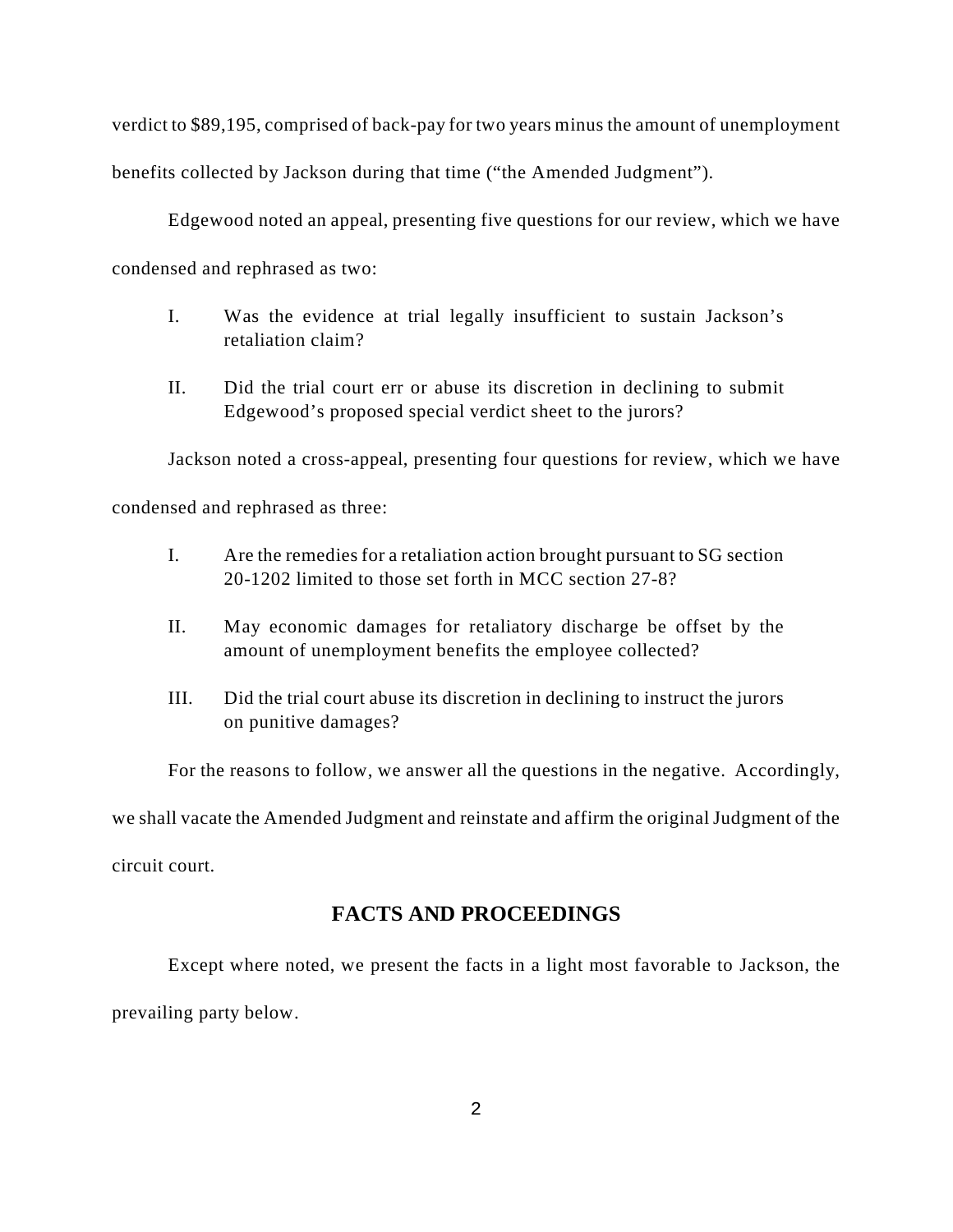Edgewood is a property management company headquartered in Germantown. It manages numerous properties throughout Maryland, including Glenview Garden Apartments ("Glenview") in Glen Burnie. Glenview is a 204-unit, low-income apartment complex subject to regulations by the Department of Housing and Urban Development ("HUD"). It is owned by Triton Advisors, Inc. ("Triton"), a corporation owned and operated by one Janet Charlton.

Triton had purchased Glenview with a "Section 236 loan," a low-interest loan insured by the federal government under the National Housing Act, 12 U.S.C. § 1715z-1. In the loan agreement, HUD set the income limits for tenants in the property. *See U.S. ex rel. K & R Ltd. P'ship v. Mass. Housing Finance Agency*, 530 F.3d 980, 981 (D.C. Cir. 2008) (discussing Section 236 loans). Only 10% of the units in a Section 236 property can be rented to "market renters," that is, tenants with incomes above 80% of the area median income, as determined by HUD.

In 2007, Triton began the process of transitioning Glenview from a Section 236 property to a Low Income Housing Tax Credit ("LIHTC") property. LIHTC is a federal taxincentive program designed to encourage private development of low income properties. *See Carter v. Maryland Mgmt. Co.*, 377 Md. 596, 603 (2003). Under this program, a property owner will receive a tax credit if a certain minimum number of residential units in the property are rent-restricted and occupied by people whose incomes do not exceed "sixty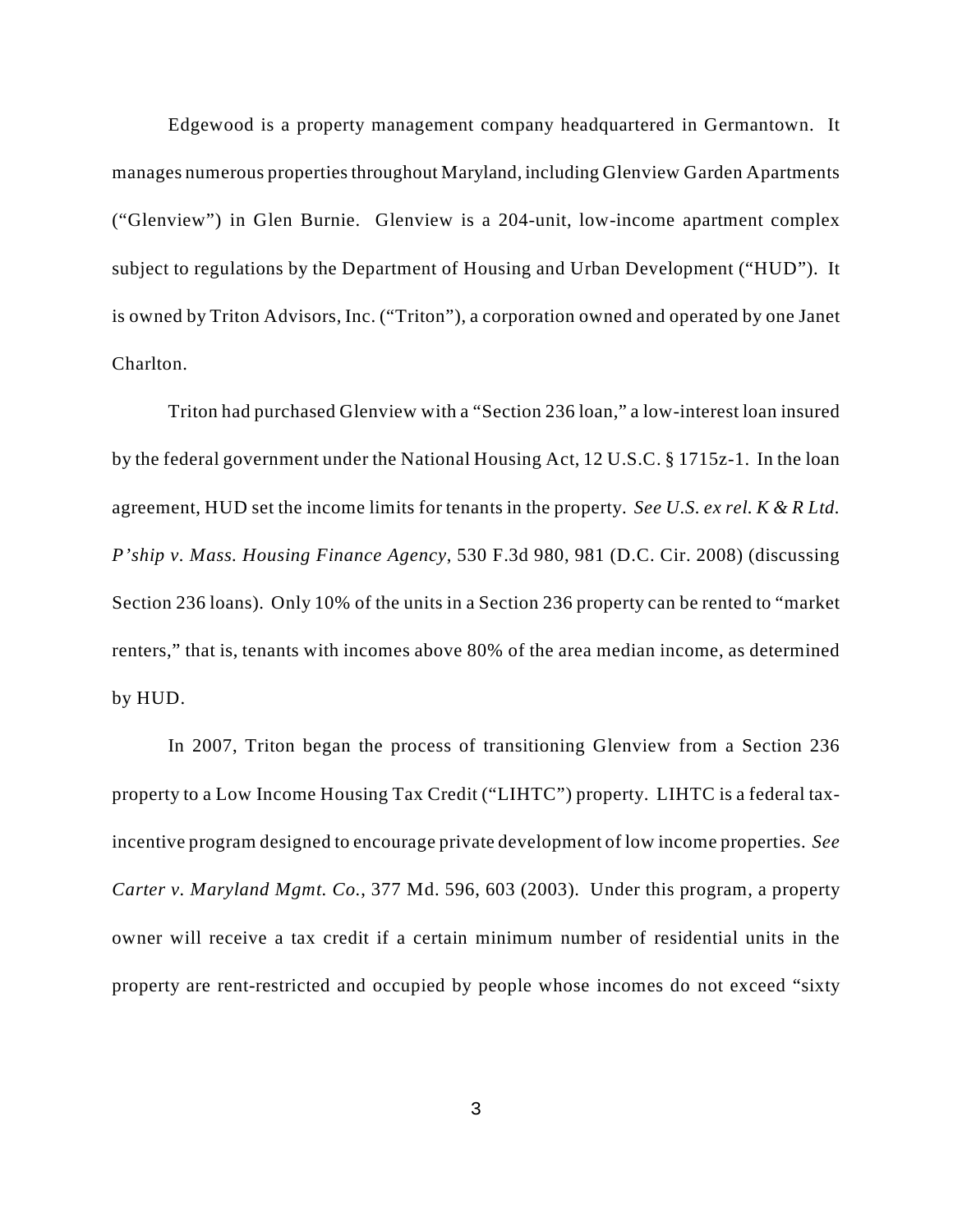percent of the area median income," as determined by HUD. The property owner then can sell the tax credit to investors to raise capital for improvements to the property.

Jackson has been employed by Edgewood since 1979. From 1990 until her resignation on March 25, 2010, she held the position of community manager for Glenview. At the time of her resignation, she was earning approximately \$55,000 annually.

As community manager, Jackson was responsible for the day-to-day operations of Glenview, including collecting rent, handling resident complaints and maintenance requests, and reviewing and approving rental applications. Jackson supervised one employee, Paula "Drema" Wagner, a leasing specialist at Glenview, whom Jackson hired in 1990. Art Wilcoxen was Glenview's groundskeeper.

Before 2009, Jackson's supervisor was Lisa Davis, an assistant vice-president with Edgewood. During much of that time, Scott Jones was the regional vice-president who supervised Davis. He has since become Edgewood's president and chief executive officer. Jackson received uniformly positive performance evaluations from Davis and Jones.

In September of 2009, Arturo "Art" Reyes replaced Davis as Jackson's direct supervisor. Reyes reported to Norman Azouqha, a regional vice-president who, in turn, reported to George Caruso, Edgewood's executive vice-president and chief "knowledge officer."

On or about December 7, 2009, Larry Davis, a senior vice-president at Edgewood, and Terrance Kelly, an assistant vice-president at Edgewood, called Wagner and offered her a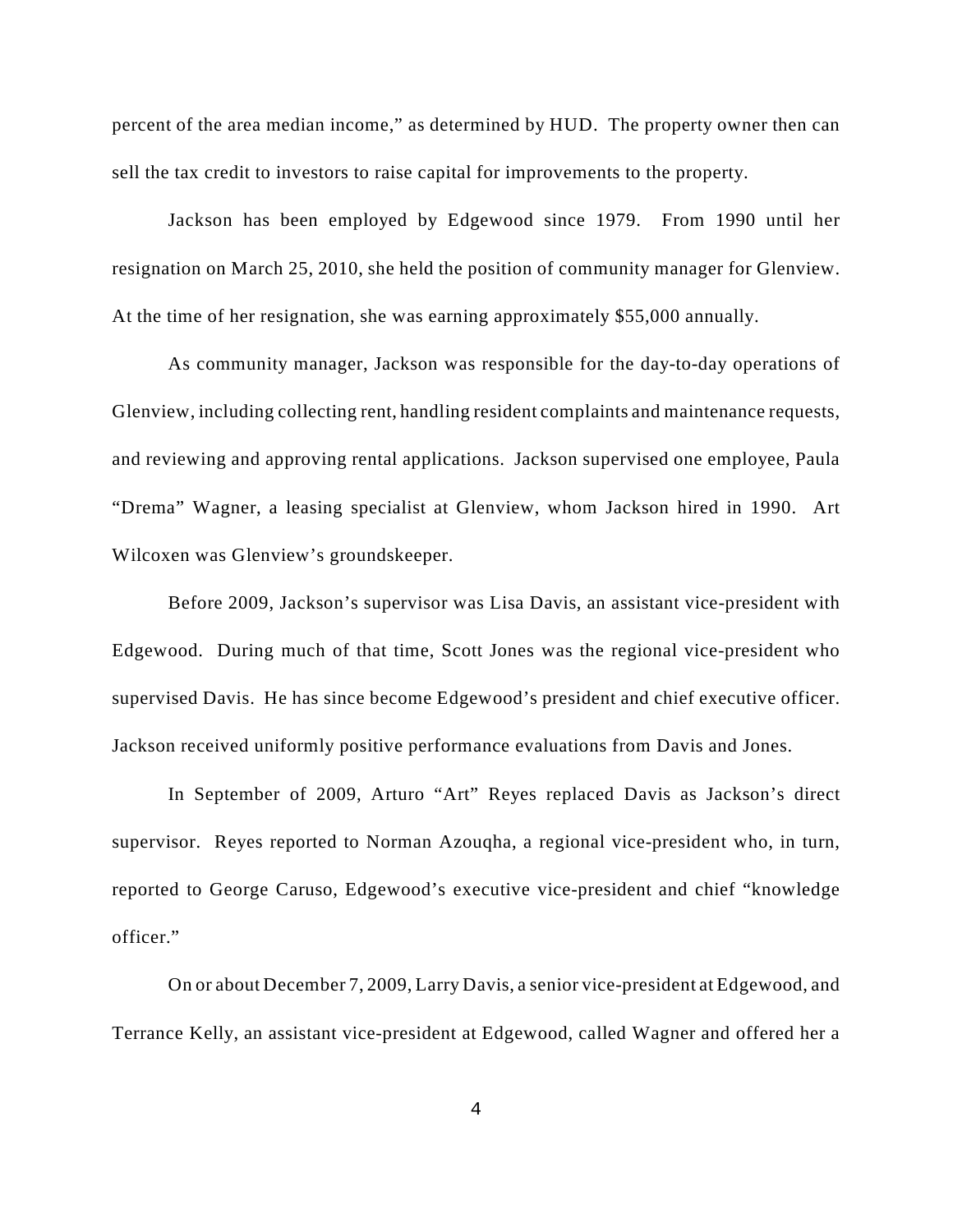promotion to the position of community manager at an apartment complex in Capital Heights that Edgewood managed. Wagner declined the promotion for several reasons, including the length of the commute and safety concerns. Wagner had been living in Glen Burnie for decades, near Glenview. Capital Heights is in Prince George's County, about 36 miles from Wagner's home, and in a neighborhood with a high crime rate.

On December 10, 2009, Reyes came to Glenview to discuss a tenant complaint with Jackson and to inform Art Wilcoxen, the groundskeeper, that his position was being eliminated.

Reyes met with Jackson in her office, which was located at the back of Glenview's rental office. He advised Jackson that a tenant, one Mary Barnes, had filed a complaint with the Maryland Commission on Human Relations ("MCHR") alleging that Jackson had discriminated against her on the basis of her race by failing to handle her maintenance requests promptly. Jackson responded by telling Reyes that Barnes was a problem tenant and offering to show Reyes Barnes's lengthy tenant file, which documented frequent complaints made by her and by other tenants about her. Reyes asked to see maintenance requests made by Barnes, took certain of the records, and said he would look into the matter.

Reyes asked Jackson to call Wilcoxen to her office, which she did. In Jackson's office, with the door shut, Reyes informed Wilcoxen that his position was going to be eliminated on an uncertain date in the future, for budgetary reasons. Reyes said he had wanted to give Wilcoxen a "heads up."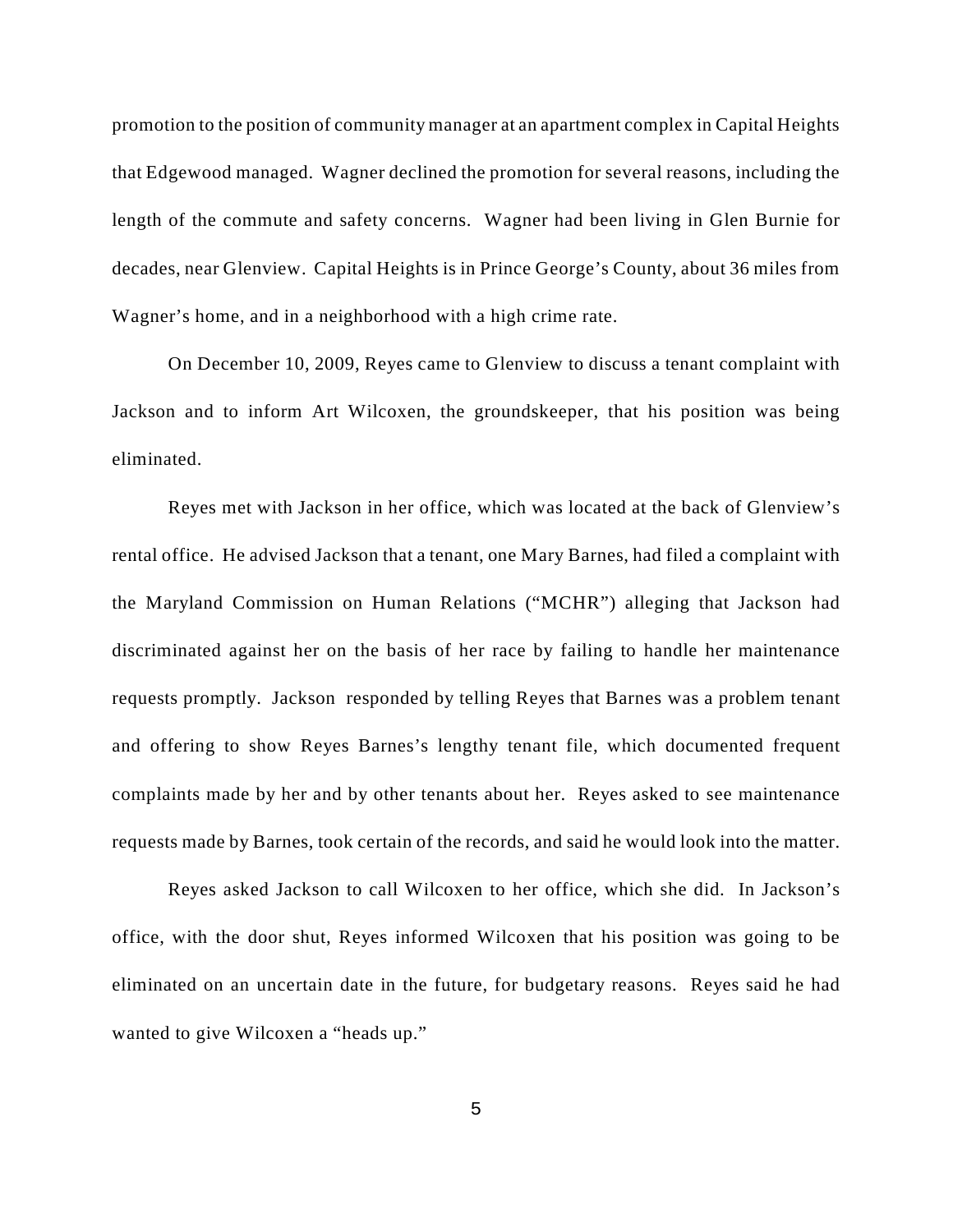Following this conversation, Wilcoxen walked out of Jackson's office and into the front reception area, where Wagner's desk was located. Reyes and Jackson followed him out. Also in the reception area were Rick West, Edgewood's maintenance supervisor; Penny Ingold, another Glenview employee; a tenant; and a new rental applicant.

Wilcoxen walked over to Wagner's desk and told her he had just been laid off. Reyes then approached Wagner's desk. He said, "oh, [I heard] you didn't take the job transfer." He sat down in front of Wagner's desk and asked her why she had declined the transfer. Wagner replied, giving the reasons discussed above. Reyes told her, "well, due to the fact you didn't take the transfer, we're cutting your pay from [\$]18 [per hour] down to [\$]13 [per hour]." Wagner asked Reyes why her pay was being cut and when this change would go into effect. Reyes simply repeated his previous statement that her pay would be cut.

A tenant then walked into Glenview's office. Wagner tried to get Reyes to "stop speaking." Wagner said, "excuse me," and began attempting to assist the tenant. Nevertheless, Reyes continued to "repeat[] what he [had] said," announcing to Wagner that it was a "a new day," and budgets were being cut.

At this point, Wagner was near tears. Jackson, who, like everyone in the vicinity, had overheard Reyes talking to Wagner, approached Reyes and asked if he'd like to use her office to continue his conversation with Wagner. Reyes declined, saying "we're almost finished here." He then walked into Jackson's office, collected his belongings, and left.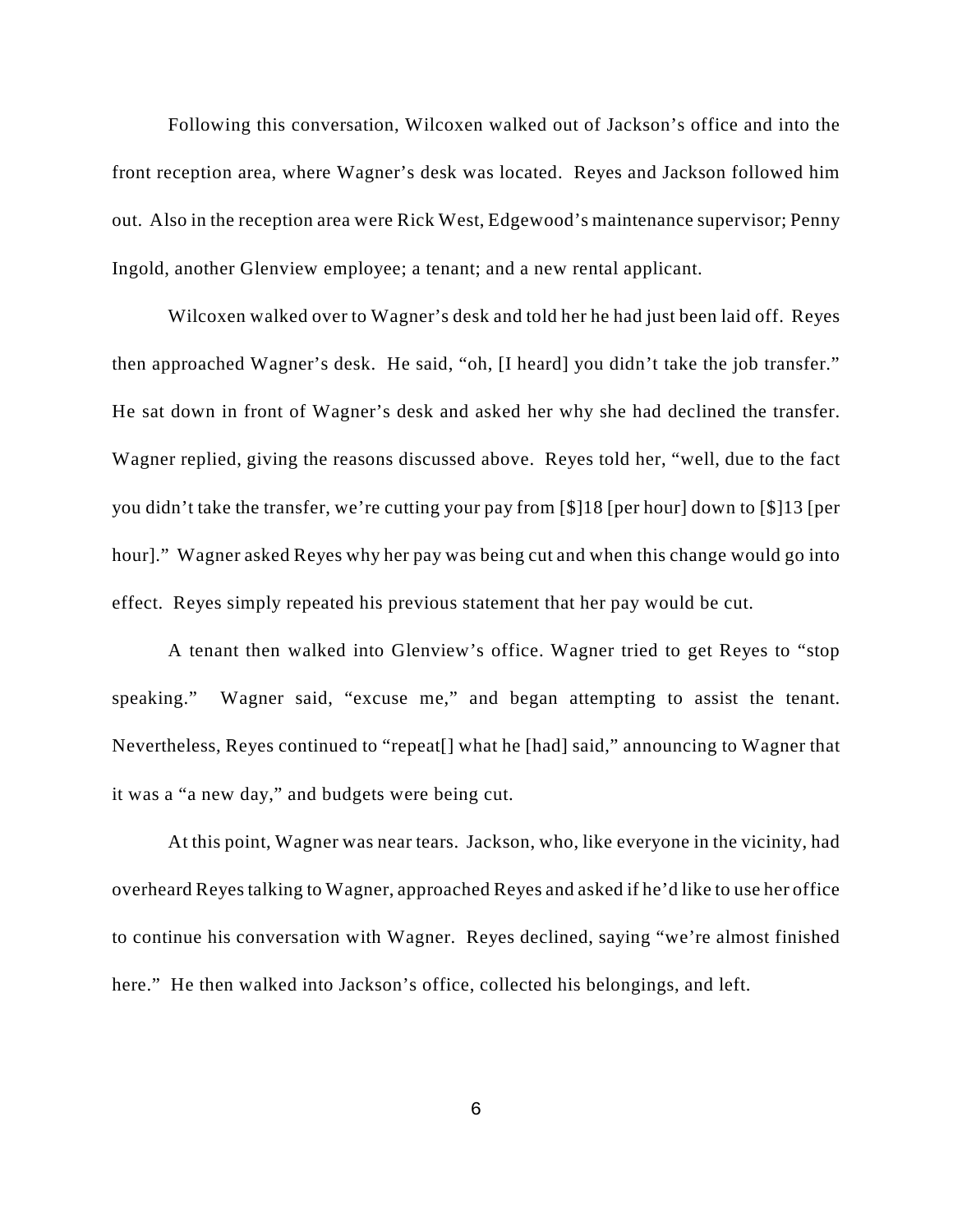Immediately after Reyes departed, Wagner reported to Jackson that she believed Reyes had discriminated against her on the basis of her gender by speaking privately to a male employee (Wilcoxen) about his job being eliminated but speaking to her about a significant reduction in her pay in front of numerous employees and tenants. Wagner was extremely upset. Jackson tried to console her, remarking that she "didn't know why [Reyes] did that."

Later that day, Wagner sat down with Jackson and Wilcoxen to discuss the incident a second time. She expressed the view to both of them that Reyes had "discriminated against [her] because [she] was a woman." After leaving work for the day, Wagner remained "upset" about the incident with Reyes. She typed a letter ("the Grievance Letter") that summarized her encounter with Reyes that day:<sup>3</sup>

I Drema Wagner was offered a new position [Community Manager] at another property. I declined the offer to due to having to travel & work at a bad area. I would have to travel 1 hr to 1 ½ hrs one way. I chose to work at Glenview due to I only live 10-15 minutes away, the money I was offered would not even cover my gas expenses. This position was offered to me by Larry Davis & Terrance Kelly.

On Thursday 12/10/2009 Art Reyes, Ms. Jackson supervisor told me due to I declined the job transfer my pay would properly be cut/decreased by \$ 5.00 per hour. I ask Mr. Reyes why, Mr. Reyes stated this was a new day, there were budget cuts. Mr. Reyes was explaining this to me in the front office while I was answering the phone & waiting on residents and a co worker come in and Mr. Reyes kept discussing my personal business. In order to get Mr. Reyes to stop, I turned to my co worker spoke to her then turned back to look at Mr. Reyes he paused & continued discussing my personal business.

<sup>&</sup>lt;sup>3</sup>We have not made any corrections to the Grievance Letter.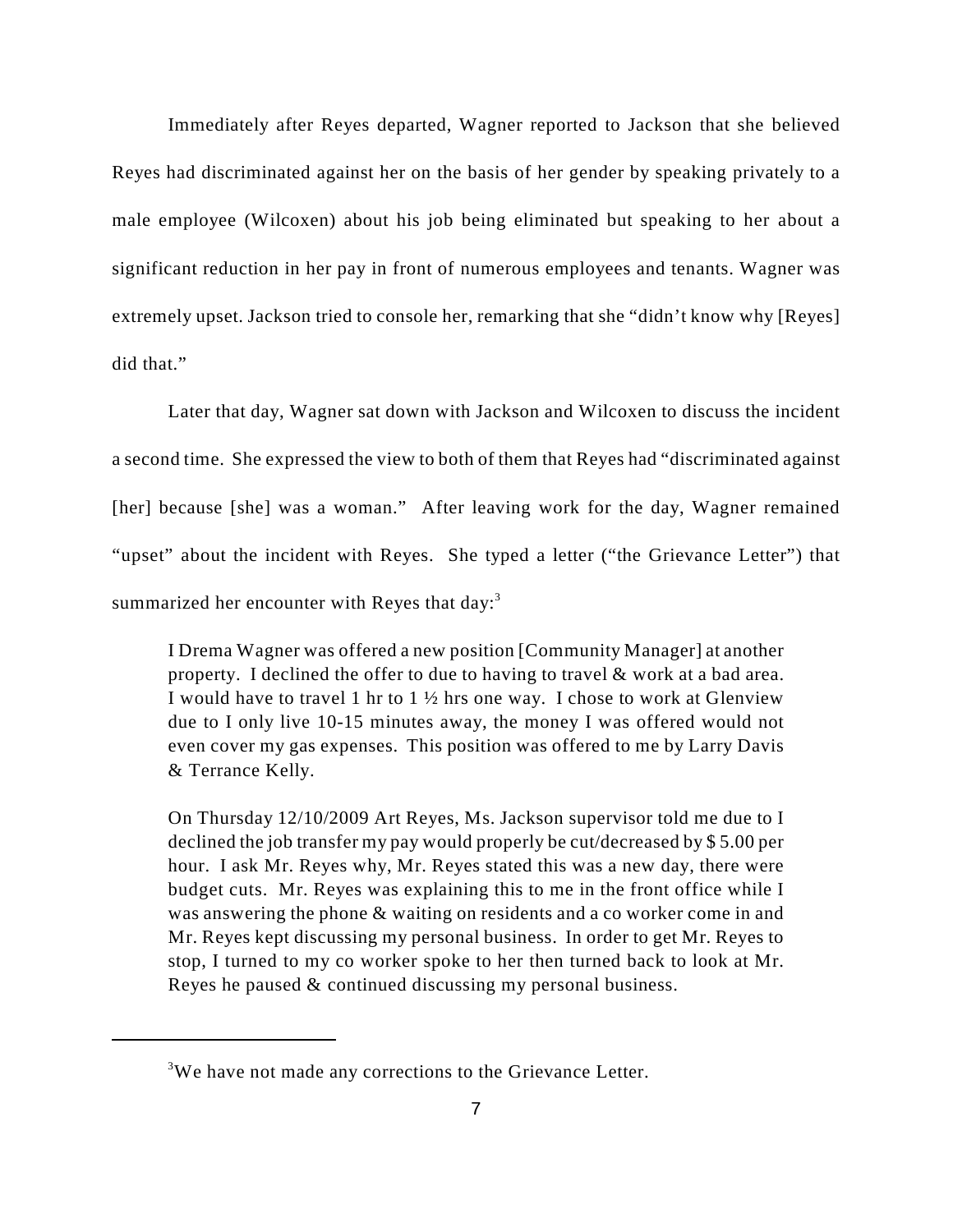I feel Mr. Reyes should have requested me to go to a private close area to discuss my personal business. I also feel the real reason my current pay maybe cut/decreased because I would not accept the new position.

The next day, Friday, December 11, 2009, Wagner gave Jackson the Grievance Letter. Jackson initialed it and marked it as "received 12/11/09."

On Tuesday, December 15, 2009, Jackson called Reyes's supervisor, Azouqha, to report Wagner's grievance. She advised him that Wagner had "written a discrimination letter against Mr. Reyes" and explained what had happened. She told him that Wagner had said that "she felt she was discriminated against, because of her gender." Jackson also discussed with Azouqha a conflict she had had with Reyes concerning a repair to Barnes's apartment.

At the end of the conversation, Jackson asked Azouqha whether she should "forward [the Grievance Letter] to [him], or send it to HR." Azouqha replied that Jackson should put the letter in Wagner's file and to just try to "get along" with Reyes "until the rehab is over with" (referring to renovations to Glenview that were being undertaken).

Jackson followed Azouqha's directive and placed the Grievance Letter in Wagner's file. She also wrote a contemporaneous note "to document the employee file of Ms. Drema Wagner." It stated:

On 12/15/09 at approximately 11:45 a.m., I, Donna L. Jackson, Com. Mgr. for Glenview, called Mr. Norman Azouqha to inform him of a grievance letter Ms. Wagner wrote concerning the transfer offer or possible pay decrease from Mr. Art Reyes. I asked Mr. Azouqha if he wished me to send him a copy through e-mail and send to HR. Mr. Azouqha told me no and to place it in her employee file. I did as such.

Jackson also made a note in a journal she kept to record events for work. This note stated: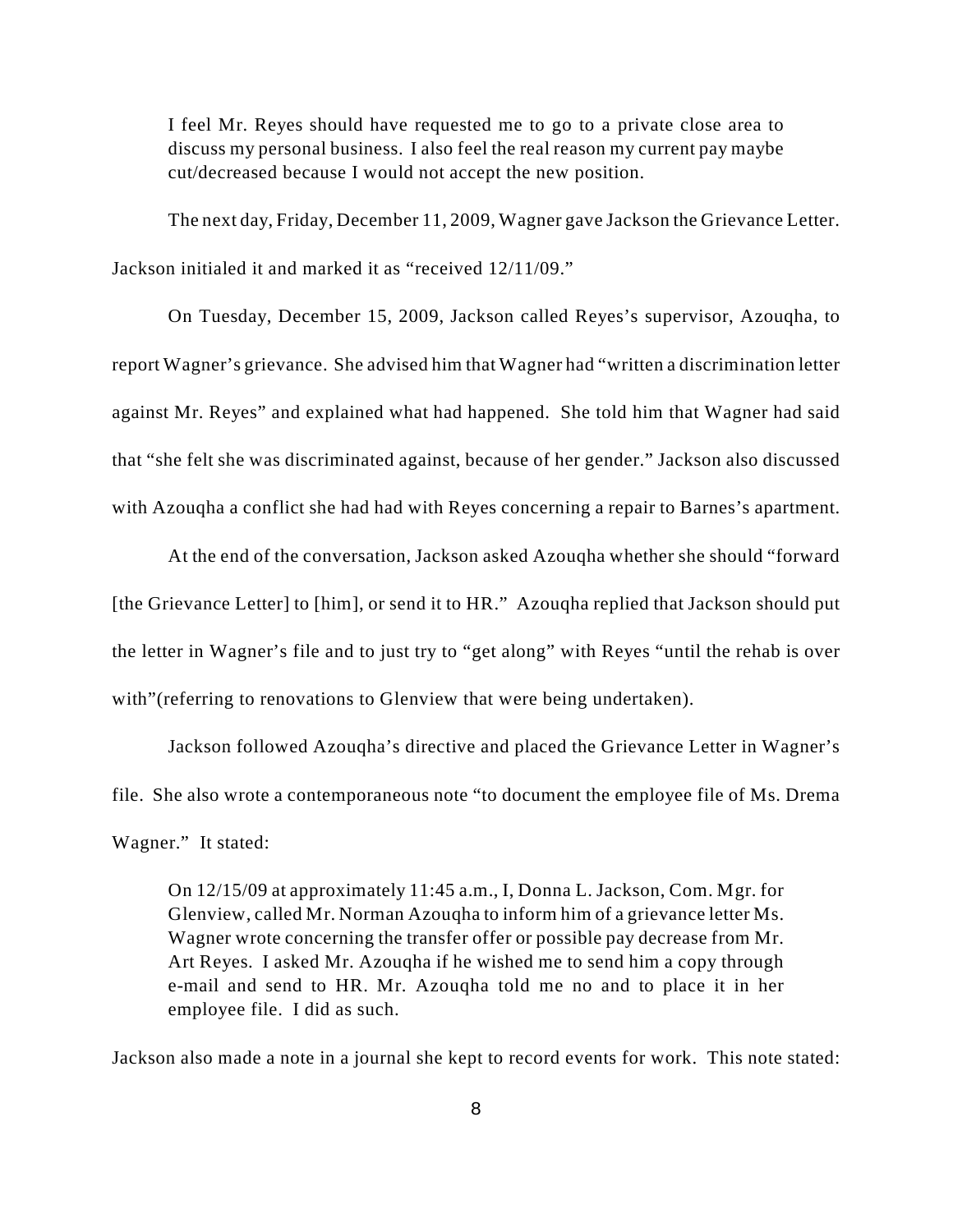12/15/09 I called Mr. Azouqha and told him Mr. Reyes had Rick and 2 men from another property go to 76-101's [Barnes's apartment] bathroom and cut out the ceiling when there was no leak nor did the resident ever call in a leak and this to me didn't look good for Glenview's staff and could possibly hurt the complaint [Barnes] filed. I also told Mr. Azouqha Drema had written a complaint about Mr. Reyes due to she was embarrassed on how Mr. Reyes discussed her personal business in the front office with residents and a fellow employee present.

That same day, Jackson told Wagner that she had informed Azouqha of Wagner's complaint and that he would "take care of it." Based on her long history with Azouqha, Jackson felt certain that Azouqha would "discuss it with Mr. Reyes."

On December 29, 2009, Glenview received final approval as an LIHTC property.

Approximately one month after Jackson reported Wagner's grievance, on Saturday, January 16, 2010, at 1:23 a.m., Reyes sent an e-mail to Azouqha and Caruso, attaching a draft disciplinary memo against Jackson. The draft memo cited three instances of misconduct by Jackson that warranted disciplinary action. The first instance concerned acceptance of tenants who did not satisfy the income eligibility requirements for Glenview to be an LIHTC property. In particular, Reyes stated that "Jackson took upon her own to approve and move several applicants to units restricted by income limits and whose incomes were over the allowable incomes under HUD's rules and regulations." The second two instances of misconduct concerned information Reyes claimed to have learned in investigating the Barnes race discrimination complaint. Reyes stated that his investigation revealed that, in managing Glenview, Jackson had not met Edgewood's policy of providing corrective maintenance to tenants within 48 hours of receiving a complaint; instead, in the past year, maintenance work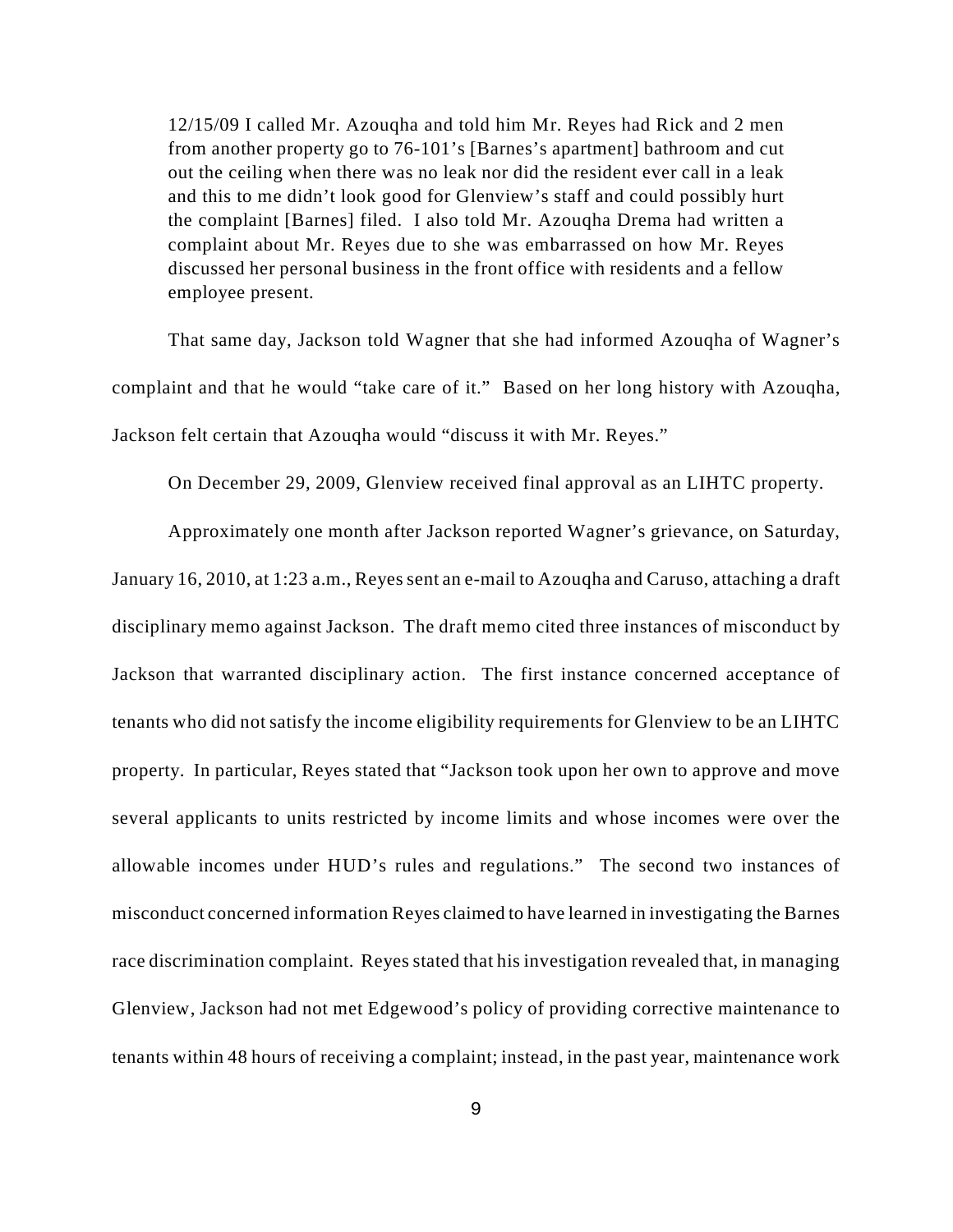orders at Glenview had averaged between six to seven days for completion. Reyes further stated that he was of the view that Jackson had lied to an attorney representing Edgewood in the Barnes case when she told the attorney that after Barnes complained of a leak in her apartment the Glenview maintenance staff inspected Barnes's apartment and did not find any leaks. According to Reyes, he dispatched a quality control team to Barnes's apartment and, as Jackson knew, the team discovered a leaking overflow gasket in the bathtub in the apartment above Barnes's bathroom. Reyes's draft disciplinary memo stated that disciplinary action was required due to these "recent incidents and findings" and advised Jackson that the memo served as her "final warning" and that she would need to "immediate[ly] improve [her] unsatisfactory performance" or face "further disciplinary action, up to and including termination of employment." The memo closed by stating that Jackson's "work performance ha<sup>[d]</sup> been of poor and careless performance [sic]" and that "her neglect of duty and misleading of facts could put the owners and the company at risk."

In the e-mail to Azouqha and Caruso attaching the draft disciplinary memo, Reyes stated that the offenses described in the draft memo "could be enough for a termination of employment."

Caruso replied to Reyes's e-mail two days later. He praised Reyes's "initial work up," but disagreed that termination was appropriate as this was the first time Jackson had been disciplined. Caruso suggested they look into transferring Jackson and "watch [Jackson]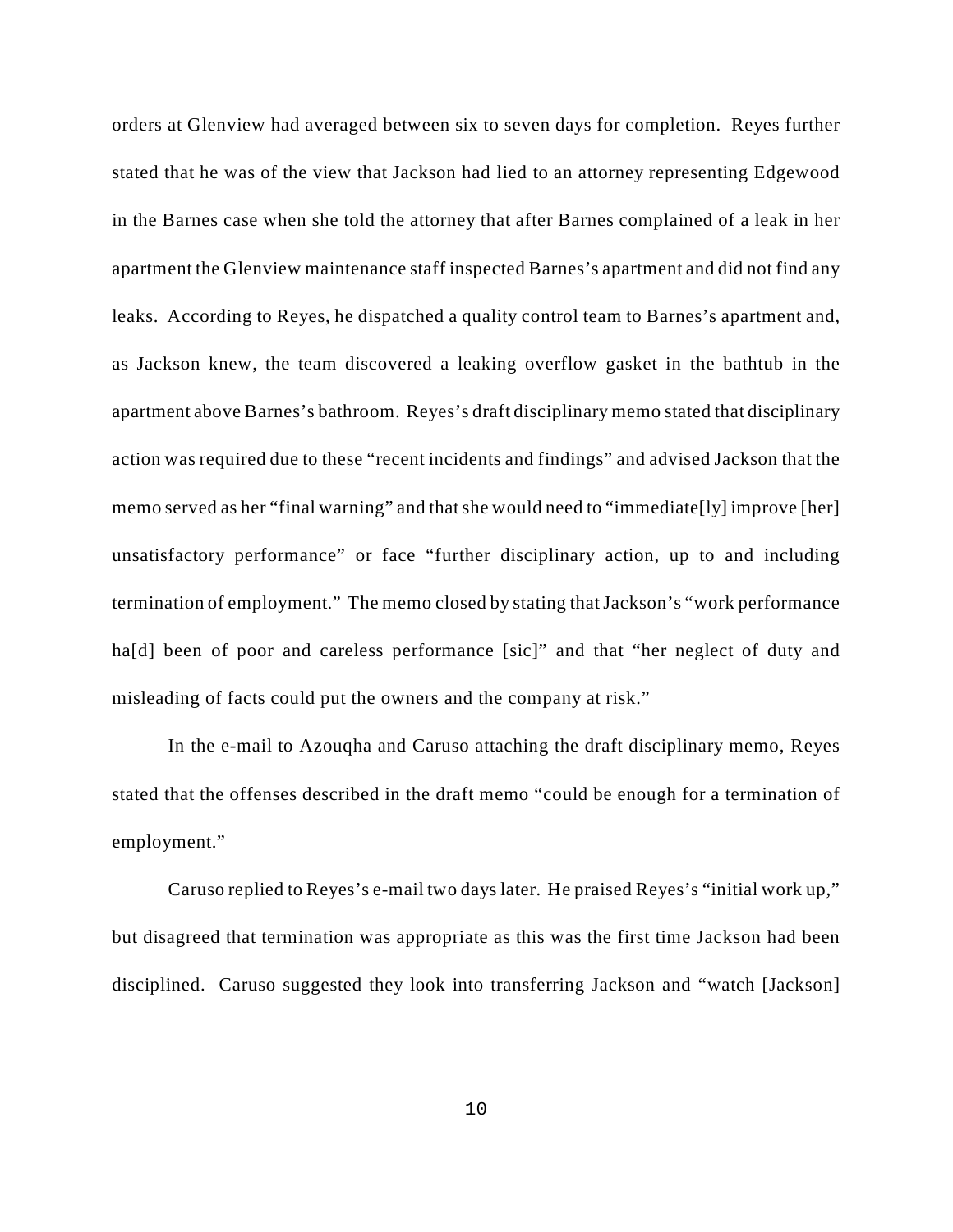closely going forward." He also made some edits to the draft disciplinary memo, including a note directing Reyes to add the names of the market tenants referenced in the memo.

Two days later, on January 21, 2010, Reyes e-mailed Jackson with a number of questions. As relevant here, Reyes commented that three "move ins" in 2009 had been "over the 80% income limits"; named the three market tenants; and asked whether there had been any other market tenants approved since that time.

In a reply e-mail sent that day, Jackson told Reyes that the three market tenants to whom he had referred all had been approved before Davis, who, as mentioned, was Jackson's former supervisor, had directed her by e-mail not to move in anyone else at "Market Rent." Jackson further stated that no additional market tenants had been approved since that time.

Reyes responded by asking Jackson to forward to him the income limits Davis had provided her and the "e-mail in which she [*i.e.*, Davis] indicates that no one should move in at market rent." Jackson did so.

On January 25, 2010, Azouqha hand-delivered to Jackson a Disciplinary Action Memorandum. Reyes and Azouqha were listed as the authors and it was copied to Caruso. It was nearly identical to Reyes's draft disciplinary memo, but incorporated certain of Caruso's edits and suggested changes. It closed by advising Jackson that her performance would be re-evaluated in 30 days and listing seven areas in which she needed to improve her performance.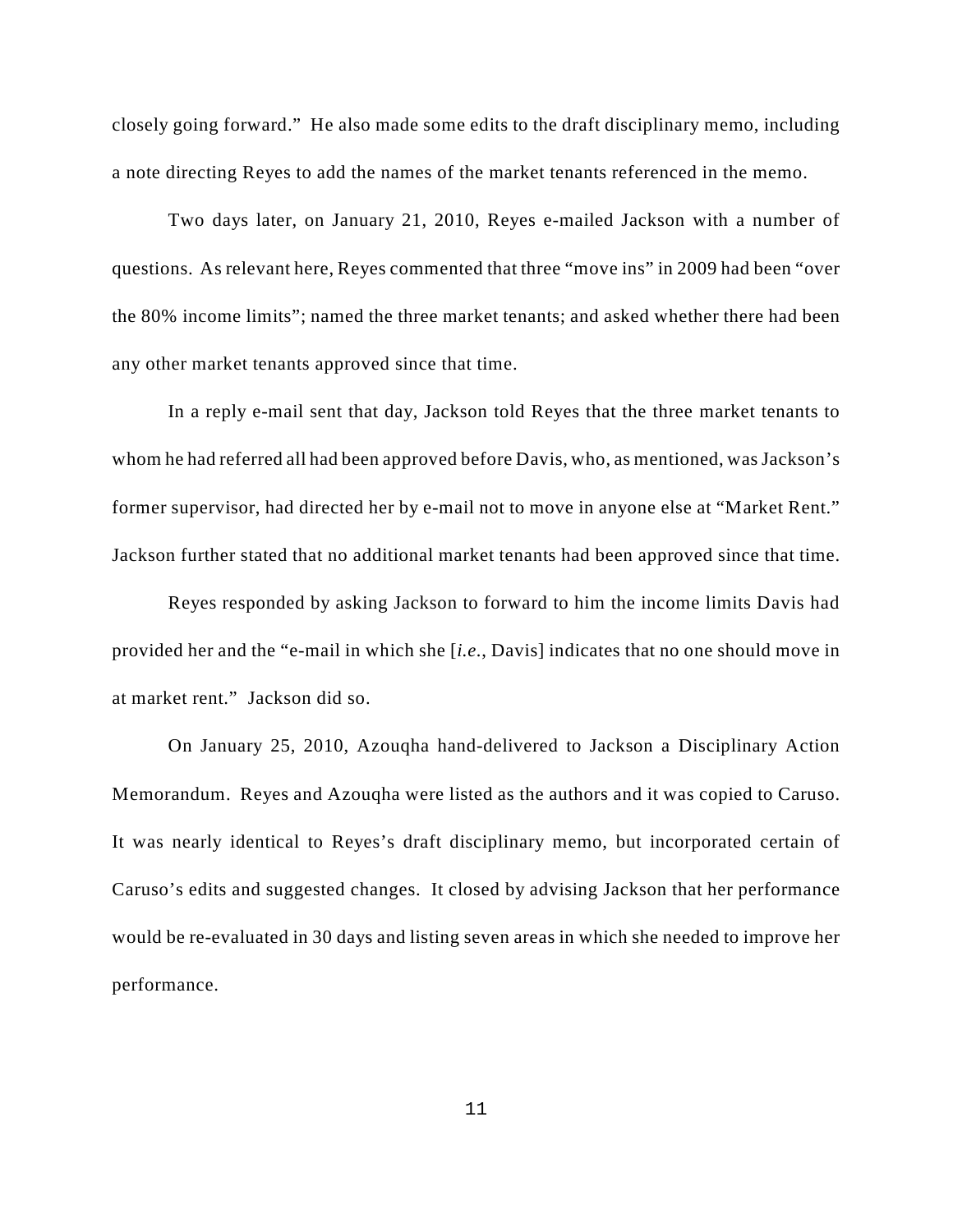Three days later, Jackson sent a memorandum addressed to Reyes, Azouqha, and Caruso, and copied to Jones, rebutting the charges in the Disciplinary Action Memorandum. With respect to market tenants, Jackson explained that she always had complied with the directives she had received from her supervisors regarding income limits for tenants and that the three market tenants in question had been approved in compliance with the directives in effect at that time. Moreover, she asserted that Glenview had been the subject of numerous "audits and reviews" and she "never [had] been told [Glenview] was not in compliance with the income limits." With respect to completion of repairs, Jackson stated that the maintenance records Reyes had reviewed reflecting that work orders had taken between five to six days on average to complete were not accurate, due to a data-entry error on her part, which she would correct going forward. Specifically, when closing out work orders using Edgewood's computer software, she had not changed the completion date. As a result, the completion date reflected the date she had entered a work order as "completed" in the computer, not the date it actually had been completed. With respect to Barnes's complaints, Jackson explained Barnes's history as a "problem resident." Finally, Jackson denied ever lying to an attorney representing Edgewood in the Barnes discrimination matter.<sup>4</sup>

<sup>&</sup>lt;sup>4</sup> Jackson explained that when Reyes came to Glenview on December 10, 2009, he had asked her to check the status of any outstanding maintenance requests made by Barnes. She had done so and found no open requests. That same day, Reyes met with Barnes in her apartment with regard to her discrimination complaint. While there, he observed a "bulging ceiling" in her bathroom. He asked Jackson to send West, Edgewood's maintenance supervisor, to check it out. Jackson issued a work order and West inspected the ceiling. He reported back to Jackson that the bulging ceiling was due to a previous repair, but was not (continued...)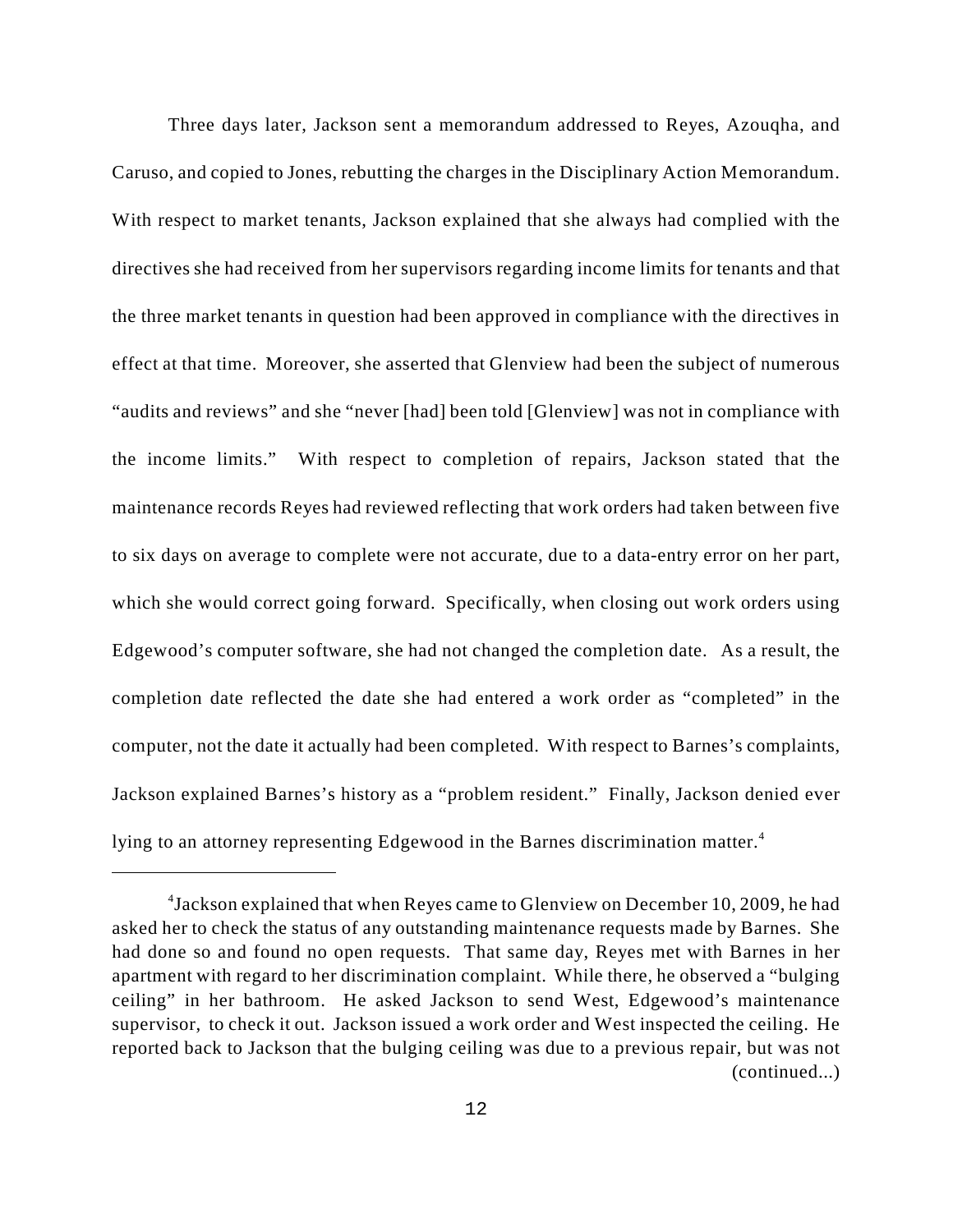Jackson's memorandum concluded as follows:

In closing, I would like to thank you for your time in going over my responses to all the above accusations. *There may be other reasons as to why Mr. Reyes found it necessary to put in writing these accusations however at this time I wish not to discuss.* 

After your investigation I hope your findings will prevail this should and will be removed from my employee file.

I assure you, I will continue to be as I have always been an asset to Glenview Gardens as well as being a dedicated, honest and responsible employee.

(Emphasis added.)

On February 1, 2010, Jones e-mailed Reyes and Azouqha and directed them to prepare a "response for [his] signature." He copied his e-mail to Caruso. Caruso replied that he wished to sit down with Reyes and Azouqha to discuss their response, explaining that because Jackson was "trying to deny responsibility," it was important that they reply "factually, and carefully."

On February 5, 2010, Reyes e-mailed Charlton. He advised her that Jones had directed him to "move on implementing the plan to change the staff at Glenview" and he was seeking her approval for the planned changes. He stated that, at that time, they did not have

 $4$ (...continued)

caused by a current leak. Nevertheless, four days later, Reyes asked two other maintenance workers to accompany him and West to Barnes's apartment to check for a leak. Reyes directed them to cut through the bulging drywall to check for a leak. None was found.

Reyes then directed the maintenance workers to go to the apartment above Barnes's and open the access panel while splashing water inside that tenant's bathtub. The workers were then able to see "water dripping off." As a result, they were directed to replace an overflow gasket and a shower diverter.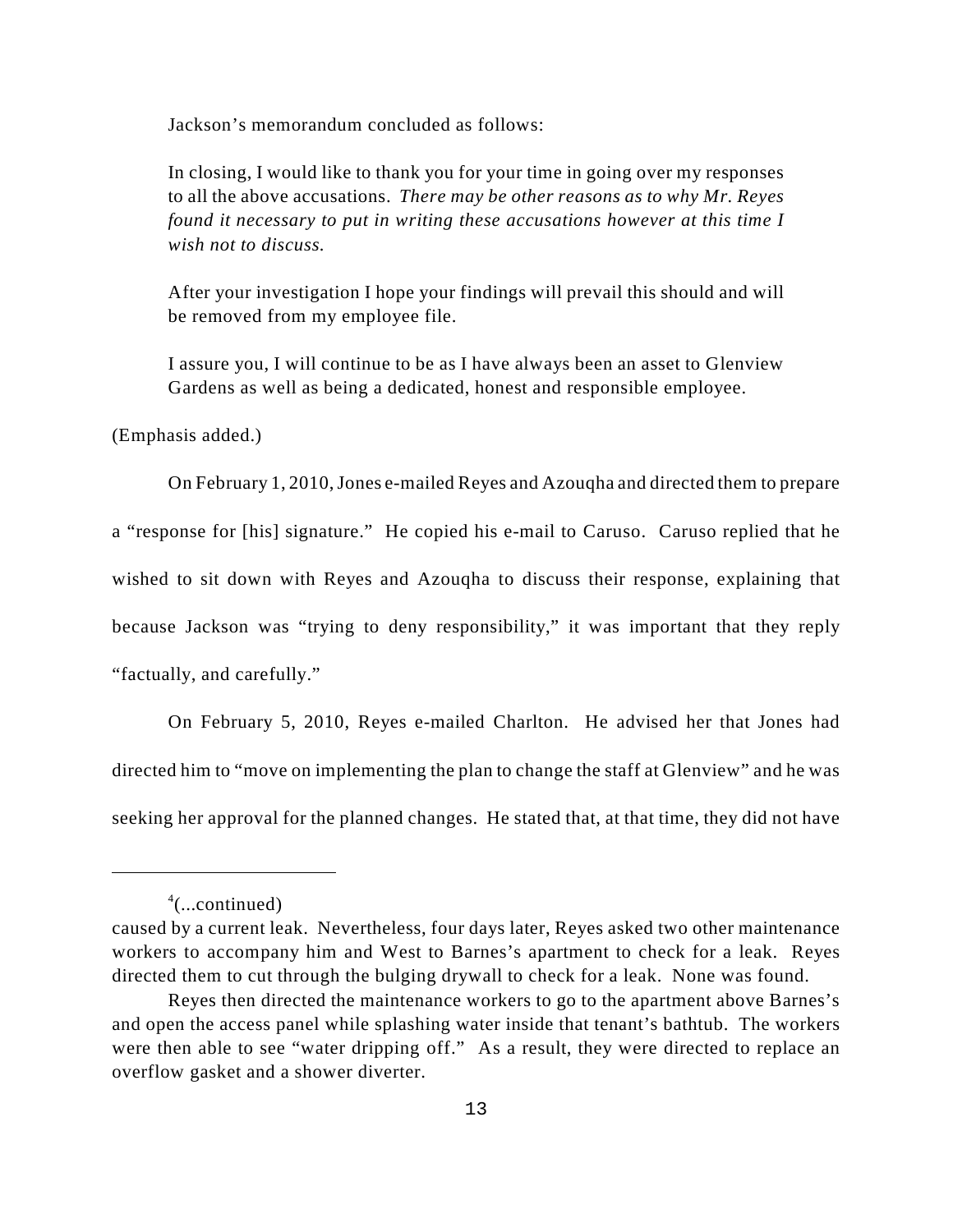"enough to do a termination" of Jackson, but were planning to transfer her to another Tritonowned property, Glenarden, because that property could "absorb her salary." Charlton replied three days later, copying Jones, saying that while she was "anxious to get a LIHTC certified manager at Glenview," it did not seem fair to transfer Jackson to another Triton property in order to "absorb" her salary. She sought a meeting to discuss the matter further.

The following day, February 9, 2010, Jones e-mailed Charlton, explaining that Glenarden was the only possible property to which he could transfer Jackson.<sup>5</sup> He further stated:

Please know that we are on the path to terminating Donna's employment but don't have enough hard evidence as of today to make it happen. There is one write up in the file and another is being worked on. However, over the next few weeks, I believe that we will have what we need. Her time at Glenarden would be short. In addition, I have a strong feeling that she may resign when we announce the transfer to her. Her world does not extend beyond Glen Burnie.

Charlton responded that if the transfer was to occur, Jackson's salary would have to be reduced.

On February 24, 2010, Reyes sent Jackson a response memorandum, rejecting each of her explanations and concluding that the disciplinary action was appropriate. The response memorandum further advised Jackson that she was being transferred to the position of community manager for Glenreed Apartments and Charles Landing Apartments. Charles

 $5$ Jones explained that "in order to transfer [Jackson]" he had to replace her with an LIHTC-certified manager and that Glenarden was the only property within "reasonable commuting distance" with a certified manager.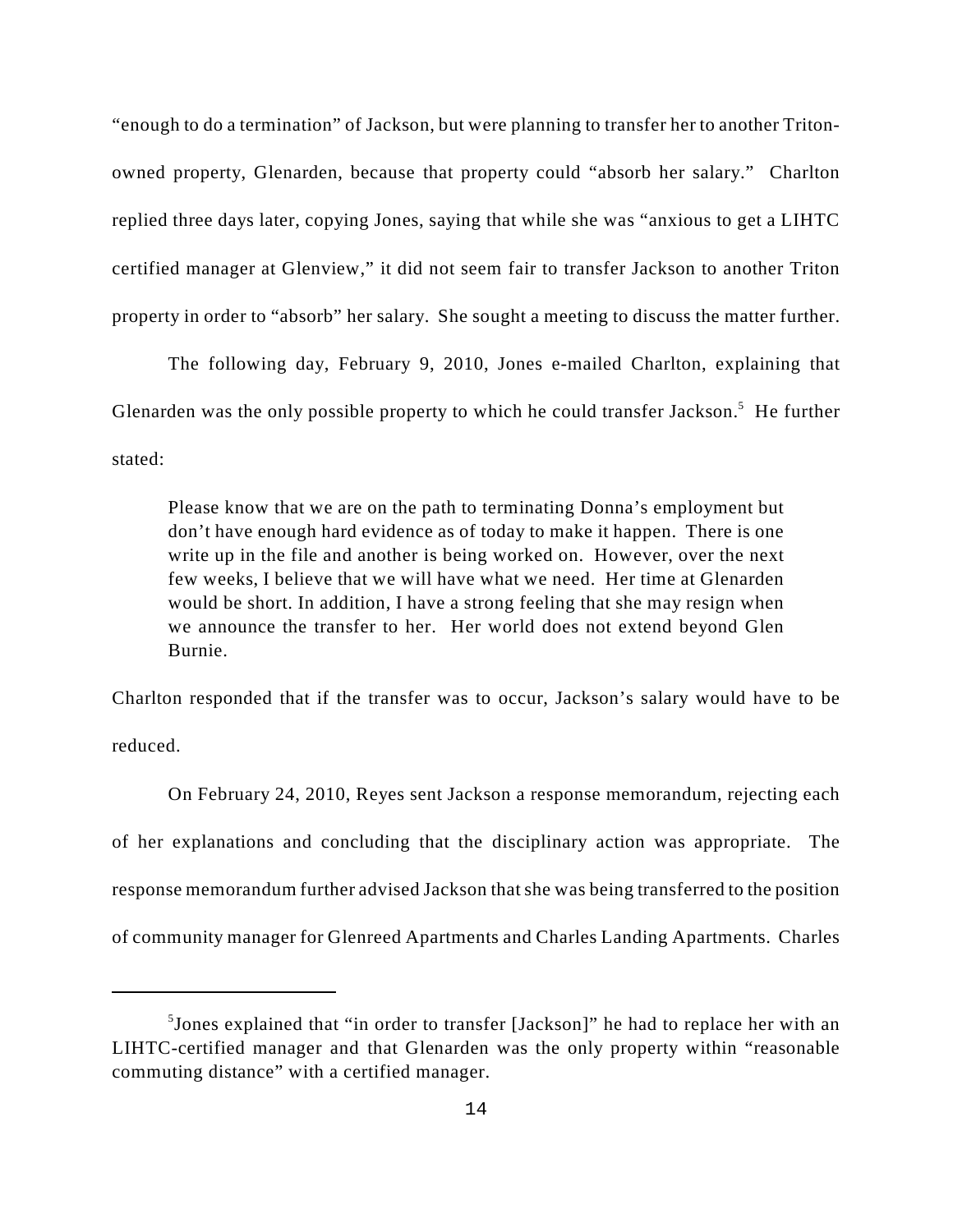Landing is located in northern Virginia, 34 miles from Jackson's home. Glenreed is located 36 miles from Jackson's home in the opposite direction. Her salary was to be decreased by \$5,000 annually "to reflect [her] new responsibilities and to adhere to the approved budget." The stated reason for this transfer was that Glenview recently had become an LIHTC property and Jackson had not passed her LIHTC certification test.<sup>6</sup>

Also on that day, Reyes met with Wagner to inform her that the pay cut he previously

had discussed with her was going to take effect immediately.

The next day, Jackson and Wagner both submitted letters of resignation. Jackson's

letter was sent to Reyes, Azouqha, Caruso, Jones, and Charlton. It stated:

After 31 years of dedicated service to Glenview Garden Apartments it brings me great sadness that due to an unnecessary job transfer I am being forced to take which I feel has been brought on by retaliation, I must resign.

This will serve as a thirty day notice that my last day will be March 25, 2010.

I have elected to give a thirty day notice instead of the normal two weeks due to the property is currently under rehab and I want the owner to have time to find someone else to fill my position.

Wagner's letter was sent to Jackson, Reyes, Azouqha, Jones, and Charlton. It

described the December 10, 2009 incident with Reyes, her Grievance Letter, the fact that

 $6$ Jackson had taken LIHTC certification classes, but had failed the exam. As of February 4, 2010, it was Edgewood's policy that all community managers at "affordable" properties obtain an "approved industry designation" evidencing their successful completion of a training exam. Current employees were expected to be "actively in the process of achieving an appropriate industry designation."

Charles Landing also was an LIHTC property and Glenreed was being "positioned" to become an LIHTC property.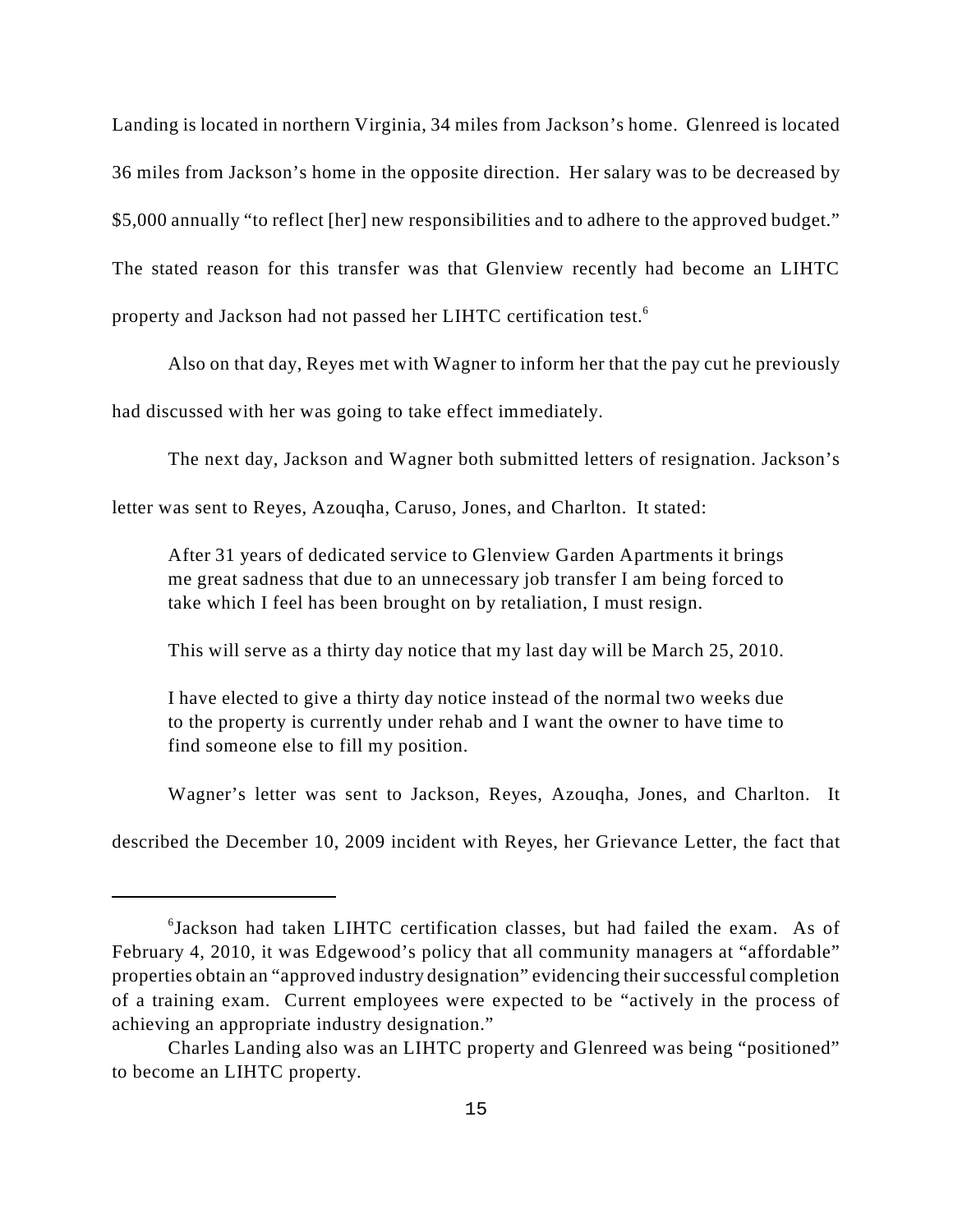Jackson had reported her grievance to Azouqha, and that Azouqha had directed Jackson not to forward the Grievance Letter to him or to HR.

On February 29, 2010, Azouqha and Reyes each responded to Wagner's letter of resignation. In Azouqha's response, he accepted Wagner's resignation and stated that he "was never aware nor I have [sic] received any complaint referencing your allegations that Art Reyes met with you in the front office." He also denied having any knowledge of her Grievance Letter.

In Reyes's response, he acknowledged having discussed Wagner's transfer in the reception area, but said that Wagner had initiated the conversation by telling Reyes she had declined the transfer. Reyes claimed that he had been unaware that Wagner even had been offered a transfer prior to that time. He denied having spoken to Wagner about a reduction in her salary in the reception area at Glenview. He stated that he had met with her privately in Jackson's office to inform her of the salary cut and again on February 24, 2010, when he had told her the salary reduction was to become effective.

Jackson's last day was March 25, 2010.

On September 3, 2010, Jackson filed her circuit court complaint asserting one count of retaliation against Edgewood pursuant to SG section 20-1202, for a violation of MCC section 27-19(c). She alleged that she had opposed an act of sex discrimination by reporting Wagner's grievance to Azouqha and that Edgewood had retaliated against her for doing so by initiating a disciplinary action against her, transferring her, and decreasing her salary. She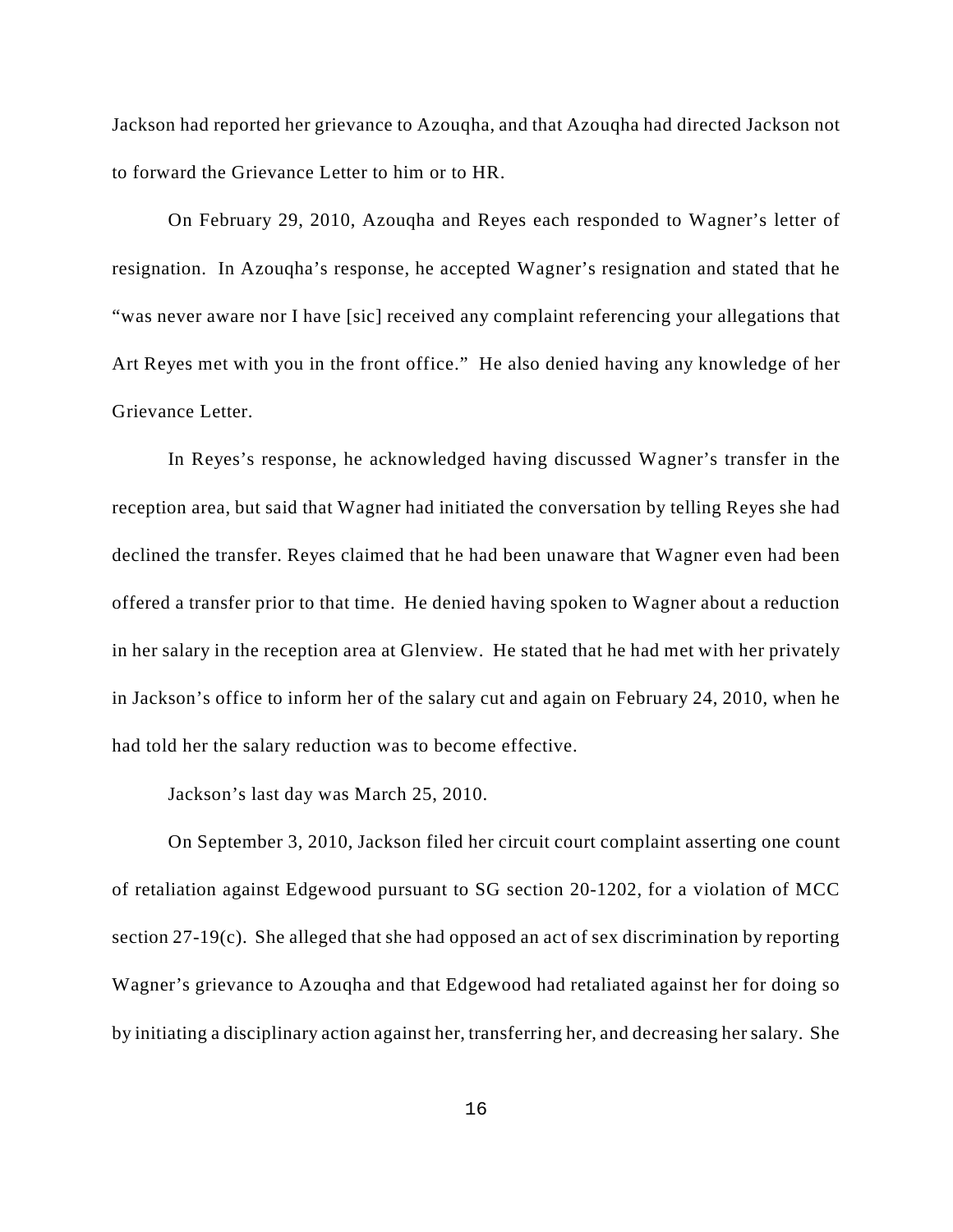further alleged that these actions amounted to a constructive discharge. She sought compensatory and punitive damages and attorneys' fees.

The case was tried to a jury over five days in September of 2011. At that time, Jackson was 54 years old. She testified and called seven lay witnesses: Reyes, Caruso, Azouqha, West, Wagner, Wilcoxen, and Jones. Reyes and Azouqha each denied having any knowledge of Wagner's complaint of discrimination when they disciplined Jackson. Caruso testified that he believed Reyes had become aware of Wagner's complaint in March of 2010. He acknowledged, however, that he had testified in deposition that Reyes had learned of Wagner's complaint in December of 2009. Jones testified that he first became aware of Wagner's complaint when Wagner and Jackson submitted their letters of resignation.

Jackson introduced into evidence e-mail correspondence from February 2010 between Jones, Caruso, Reyes, and Azouqha reflecting that they knew when they decided to transfer her and reduce her salary that she would likely resign as a result. She also introduced into evidence Barnes's tenant file and internal Edgewood email correspondence demonstrating that she had received conflicting directives from Davis and Jones regarding whether she could approve market tenants in the year prior to her discharge.

Jackson also called three expert witnesses. Phillip Bussey, Ph.D., was accepted as an expert in the fields of vocational rehabilitation, vocational assessment, and vocational counseling and opined that it would take Jackson at least two to three years to find employment commensurate with the work she had performed at Edgewood and that, if she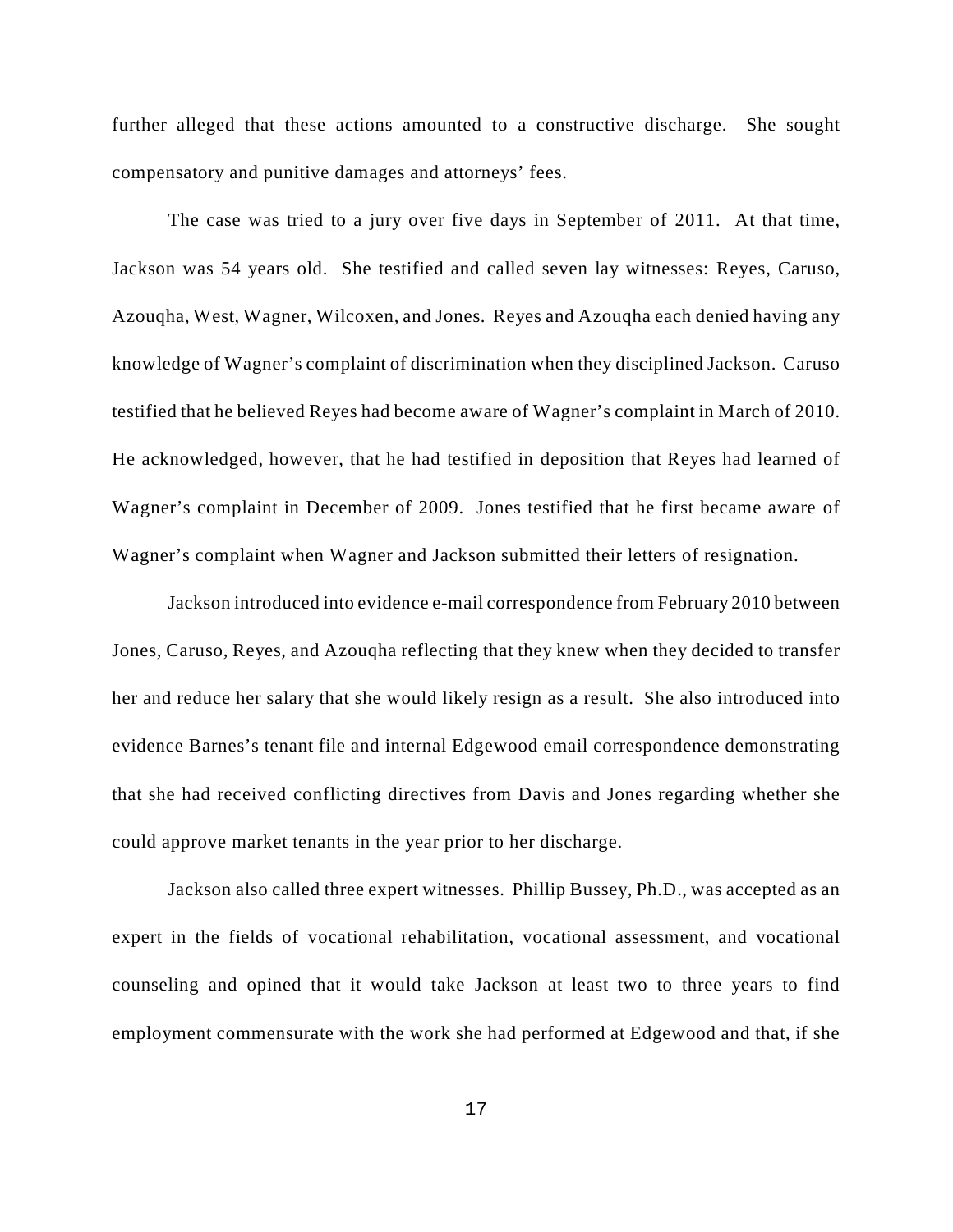had not found a job in that time period, she might never find an equivalent job given her age and the length of her period of unemployment. Richard Edelman, Ph.D., was accepted as an expert in economics and finance. He opined that if Jackson were unable to find suitable replacement employment, she would sustain economic losses of \$568,912. Finally, Liza Gold, M.D., a psychiatrist, opined that Jackson suffered from an "adjustment disorder with depressed mood" as a result of Edgewood's actions in disciplining and constructively discharging her.

At the close of Jackson's case, Edgewood moved for judgment. It argued that Jackson had failed to prove that she held an objective, good faith belief that Reyes had engaged in discrimination when she made her report to Azouqha in December of 2009. This was so because neither the Grievance Letter nor Jackson's contemporaneous notes documenting her conversation with Azouqha mentioned discrimination. Edgewood further argued that there was no evidence of an adverse action against Jackson because it had offered her a lateral transfer with a slight pay decrease. Finally, Edgewood argued that Jackson failed to prove that any adverse action was caused by a report of discrimination because the ultimate decision maker, Jones, had no knowledge of Jackson's report at the time he approved her transfer and salary decrease.

The court denied the motion for judgment.

In its case, Edgewood recalled Reyes, Azouqha, and Jones, and called Charlton and the director of Edgewood's compliance division. Charlton, who as mentioned owned and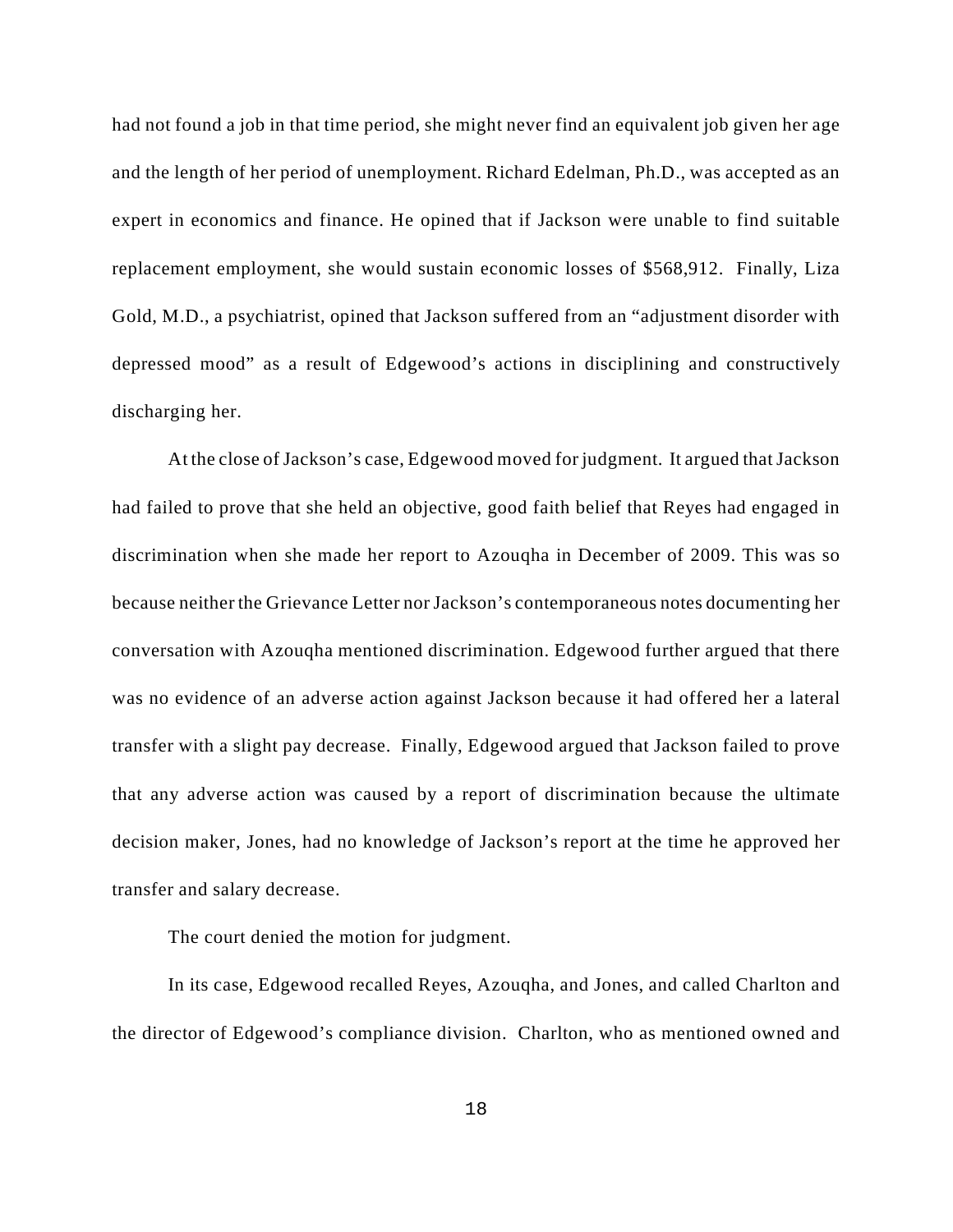operated Triton, testified that in the spring of 2009 she discovered that 99 of the 204 units at Glenview were occupied by market renters. As a result, those 99 units would not be eligible for LIHTC tax credits, representing a loss to Triton of \$1,000,000 in "tax credit investment equity." Charlton stated that, after learning this information, she discussed the issue with Davis (Reyes's predecessor) and with Jones. Charlton was "insistent" that Glenview have a "tax credit certified" community manager because she expected that Triton's investor would want a certified manager in place. She also testified that she told Jones that Edgewood would need to eliminate a position at Glenview.

Edgewood introduced into evidence a budget that Jones testified he prepared in August 2009. The budget showed a reduction in Wagner's salary from \$18 per hour to \$13 per hour; that Jackson's salary would not increase in 2010; and that Wilcoxen's position would be eliminated. Jones stated that these budgetary changes were implemented in February 2010.

At the close of all the evidence, Edgewood renewed its motion for judgment on the same grounds previously raised. Edgewood further argued that it had presented evidence of legitimate non-discriminatory reasons for its employment actions. The motion was denied.

On September 26, 2011, the case was sent to the jury on a special verdict form. (We shall discuss the verdict form in more detail, *infra*.) As noted, the jurors returned a verdict in favor of Jackson, awarding her \$500,000 in "economic damages" and \$150,000 in "compensatory damages."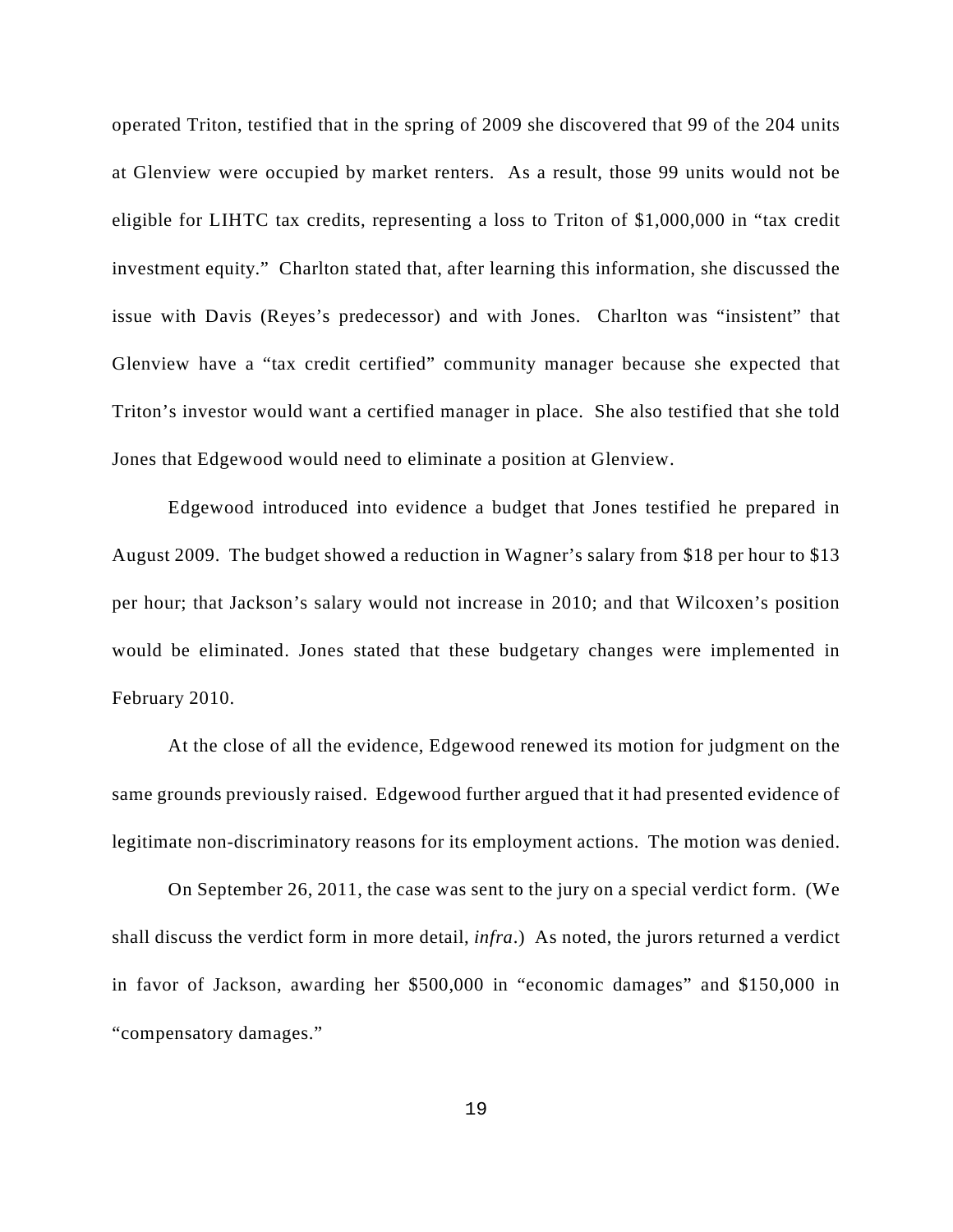On September 27, 2011, Jackson filed a memorandum arguing that she had presented evidence sufficient to support an award of punitive damages. Edgewood filed an opposition three days later.

On October 3, 2011, the court entered the Judgment in favor of Jackson for \$650,000.

On October 6, 2011, Edgewood filed a motion for JNOV and a 10-day "Motion to Amend Judgment to Conform" with the MCC, which Jackson opposed.

On October 28, 2011, Jackson filed a petition for attorneys' fees.

On February 23, 2012, the court heard argument on the motion for JNOV and the fee petition. It denied the JNOV motion and held the fee petition *sub curia*.

On March 8, 2012, the court heard argument on the motion to amend the Judgment. It held the matter *sub curia*.

On March 21, 2012, Edgewood noted an appeal from the Judgment entered on October 3, 2011, and the order denying its motion for JNOV.

On April 23, 2012, the court issued a memorandum opinion and order granting Edgewood's motion to amend the Judgment. The court directed that the jury's verdict "be reduced . . . to \$89,195.00, an amount equaling a two year cap on back pay less [Jackson]'s unemployment compensation." The Amended Judgment was entered that same day.**7**

 $A<sup>7</sup>$ As mentioned, Edgewood filed its notice of appeal subsequent to the denial of its JNOV motion, but prior to the court's ruling on its ten-day motion to amend and the entry of the Amended Judgment. As the Court of Appeals has explained, "a notice of appeal filed prior to the withdrawal or disposition of a timely filed [ten-day] motion . . . is effective. Processing of that appeal is delayed until the withdrawal or disposition of the motion." (continued...)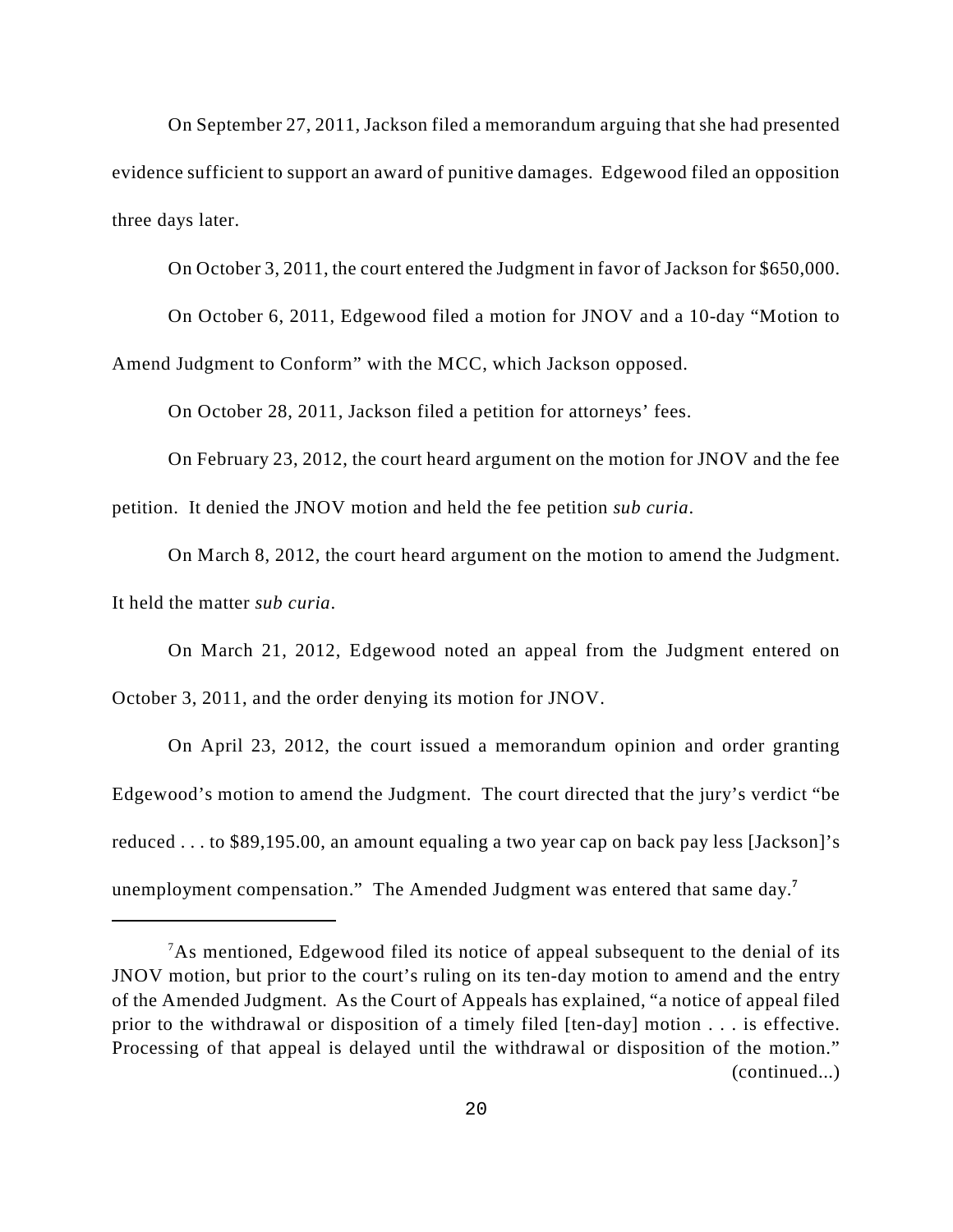On April 30, 2012, Jackson noted a cross-appeal.

On December 21, 2012, the court issued an order awarding Jackson \$219,569.10 in attorneys' fees and \$76,640.60 in costs. Jackson also noted an appeal from that order, but, as mentioned, that appeal is not before us at this time.

We shall include additional facts in our discussion of the issues.

## **DISCUSSION**

### **APPEAL**

## **I.**

### **Legal Sufficiency of the Evidence**

For a number of related reasons, Edgewood contends the evidence at trial was legally

insufficient to prove Jackson's claim for discrimination based on retaliation. Before turning

to Edgewood's specific arguments, we shall set forth the law governing Jackson's retaliation

claim.

Jackson filed suit pursuant to SG section 20-1202, which provides, in relevant part,

that a

person that is subjected to a discriminatory act prohibited by the county code [in Howard, Montgomery, or Prince George's County] may bring and maintain

 $\frac{7}{2}$ (...continued)

*Edsall v. Anne Arundel County*, 332 Md. 502, 508 (1993); Md. Rule 8-202(c). Thus, since Edgewood filed a timely 10-day motion to amend the Judgment, its notice of appeal filed prior to the court's disposition of that motion became effective on April 23, 2012, the date the court granted the motion to amend and entered the Amended Judgment.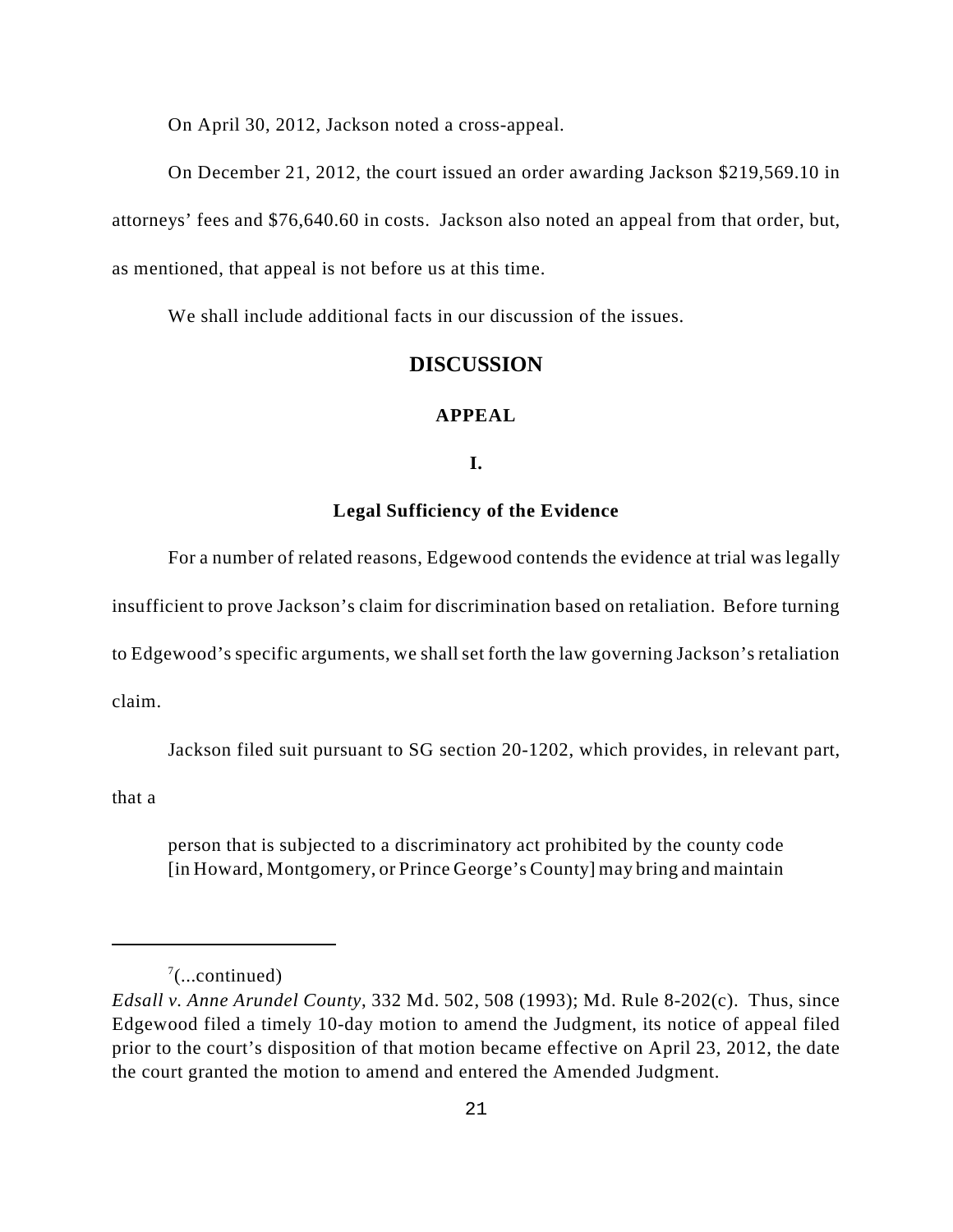a civil action against the person that committed the alleged discriminatory act for damages, injunctive relief, or other civil relief.

In her complaint, Jackson alleged that Edgewood had committed a discriminatory act in violation of MCC section 27-19(c). As relevant here, that section prohibits an employer from "retaliat[ing] against any person for . . . lawfully opposing any discriminatory practice prohibited under this division." Discrimination on the basis of sex is a prohibited practice. MCC § 27-19(a).

To establish a *prima facie* case of discrimination based on retaliation, a plaintiff must produce evidence that she engaged in a protected activity; her employer took an adverse action against her; and her employer's adverse action was causally connected to her protected activity. *Taylor v. Giant of Maryland, LLC*, 423 Md. 628, 658 (2011) (citing *Manikhi v. Mass Transit Admin.*, 360 Md. 333, 349 (2000)); *Killian v. Kinzer*, 123 Md. App. 60, 68 (1998). If a plaintiff meets this threshold burden of production, the burden of production then shifts to the defendant to offer a non-retaliatory reason for the adverse employment action. *See Killian*, 123 Md. App. at 68; *McDonnell Douglas Corp. v. Green*, 411 U.S. 792, 802 (1973).<sup>8</sup> If the employer does so, the burden of production shifts back to the plaintiff to show that the proffered reasons for the employment action were a mere pretext. *Killian*, 123 Md. App. at 68. As this Court explained in the context of a claim for employment discrimination on the basis of disability:

 ${}^{8}$ Federal cases interpreting Section 2000e-3(a) of Title VII of the Civil Rights Act of 1964 are persuasive authority in interpreting Maryland's employment discrimination laws. *See, e.g., Chappell v. S. Md. Hosp, Inc.*, 320 Md. 483, 494 (1990).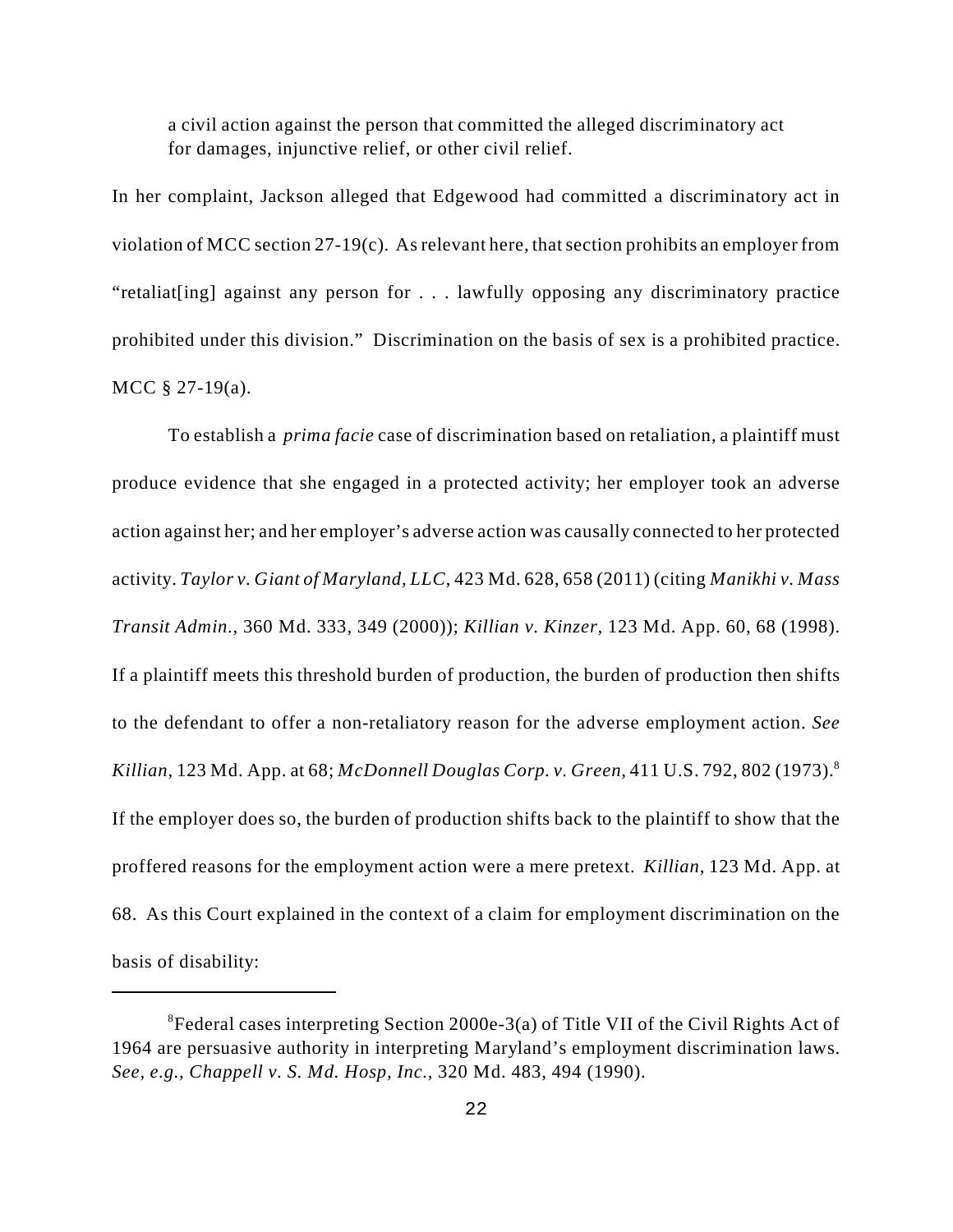"Pretext might be established by showing 'such weaknesses, implausibilities, inconsistencies, incoherencies, or contradictions in the employer's proffered legitimate reasons for its action that a reasonable factfinder could rationally find them unworthy of credence and hence infer that the employer did not act for the asserted non-discriminatory reasons.'"

*Nerenberg v. RICA of S. Md.*, 131 Md. App. 646, 675 (2000) (quoting *Fuentes v. Perskie*, 32 F.3d 759, 765 (3rd Cir.1994)).

In the instant case, Edgewood argues that Jackson failed to make out a *prima facie* case of retaliation because the evidence was legally insufficient to prove that she engaged in a protected activity; that she was the subject of an adverse employment action; and, even if there were sufficient proof of those elements, that there was a causal connection between her protected activity and the employment action. Edgewood further maintains that, even assuming for the sake of argument that Jackson made a threshold showing of retaliation, it produced evidence of several non-discriminatory reasons for its employment actions against Jackson and Jackson failed to prove that any of these reasons were pretextual. Thus, the trial court erred in denying its motions for judgment and for JNOV.

Jackson responds that she presented relevant and competent evidence legally sufficient to prove that she engaged in protected "oppositional" activity by making a report of sex discrimination on behalf of a subordinate employee; that Edgewood reduced her salary and transferred her to a less desirable placement; that this transfer and pay cut were intended to and did in fact cause her to resign, amounting to a constructive discharge; and that her constructive discharge was causally connected to her protected oppositional activity. She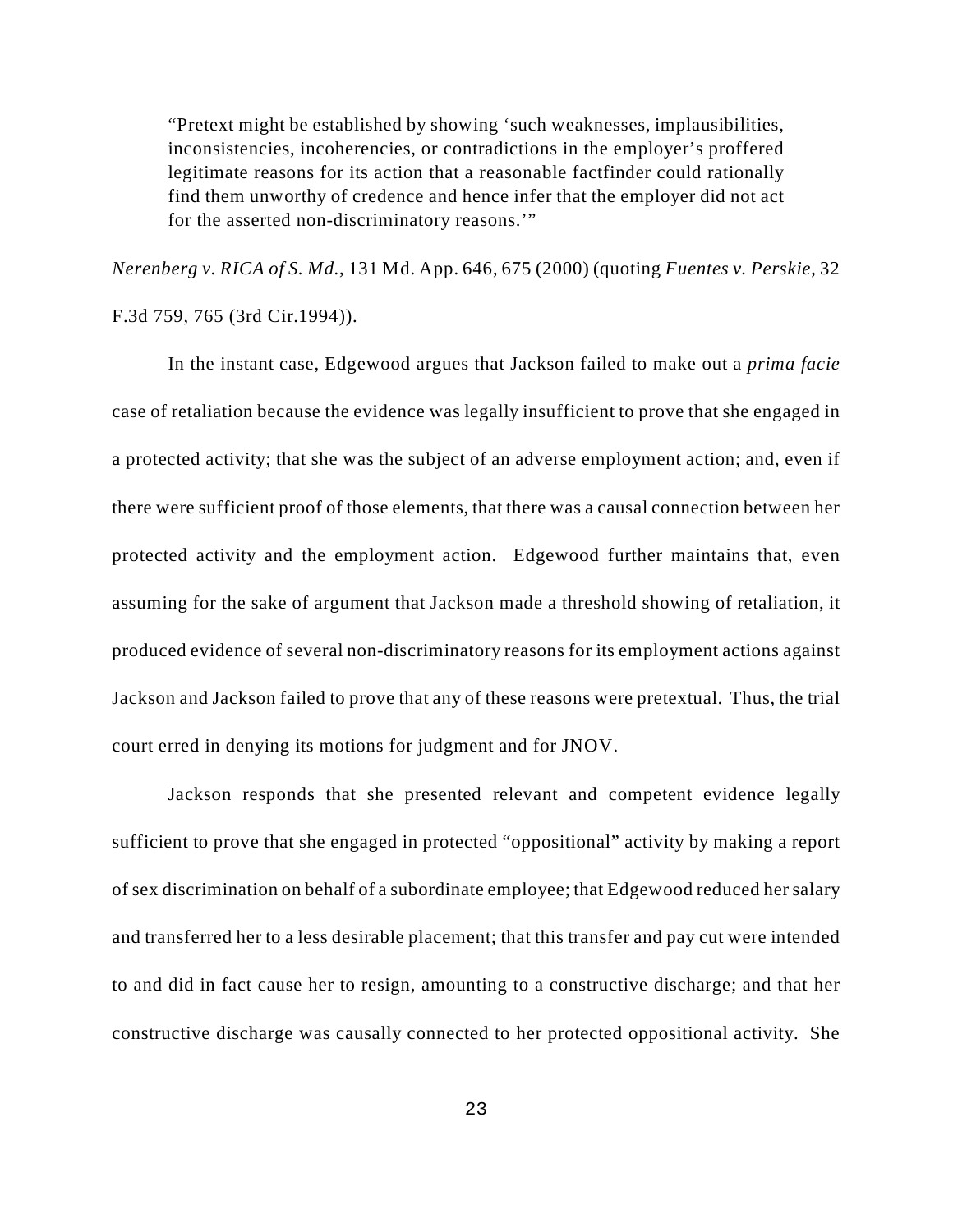maintains that Edgewood's proffered explanations for its adverse employment actions were amply rebutted by evidence she produced and were shown to be pretextual.

"In a jury trial, a party may move for judgment notwithstanding the verdict only if that party made a motion for judgment at the close of all the evidence and only on the grounds advanced in support of the earlier motion." Md. Rule 2-532(a). "We review the denial of a motion for judgment and a motion for judgment notwithstanding the verdict ("JNOV") under the same appellate lens." *Giant Food, Inc. v. Booker*, 152 Md. App. 166, 176 (2002). We must affirm the denial if "the record discloses any legally relevant and competent evidence, however slight, from which the jury rationally could have found as it did." *Jacobs v. Flynn*, 131 Md. App. 342, 353 (2000); *see also Univ. of Md. Medical Sys. Corp. v. Gholston*, 203 Md. App. 321, 329, *cert. denied* 427 Md. 65 (2012) ("In a civil case, the evidence is legally sufficient to support a finding in support of the prevailing party if, on the facts adduced at trial viewed most favorably to that party, any reasonable fact finder could find the existence of the elements of the cause of action by a preponderance of the evidence.")

### **A. Jackson's** *Prima Facie* **Case**

### *1. Protected Oppositional Activity*

An employee's complaint about an employer's allegedly discriminatory conduct, whether through formal or informal grievance procedures, constitutes protected oppositional activity. *Crawford v. Metro. Gov't of Nashville*, 555 U.S. 271, 276 (2009) (employee's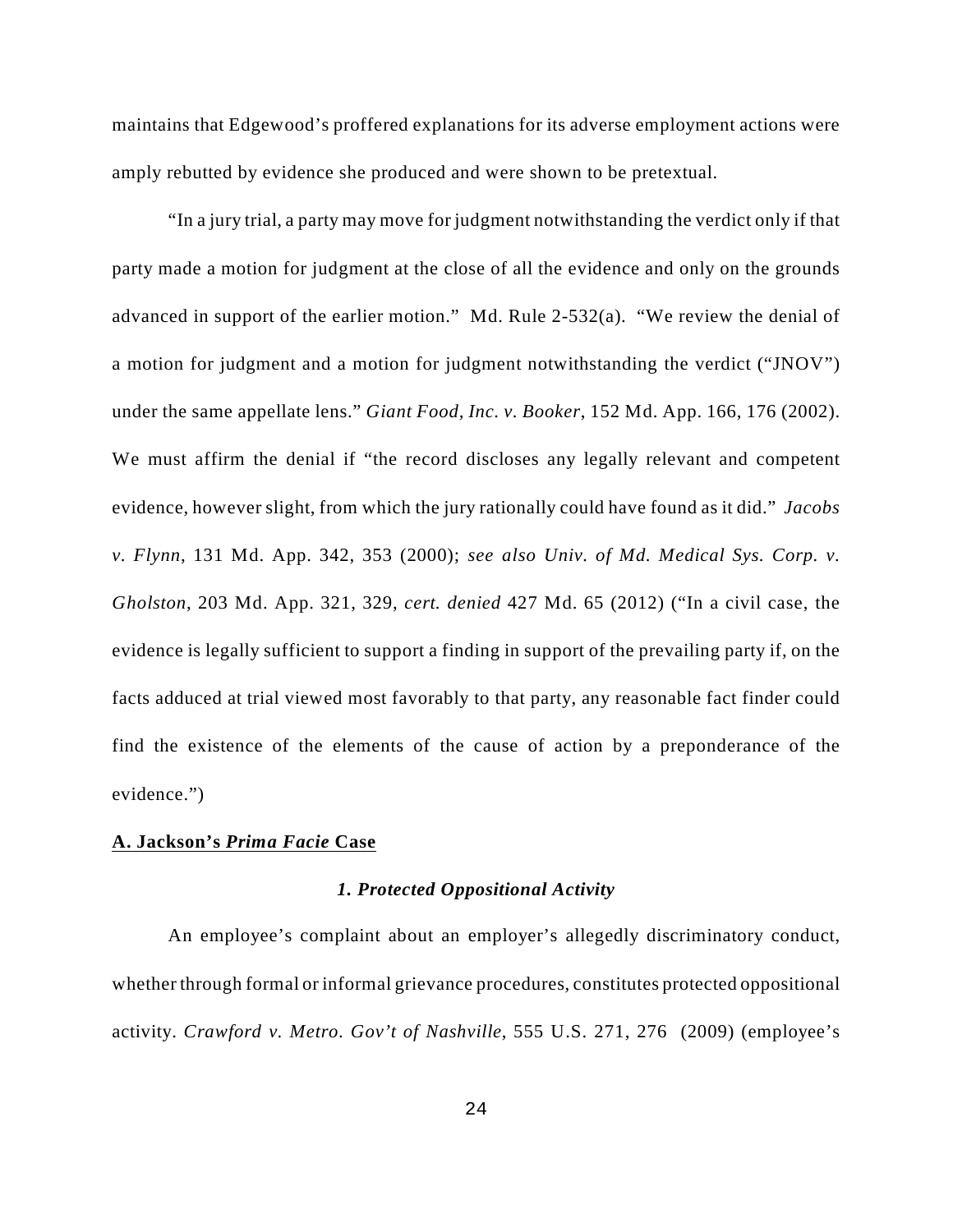report of incidents of sexual harassment during an internal review is protected activity under Title VII). A plaintiff must show that he or she held a good faith, subjective, and objectively reasonable belief that the employer engaged in discriminatory conduct. *Peters v. Jenney*, 327 F.3d 307, 320-21 ( $4<sup>th</sup>$  Cir. 2003).

The evidence at trial, viewed in a light most favorable to Jackson, showed that on December 10, 2010, she witnessed Reyes discuss in close succession planned changes in employment with two employees -- Wilcoxen, a male, and Wagner, a female. Reyes met privately with Wilcoxen in Jackson's office, and told him about his impending lay-off. Moments later, in a central area of the Glenview office that was not private and in which employees, tenants, and prospective tenants were present, Reyes loudly criticized Wagner for declining a transfer to another office for personal reasons and announced that her salary was going to be reduced, specifying the amount of the reduction. Immediately thereafter, Wagner told Jackson she thought that Reyes had treated her differently from Wilcoxen because of her gender. This evidence, if credited by the jurors, was legally sufficient to show that, based on what she witnessed and Wagner's stated reaction to her treatment by Reyes, Jackson held a subjective and objectively reasonable belief that Reyes had discriminated against Wagner based on her gender.

Jackson testified that, on December 15, 2009, consistent with Edgewood's internal policies, she called Azouqha, Reyes's immediate supervisor, and reported to him that Wagner had made a complaint of sex discrimination. Although Azouqha denied this in his testimony,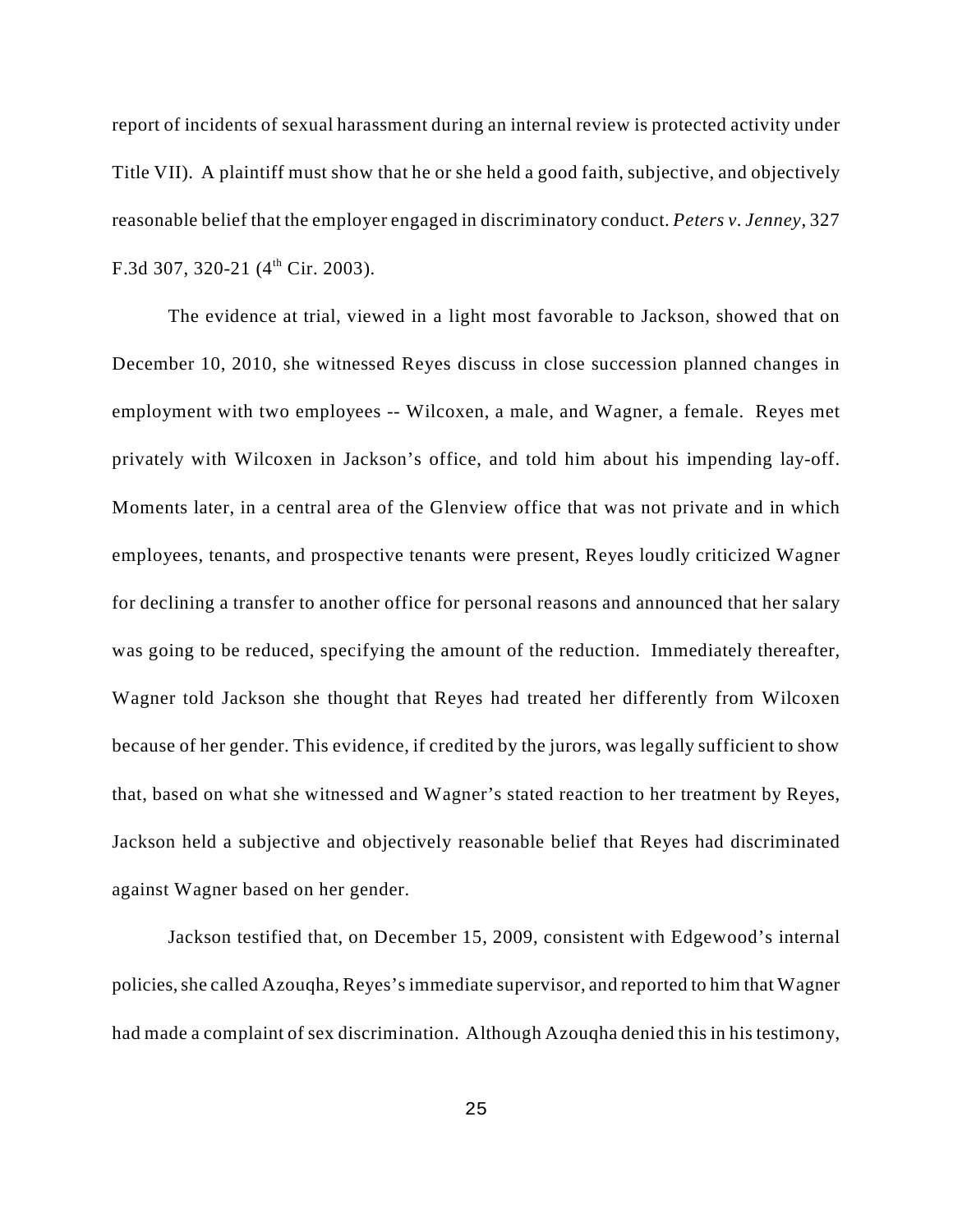the jurors were free to reject Azouqha's testimony and credit Jackson's testimony instead. On this evidence, reasonable jurors could find by a preponderance of the evidence that Jackson engaged in protected oppositional activity by opposing an act of discrimination on the basis of sex.

## *2. Adverse Action*

Edgewood argues that none of the employment actions it took with respect to Jackson rose to the level of an actionable adverse action. Jackson responds that she needed only to show that she was subjected to an employment action that a "reasonable employee would have found . . . materially adverse," *i.e.*, an action that "might have dissuaded a reasonable worker from making or supporting a charge of discrimination." *Burlington N. & Santa Fe R. Co. v. White*, 548 U.S. 53, 60 (2006) (internal citations omitted). We agree with Jackson that she satisfied her burden.

At the time Jackson reported Wagner's grievance, she had been employed by Edgewood for thirty years, all at Glenview, and had been working as the community manager for Glenview for 20 years. She never had been disciplined. She lived in Glen Burnie, very near Glenview.

In January and February of 2010, Jackson was disciplined for poor and careless performance, was told that the disciplinary action constituted a "final warning," was directed that she must immediately improve her performance or risk termination, and then was informed that she would be transferred to a position managing two properties, one located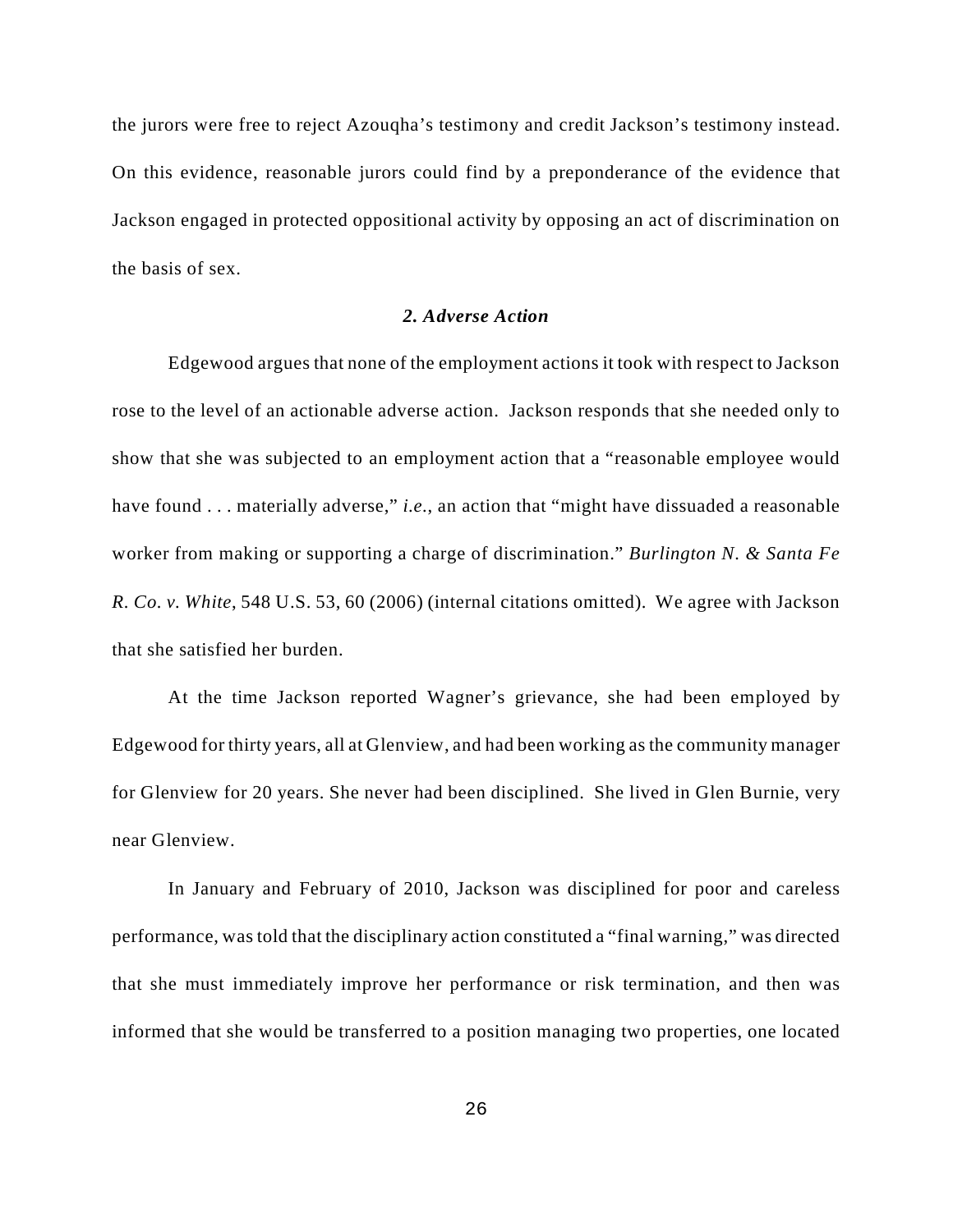in Virginia, more than 30 miles from where she lived, and another also located in Virginia, more than 35 miles away from Jackson's residence, in the opposite direction; and would have her salary reduced by \$5,000. The evidence most favorable to Jackson showed that Jones and Reyes were trying to engineer the termination of Jackson's employment and they expected that she would resign upon being told that she was being transferred to the two distant properties that would result in at least a 70-mile-per-day drive to and from work and her pay being cut. In fact, what Jones and Reyes wanted to happen, and expected to happen, did happen. Jackson tendered her notice of resignation the day after she was told she was being transferred and her pay was being cut. This evidence plainly was sufficient to prove that Jackson suffered an adverse employment action. *See, e.g.*, *Moniodis v. Cook*, 64 Md. App. 1, 11 (1985) (evidence that an employer altered an employee's working conditions with the expectation and intention that it would cause the employee to resign sufficient to prove constructive discharge).

### *3. Causal Connection*

Edgewood argues that even if the first two elements of Jackson's claim were satisfied, the evidence nevertheless was legally insufficient to show a causal connection between Jackson's protected oppositional activity and her constructive discharge. This is so, Edgewood maintains, because it was undisputed that the "actual decisionmaker" *- -* Jones - - had no knowledge that Jackson had reported Wagner's complaint of discrimination against Reyes until after Jackson submitted her resignation. Edgewood further argues that Jackson's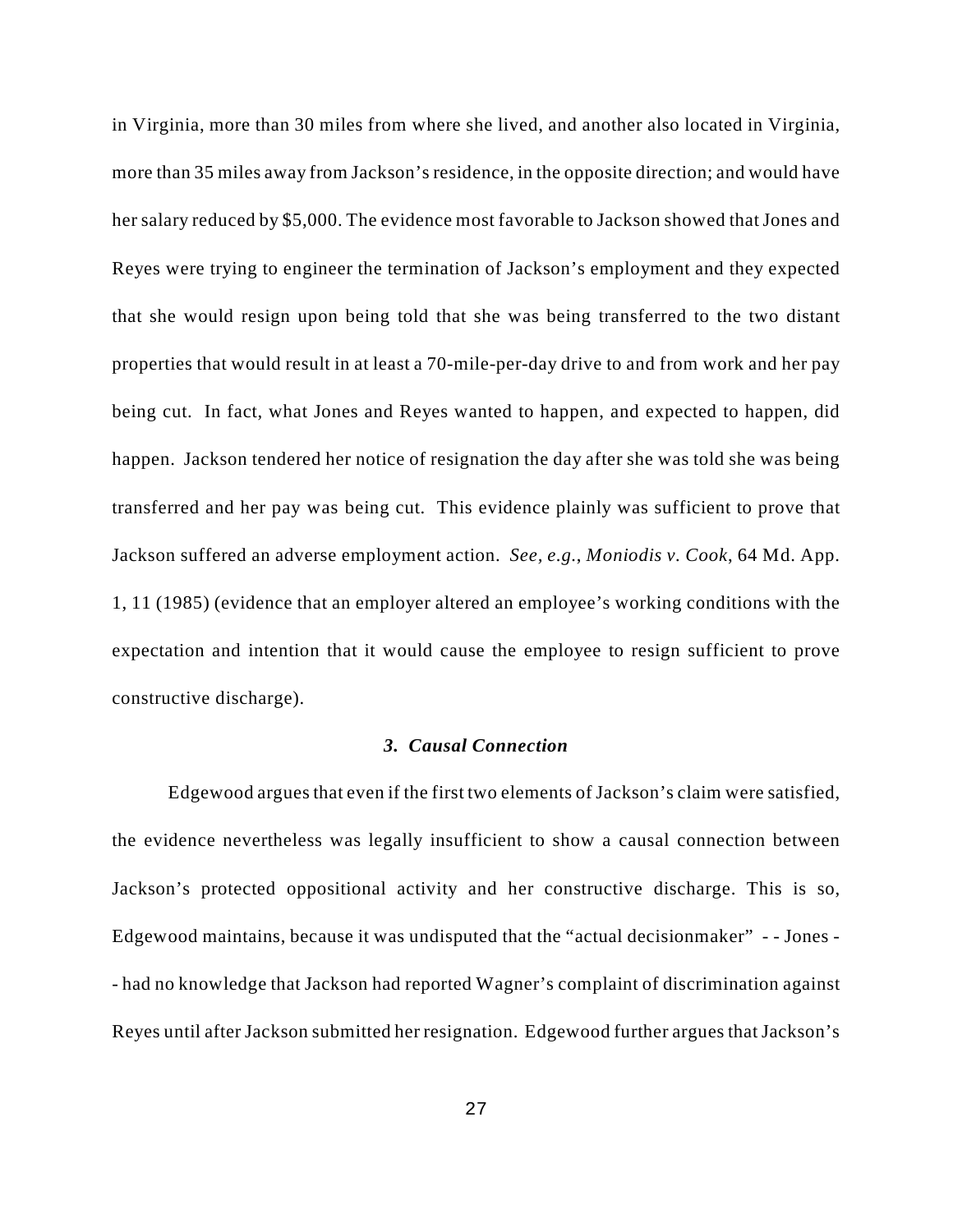neglect of the income limitations in approving rental applications for Glenview and her failure to achieve tax-credit certification were the but-for causes of the decision to transfer her and to reduce her salary, and therefore the evidence at trial was not sufficient to show that Jackson would not have suffered these adverse employment actions even if she had not made a report that Wagner had been discriminated against.

Relying on *Taylor, supra*, Jackson responds that an employee can prove causation by adducing evidence that his or her "protected activity was a 'motivating factor' in an employer's decision to subject [him or her] to an adverse employment action, not necessarily the controlling factor." 423 Md. at 658. She maintains that Jones's role as the ultimate decision-maker is not dispositive because she presented evidence that Reyes had initiated the disciplinary action against her, based on his own investigation, and that Jones had relied upon Reyes's investigation in determining to transfer her, an action that Jones himself had predicted would result in her resignation.

Recently, in *Staub v. Proctor Hospital*, \_\_\_ U.S. \_\_\_, 131 S.Ct. 1186, 1189 (2011), the Supreme Court considered "the circumstances under which an employer may be held liable for employment discrimination based on the discriminatory animus of an employee who influenced, but did not make, the ultimate employment decision." The Court held that "if a supervisor performs an act motivated by [discriminatory] animus that is *intended* by the supervisor to cause an adverse employment action and if that act is a proximate cause of the ultimate employment action," then the employer may be held liable. *Id*. at 1194 (emphasis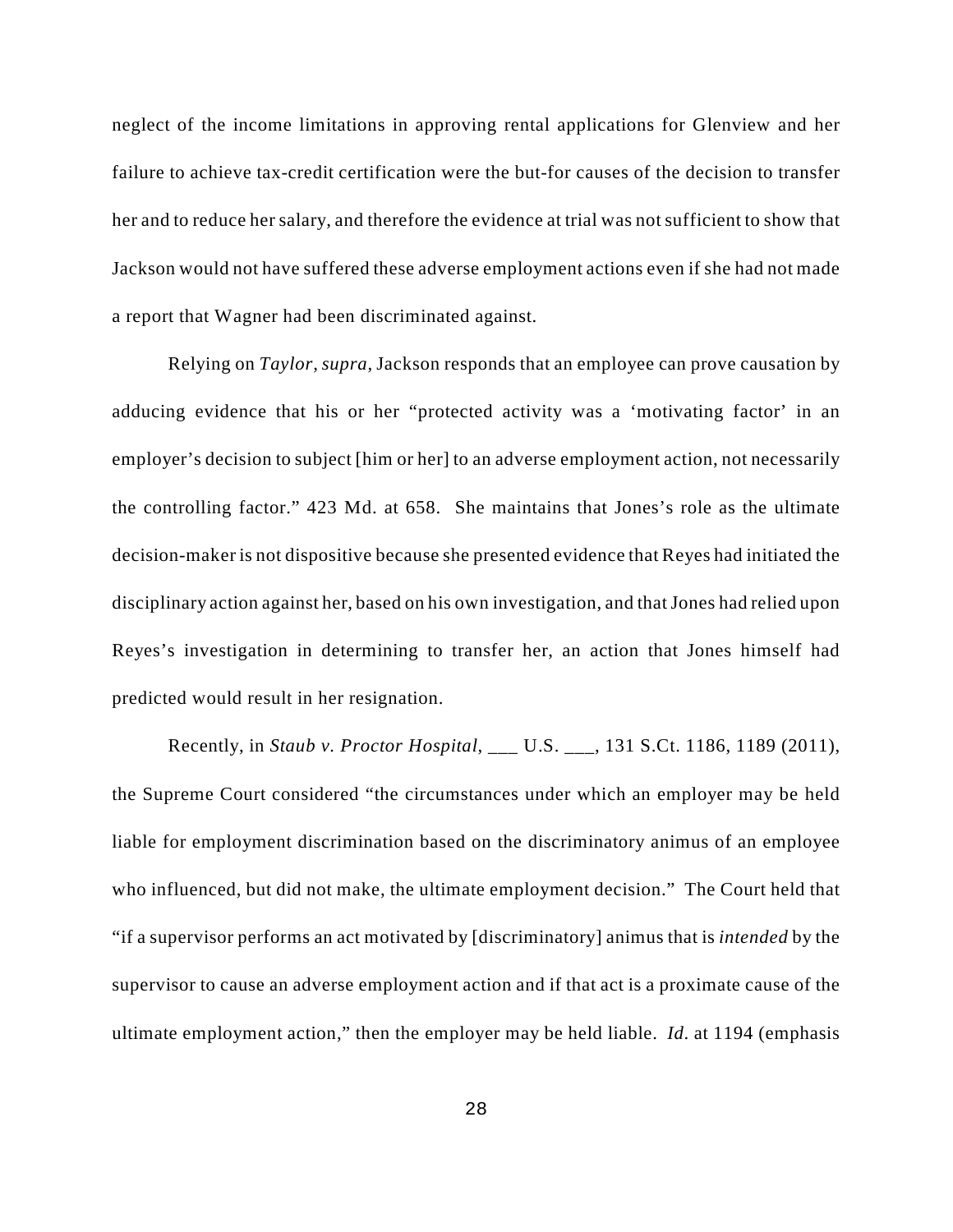in original; footnote omitted). Moreover, if a supervisor submits a biased report urging an adverse employment action, even if the decision-maker conducts an independent investigation in response to the report and concludes that termination is justified, an employee still may show that the biased report was the proximate cause of the adverse employment action if it was one of many factors considered by the decision-maker. *Id.* at 1193.

In the instant case, Jackson presented ample evidence that Reyes had knowledge of her report that he had discriminated against Wagner in December of 2009. Jackson testified that she had reported Wagner's sex discrimination complaint to Reyes's immediate supervisor, Azouqha, on December 15, 2009. She further testified that she expected that Azouqha would discuss the complaint with Reyes. Caruso acknowledged testifying in his deposition that he believed that Azouqha and Reyes knew of Wagner's complaint, via Jackson, in December of 2009. The jurors were, of course, free to reject Reyes's and Azouqha's testimony to the contrary.

The evidence viewed most favorably to Jackson showed that, just one month after Jackson reported that Reyes had discriminated against Wagner based on gender, Reyes initiated an investigation into Jackson and authored the Disciplinary Action Memorandum citing Jackson for violations of Edgewood policies and general neglect of her duties. *See Bleich v. Florence Crittenton Servs. of Baltimore, Inc.*, 98 Md. App. 123, 142 (1993) (in wrongful discharge action, temporal proximity between protected activity and discharge was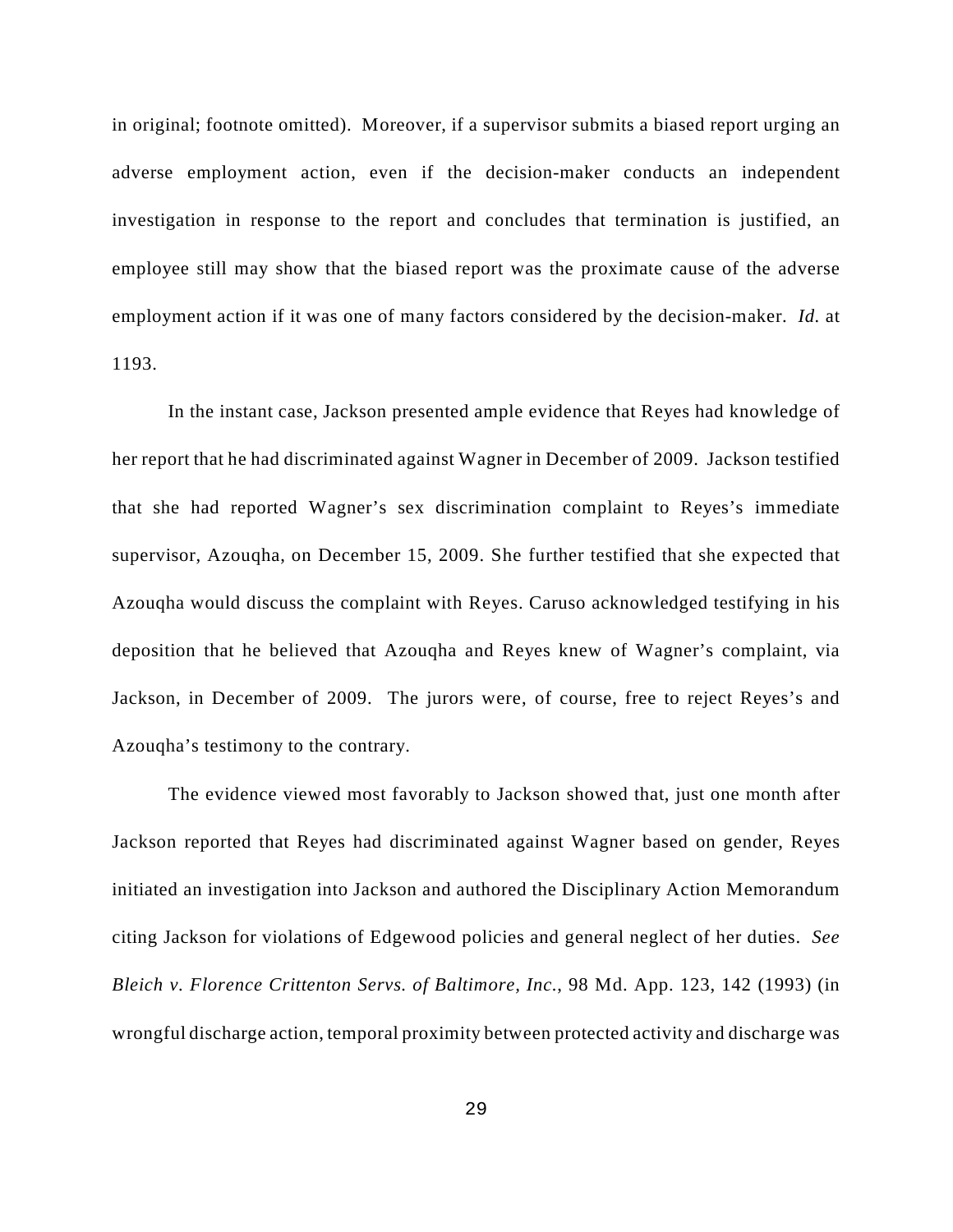evidence supporting an inference that the protected activity was the proximate cause of her termination.) At that time, he suggested to Caruso and Azouqha that termination was the appropriate sanction against Jackson.

Jones testified that he relied upon Reyes's investigation and his Disciplinary Action Memorandum in approving the subsequent decision to transfer Jackson to a position managing two properties more than 30 miles away in opposite directions, and that he did so with the knowledge that such a transfer likely would result in her resignation. On that evidence, reasonable jurors could find that Reyes instigated the disciplinary action against Jackson and that this act was the proximate cause of Jones's decision to transfer Jackson, which resulted in her resignation.

### **B. "Mere Pretext" Evidence**

Having concluded that Jackson's evidence was legally sufficient to prove a *prima facie* case of retaliation, we now turn to Edgewood's contention that the evidence was legally insufficient to prove that the "legitimate and non-retaliatory" reasons for Jackson's discharge were a pretext. Edgewood asserts that each justification for the Disciplinary Action - accepting more market tenants than permitted under the Section 236 program, tardiness in having maintenance work orders completed, and lying to the attorney representing Edgewood in the Barnes discrimination complaint case -- was borne out by the evidence and was sufficient to justify Jackson's termination and, unquestionably, a lateral transfer to a less desirable location. Edgewood asserts, moreover, that it showed an independent, non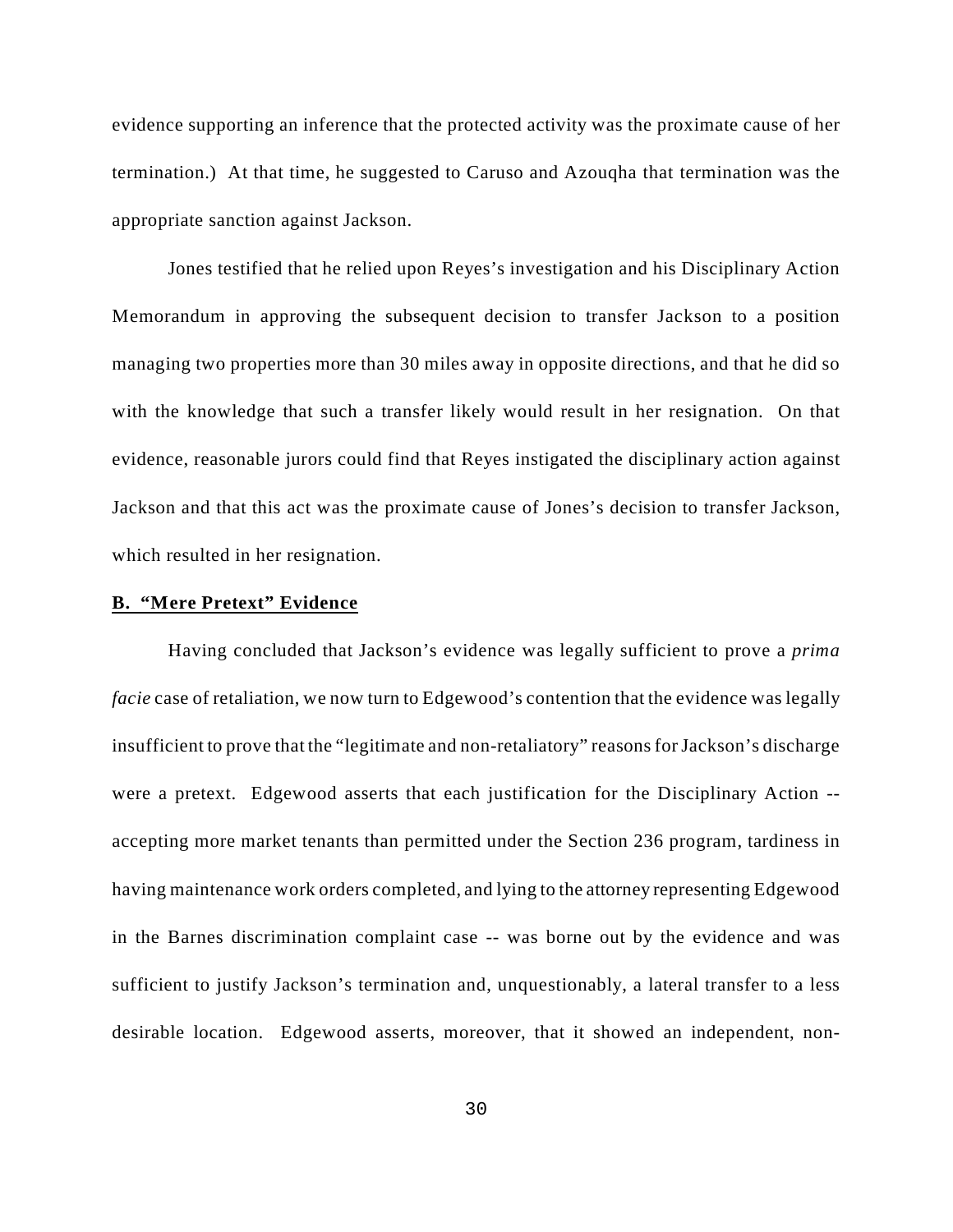discriminatory reason that justified Jackson's transfer to a position at another property. Specifically, Edgewood points to its evidence that, upon discovering that the number of market tenants accepted at Glenview exceeded what was permitted and would result in a \$1 million decrease in the number of LIHTC tax credits available to Triton, Charlton personally insisted that Glenview be managed by a tax credit certified manager. Jackson was not tax credit certified.

Jackson responds that she rebutted Edgewood's proffered justifications by showing that her acceptance of the three market tenants in 2009 was done with Davis's approval (and that Reyes was aware of this fact); that maintenance requests were handled in a prompt fashion and, in any event, that another Edgewood employee, West, bore the ultimate responsibility for fulfilling such requests and was not disciplined; and that her statements to the Edgewood attorney were accurate. With respect to her lack of tax-credit certification, Jackson points out that, of the two properties to which she was to be transferred, one (Charles Landing) also was an LIHTC property and the other (Glenreed) was in the process of applying to become an LIHTC property. Thus, her transfer to these properties was inconsistent with the stated justification. She asserts that this was evidence of "weaknesses, implausibilities, inconsistencies, incoherencies, or contradictions" in Edgewood's proffered explanations and, as such, was sufficient to permit reasonable jurors to find by a preponderance of the evidence that the explanations were pretextual. *Nerenberg, supra*, 131 Md. App. at 675 (quoting *Fuentes, supra*, 32 F.3d at 765). We agree.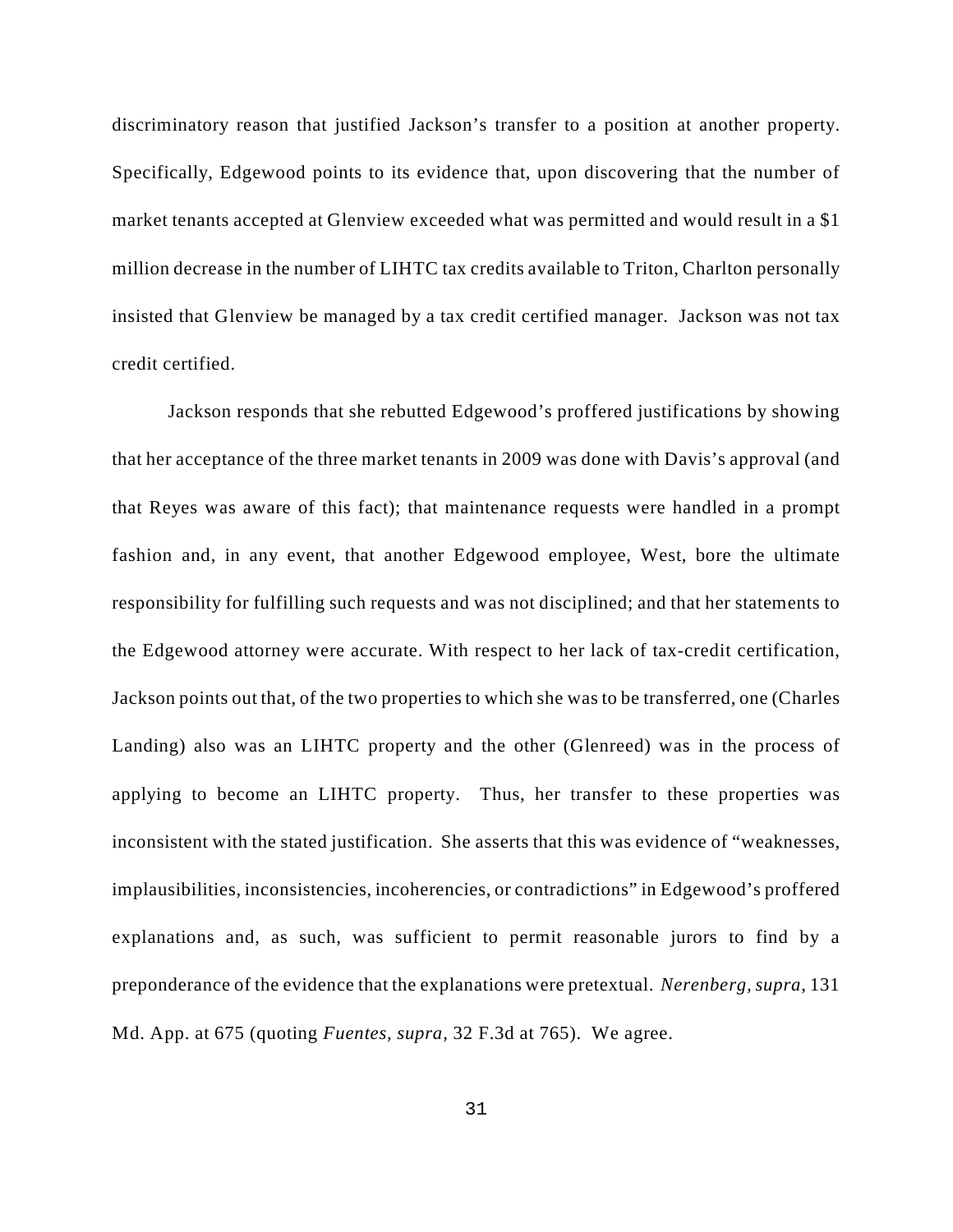It is a fundamental principle that the weighing of competing inferences to be drawn from evidence of conflicting facts is within the province of the jury:

"When the interplay of circumstances is susceptible of different interpretations by rational minds, the problem is essentially one for the jury; the trial judge is not permitted to transform it into a question of law for his own determination. The choice between conflicting facts and the weighing and assessing of competing inferences radiating therefrom is the jury's province."

*Grady v. Brown,* 408 Md. 182, 198 (2009) (quoting *Rea Construction Co. v. Robey*, 204 Md. 94, 100 (1954)).

Here, the evidence of Charlton's concern about Jackson's remaining at Glenview was shaky, at best. Although Jones testified that he had received complaints from Charlton about Jackson's performance, he acknowledged that he had no e-mails or other documentation to support any such complaint. An e-mail in which Charlton expressed to Jones an interest in getting an LIHTC-certified manager in place at Glenview was sent by Charlton *in response to* Reyes's e-mail stating that Edgewood was planning to terminate Jackson and, in the interim, intended to transfer Jackson to another Triton property. The jurors reasonably could have found by a preponderance of the evidence that Charlton did not complain about Jackson and only requested an LIHTC-certified manager at Glenview after being told that Jackson no longer would be there; and therefore Jones's testimony that Jackson was disciplined because of complaints by Charlton was pretextual.

Similarly, the jurors were free to accept Jackson's rebuttal of the disciplinary charges against her. She presented evidence showing that her handling of Barnes's maintenance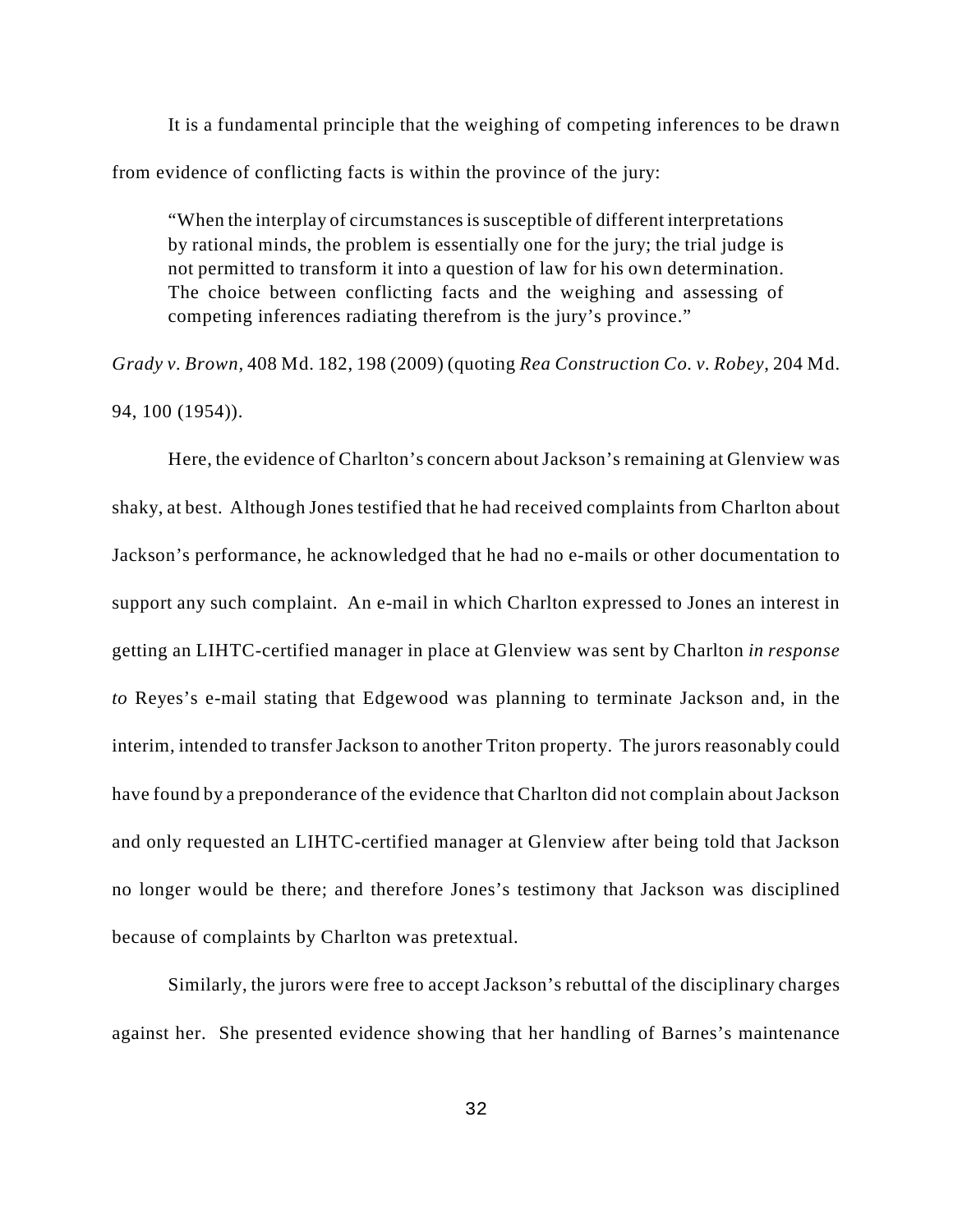requests was appropriate and that Barnes was a difficult tenant with a long history of unsubstantiated complaints. She also presented evidence that, if credited, supported her view that a "leak" never was found in Barnes's apartment and therefore her statement to Edgewood's attorney in the Barnes matter was accurate. Finally, Jackson and West each testified that delays in the handling of maintenance requests never had resulted in a disciplinary action in the past and, in any event, West bore the ultimate responsibility for delays experienced at Glenview, if there were any.

This evidence was legally sufficient for the jurors to find by a preponderance of the evidence that Edgewood's "proffered legitimate reasons for its action" were "unworthy of credence" and, accordingly, that Edgewood did not "act for the asserted non-discriminatory reasons." *Nerenberg*, 131 Md. App. at 675 (quoting *Fuentes, supra*, 32 F.3d at 765). For all these reasons, we perceive no error in the trial court's decision to deny Edgewood's motions for judgment and for JNOV.

#### **II.**

### **Special Verdict Sheet**

Edgewood contends the trial court abused its discretion by declining to use a verdict sheet that Edgewood proposed; and that this was reversible error. Edgewood asserts that its "step-by-step verdict sheet encouraged orderly analysis by the jurors" and "minimized the risk that the jurors would confuse the threshold issues."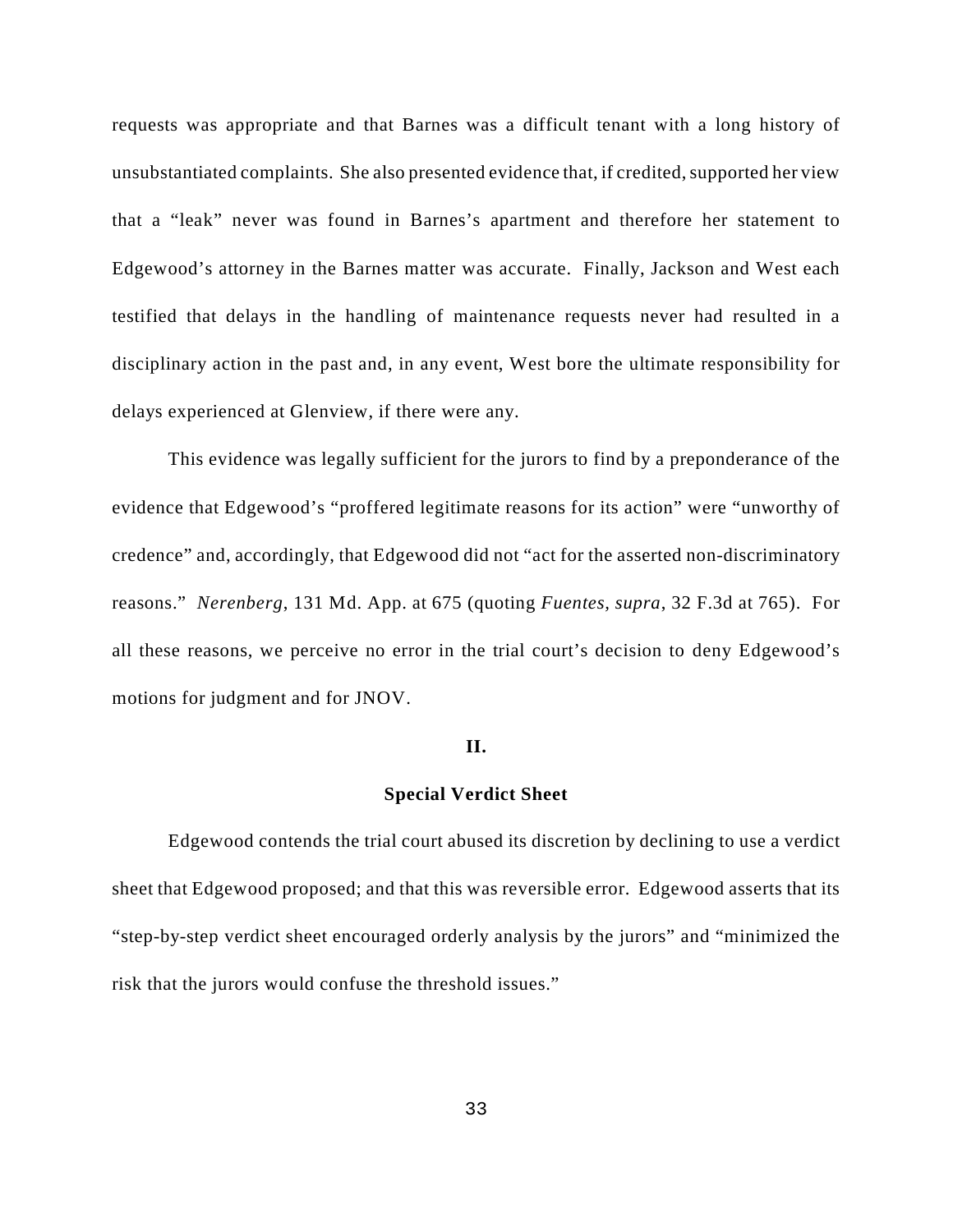Jackson responds that the court did not abuse its discretion by using her proposed verdict sheet and, in any event, Edgewood has failed to demonstrate that it was prejudiced as a consequence of the court's using her verdict sheet.

At the close of all the evidence, the court heard argument about the parties' proposed verdict sheets. Jackson's counsel proposed a "one-page verdict form that [he thought] comport[ed] with this Court's general practice." Edgewood's counsel proposed a "threepage verdict form with 10 separate questions."

The court reviewed Jackson's proposed verdict sheet, directing her counsel to remove two questions pertaining to punitive damages. The court further remarked: "Really, that's all you really need." Edgewood's counsel argued, however, that the jury should be given a verdict sheet that included the "three essential elements" of retaliatory discharge – protected activity, adverse action, and causation – and that "ask[ed] the jury to make [a] finding as to each element." The court opined that the verdict sheet "just needs to be simple questions," but agreed that it would be appropriate to ask the jury to first find that Jackson had engaged in a protected activity before considering damages. Edgewood's counsel responded by asking whether she should "try to modify [the verdict sheet]." The judge responded that they could make "adjustments in the verdict sheet" at a later point in time because the jury did not need a verdict sheet at the beginning of deliberations. The court then turned to the issue of jury instructions.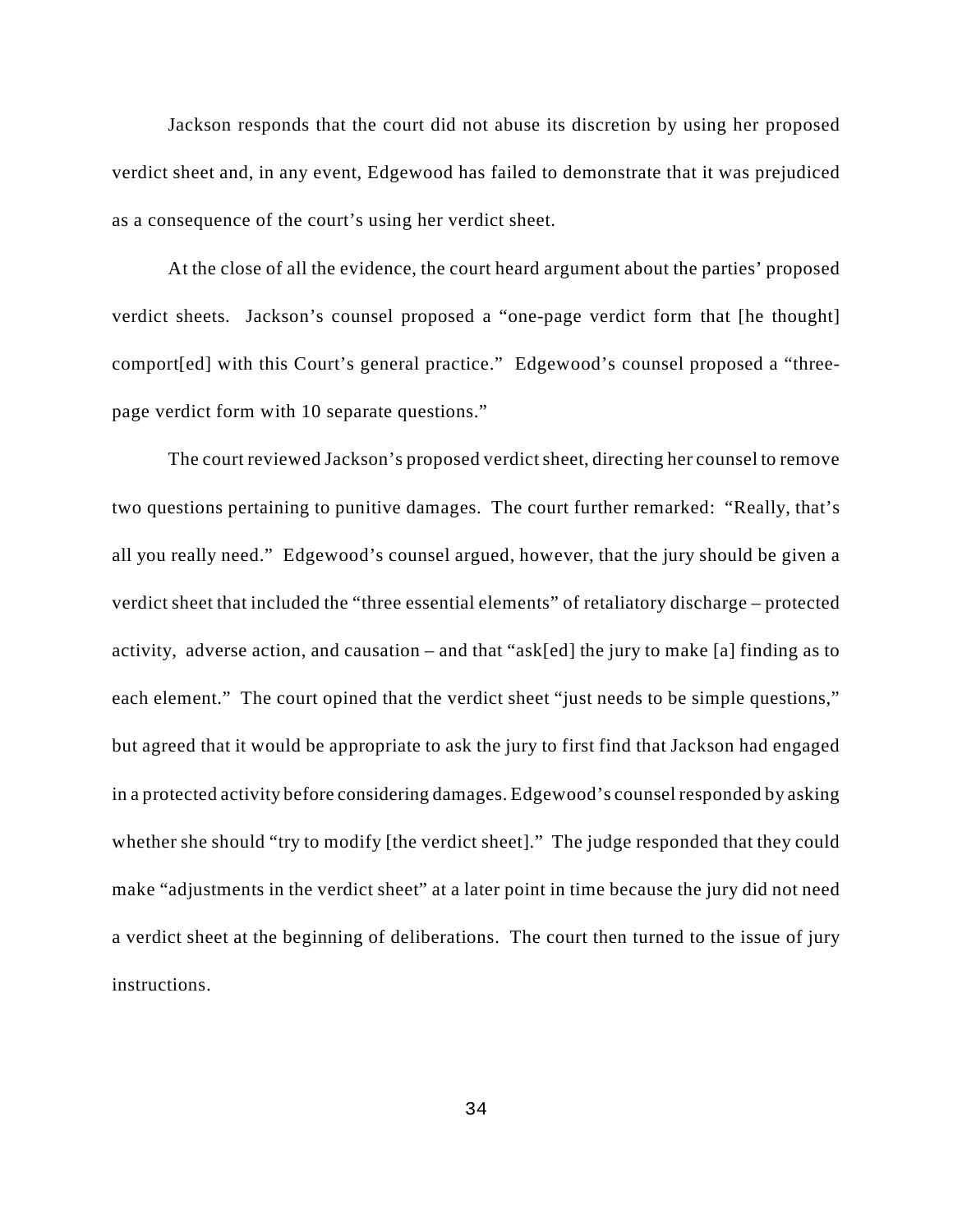The verdict sheet issue was not raised again before the jury was sent to deliberate. Apparently, without the knowledge of the judge or counsel, Jackson's proposed verdict sheet (minus the punitive damages questions) was provided to the jurors at the outset of deliberations. That verdict sheet stated as follows:

1. On Donna Jackson's claim of retaliation in violation of the [MCC] against Edgewood [], we find in favor of?

Plaintiff, Donna Jackson Defendant, Edgewood

If you find for Plaintiff, continue to Question 2. If you find for Defendant, you may stop deliberating.

2. If you found for Plaintiff Donna Jackson, what is the amount of economic and/or compensatory damages to be awarded?

Economic Damages: \$\_\_\_\_\_\_\_\_\_\_\_\_\_\_; Compensatory Damages: \$\_\_\_\_\_\_\_\_\_\_;

In the meantime, Edgewood had modified its proposed verdict sheet, in response to the court's suggestions, substituting two questions in place of the first question, both of which were susceptible of a "yes" or "no" answer: 1) "Has plaintiff proved that she engaged in a protected activity?" and 2) "Has Plaintiff proven she was retaliated against in violation of the [MCC]?" This proposed verdict sheet directed the jurors to stop deliberating if they answered "No" to either question.

About one hour after the jurors began deliberating, the court entertained further discussion on the verdict sheet issue. The court observed that both proposed verdict sheets were correct, but that Edgewood's was "more detailed and clearer." By then, the court and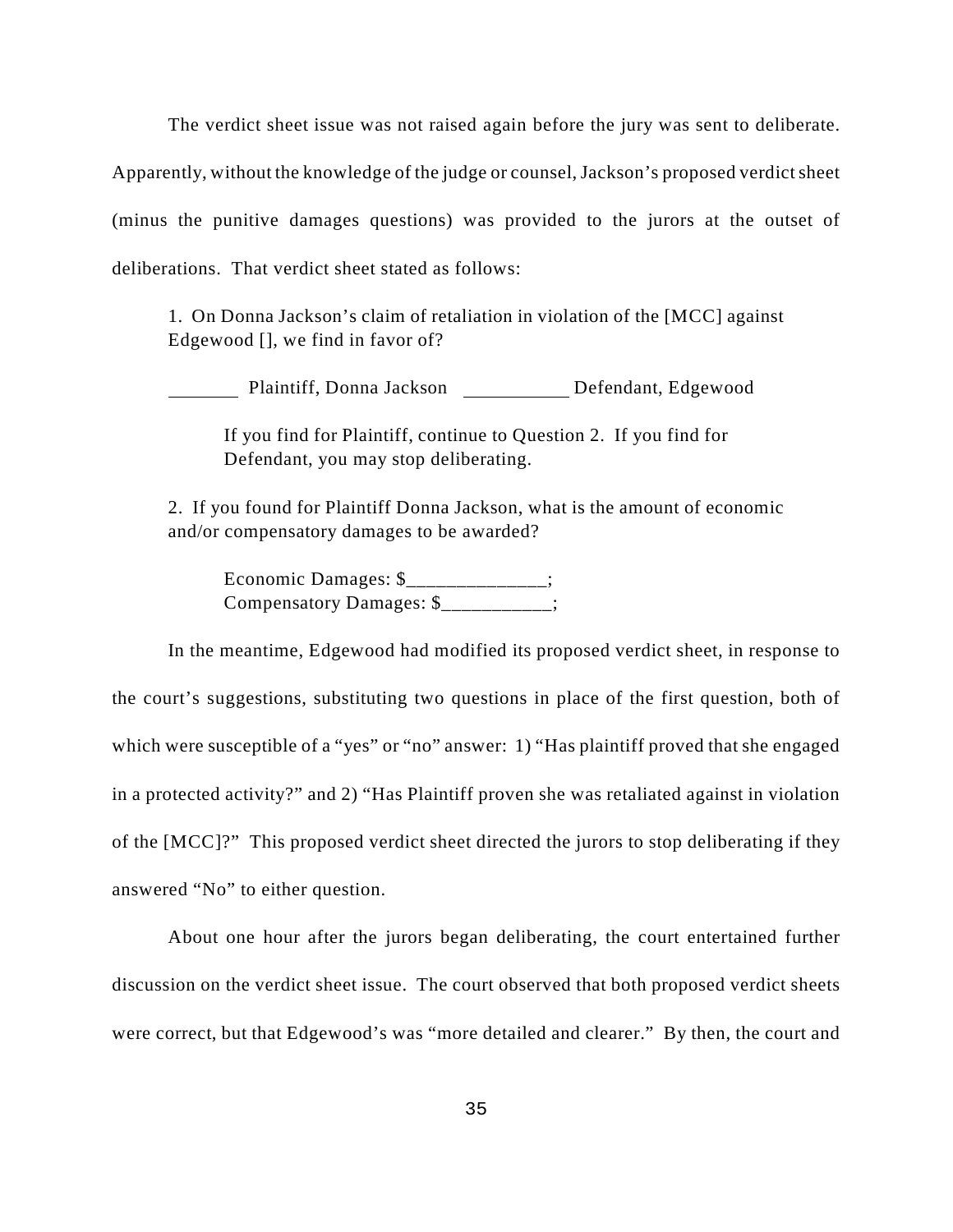counsel knew that the jurors had Jackson's verdict sheet with them in the jury room. The court determined that, given that Jackson's verdict sheet already had been provided to the jurors, it would be improper and confusing to substitute Edgewood's proposed verdict sheet at that time. Edgewood's counsel noted her objection to this ruling.

The Court of Appeals has explained that

the decision to use a particular verdict sheet "will not be reversed absent abuse of discretion." *Applied Indus. Techs. v. Ludemann*, 148 Md. App. 272, 287, 811 A.2d 845, 854 (2002). Moreover, Maryland appellate courts generally will not reverse even an unreasonable decision without evidence of prejudice/harm. *See Owens–Corning Fiberglas Corp. v. Garrett*, 343 Md. 500, 526, 682 A.2d 1143, 1155 (1996).

*Consol. Waste Indus., Inc. v. Standard Equip. Co.*, 421 Md. 210, 220 (2011) (footnote omitted).

We perceive no abuse of discretion in the instant case. Both proposed verdict sheets accurately stated the findings required to be made by the jurors to decide the case. Moreover, Edgewood has not shown any prejudice to it flowing from the trial court's decision to use Jackson's proposed verdict sheet. The jurors properly were instructed on the elements of an action for retaliatory discharge in violation of the MCC, including that they would need to find by a preponderance of the evidence that Jackson engaged in a protected activity. The verdict sheet as used was not legally incorrect or confusing, and there is no reason to think that the jurors would have decided this case differently had Edgewood's proposed verdict sheet been used.

### **CROSS-APPEAL**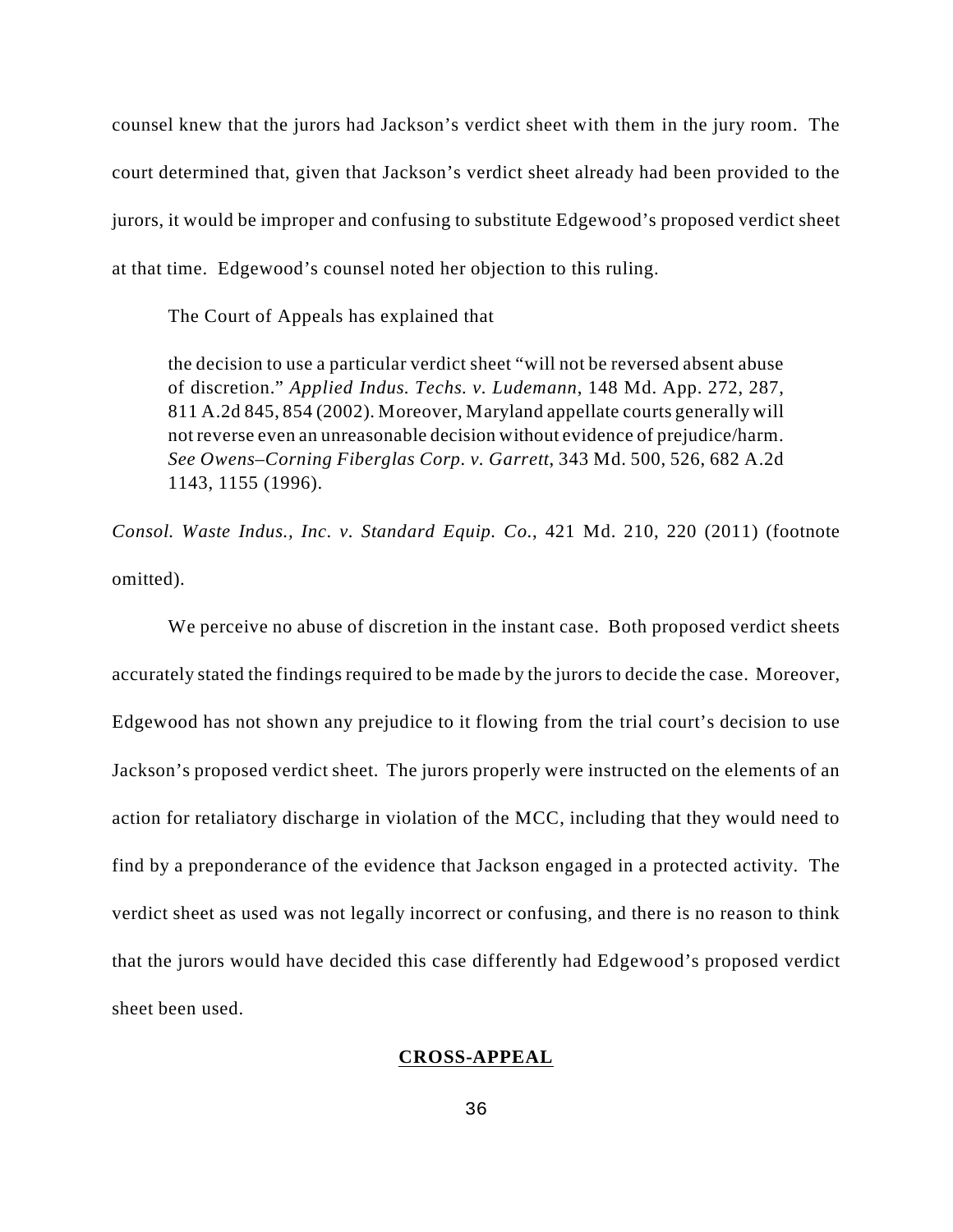**I.**

#### **Grant of Edgewood's Motion to Amend**

Jackson contends the trial court committed an error of law in granting Edgewood's motion to amend the Judgment by reducing the damages awarded to"comport" with a limitation on damages that is set forth in MCC section 27-8. We begin by reviewing the pertinent statutory framework.

Maryland's anti-discrimination laws are codified at Title 20 of the State Government Article.<sup>9</sup> Several subtitles are relevant to our analysis. First, in 1965, the General Assembly enacted the Fair Employment Practices Act ("FEPA"), now codified at Subtitle 6. 1965 Laws of Maryland, Ch. 717. The FEPA prohibits, *inter alia*, discrimination on the basis of sex, including retaliating against an employee for opposing a discriminatory practice. SG § 20- 606(a) & (f).

Before 2007, the only remedy available to an employee claiming discrimination in violation of the FEPA was to file a charge with the MCHR. *See Md. Comm'n on Human Relations v. Downey Communc'ns, Inc*. 110 Md. App. 493, 542 (1996). In *Shabazz v. Bob Evans Farms, Inc.*, 163 Md. App. 602, 624 (2005), we discussed that "administrative enforcement remedy," then codified at Article 49B:

<sup>&</sup>lt;sup>9</sup> Prior to 2009, these laws were codified at Article 49B of the Maryland Code. By Chapter 120 of the 2009 Laws of Maryland, the General Assembly repealed Article 49B and recodified it with certain amendments in the newly created Title 20 of the State Government Article.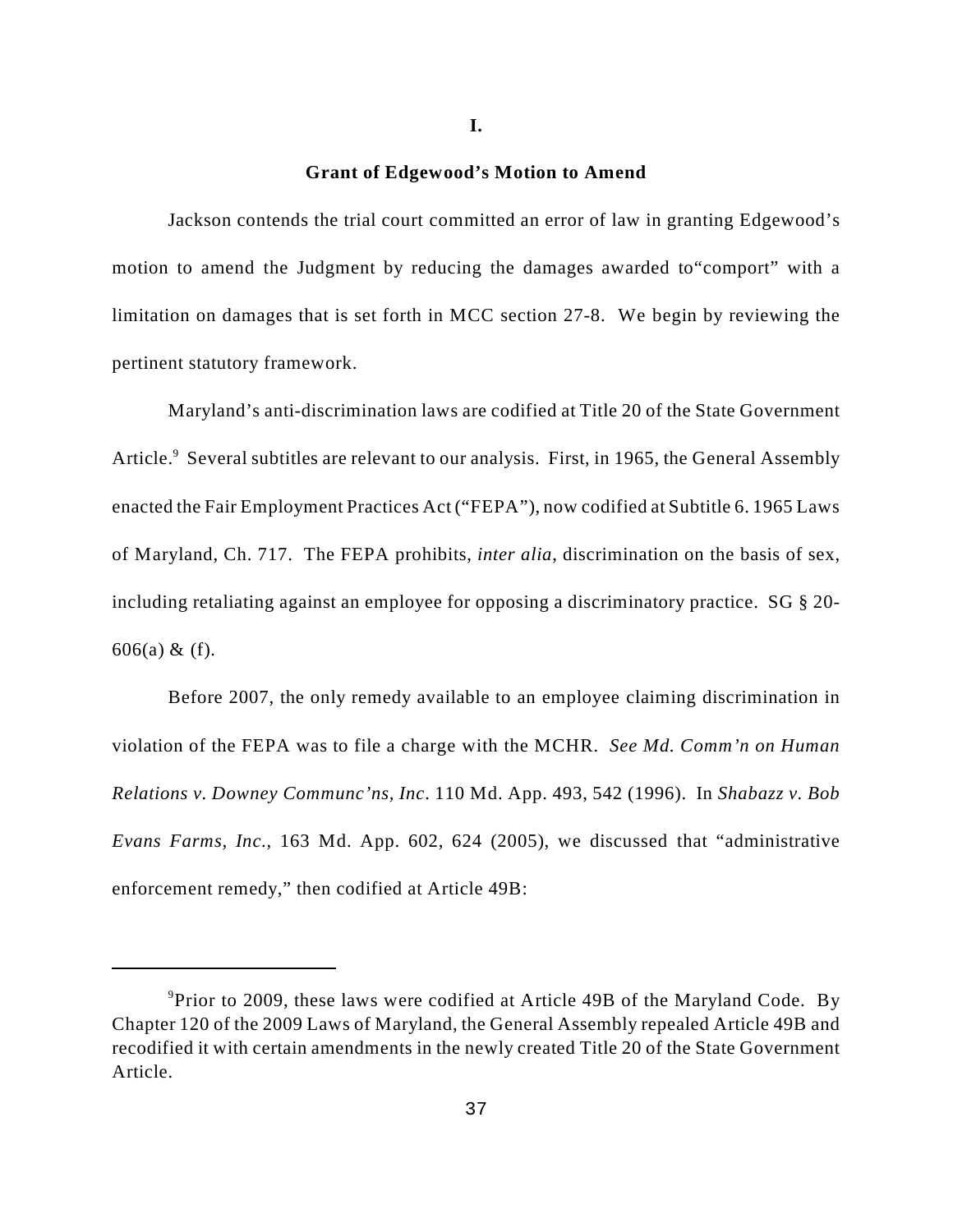[T]he Commission has the power to receive complaints about alleged acts of discrimination (including unlawful employment practices), investigate, determine probable cause to support an allegation, make a complaint if there is probable cause and the alleged acts are not eliminated by agreement, and refer the matter for determination by a hearing officer, in a contested case hearing under the Administrative Procedure Act.

(Citing *State Comm'n on Human Relations v. Kaydon Ring & Seal, Inc.*, 149 Md. App. 666, 684-85 (2003).) Upon a finding by a hearing officer that an employer violated the FEPA, the hearing officer was authorized to order the employee reinstated, with or without backpay, and to award other equitable relief. *Id*. (citing Article 49B, §11(e)).

In 2007, however, the General Assembly amended the FEPA to authorize an employee and the MCHR to bring a civil action against an employer and to require that administrative charges be brought before an Administrative Law Judge instead of a hearing officer. Laws of 2007, chs. 176 & 177, §2. This legislation also expanded the remedies available in an administrative proceeding to allow compensatory damages in addition to backpay. *Id*.; *see* SG § 20-1009. The amount of the total additional compensatory damages awarded to an employee was capped based upon the size of the employer.<sup>10</sup> *Id.*; *see* SG § 20-1009(b)(3). Finally, the legislation provided that the remedies available in a private civil action or in an action brought by the MCHR were identical to those available in an administrative action with one exception: an employee could be awarded punitive damages only in a private civil

<sup>&</sup>lt;sup>10</sup>\$50,000 for employers with more than 15, but less than 100 employees; \$100,000 for employers with more than 100, but less than 200 employees; \$200,000 for employers with more than 200, but less than 500 employees; and \$300,000 for employers with more than 500 employees. SG § 20-1009(b)(3).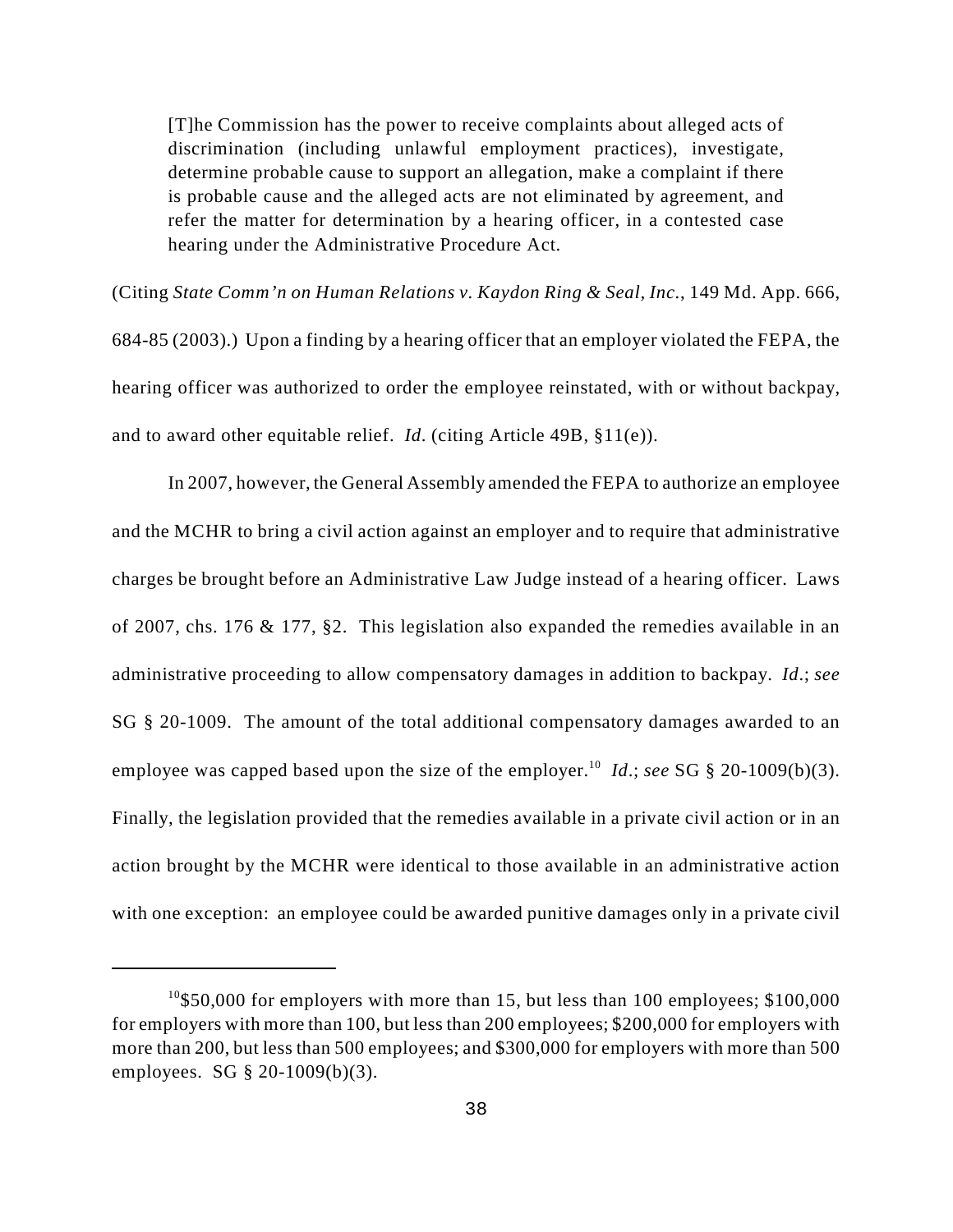action. The punitive damages combined with any compensatory damages also were subject to the damages caps based upon the size of the employer. *Id*.; SG § 20-1012(b) (civil action by MCHR); SG § 20-1013(d) (civil action by employee). The FEPA was again amended in 2009 to, *inter alia*, limit an award of backpay to the two years preceding the filing of a complaint. Laws of 2009, Ch. 56; SG § 20-1009(b)(5).

Subtitle 12, entitled "Civil Actions - Violations of County Discrimination Laws," provides an alternative avenue of relief for residents of Baltimore, Howard, Montgomery, and Prince George's counties. SG section 20-1202(b), authorizes "a person that is subjected to a discriminatory act prohibited by the county code [in Howard, Montgomery, or Prince George's County to] bring and maintain a civil action against the person that committed the alleged discriminatory act for damages, injunctive relief, or other civil relief." A plaintiff must commence such an action "within 2 years after the occurrence of the alleged discriminatory act," but no sooner than "45 days after the aggrieved person files a complaint with the county unit responsible for handling violations of the county discrimination laws." SG § 20-1202(c). A prevailing plaintiff may recover "reasonable attorneys' fees, expert witness fees, and costs." SG § 20-1202(d).

SG section 20-1203(b) authorizes a person employed in Baltimore County by an employer "with fewer than 15 employees and that is subjected to a discriminatory act prohibited by the county code [to] bring and maintain a civil action against the employer that committed the alleged discriminatory act for relief as provided under subsection (d) of this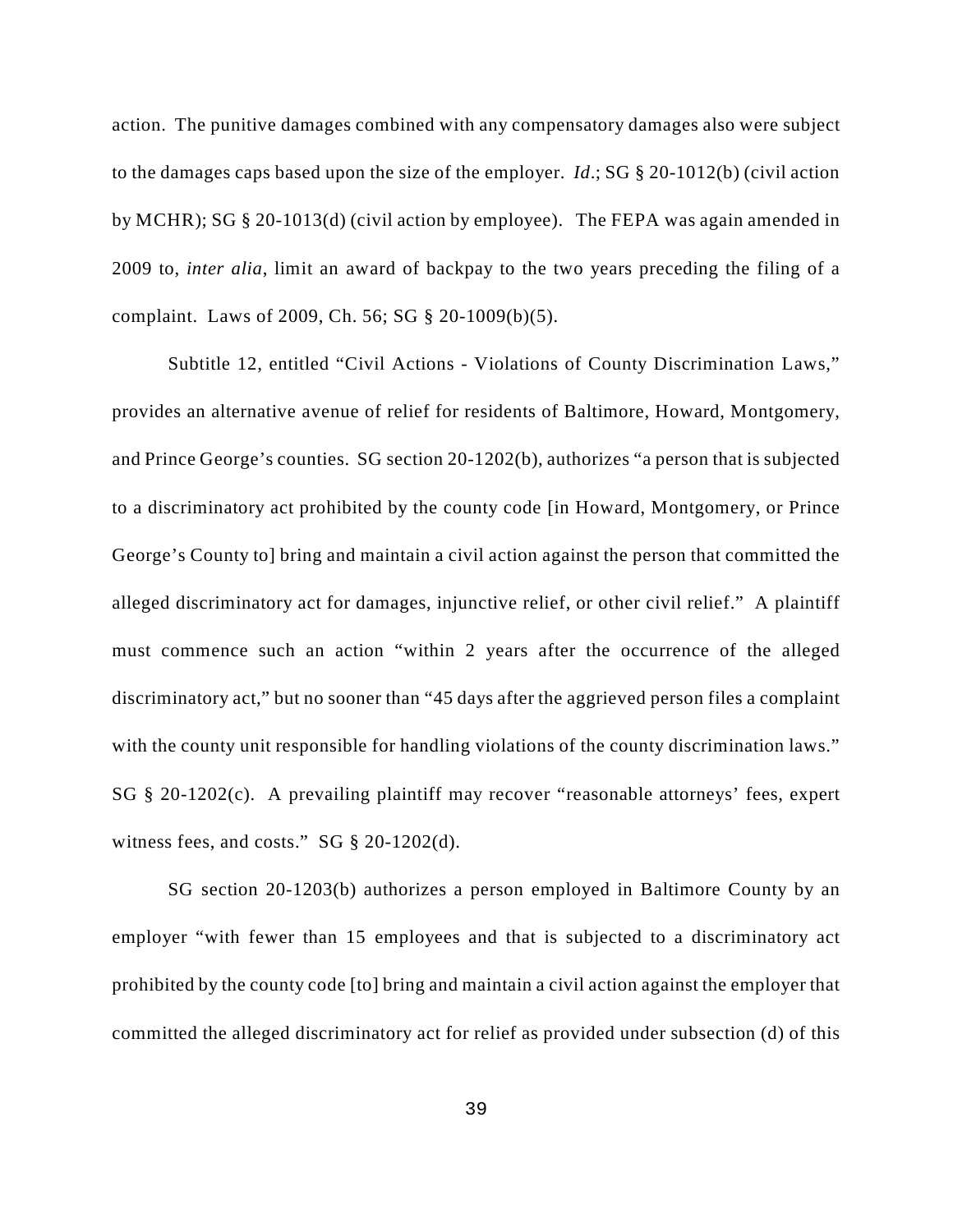section."<sup> $11$ </sup> At subsection (d), the statute provides that, if the employee prevails in the action, he or she may be awarded injunctive relief, "compensatory damages, including backpay," and reasonable attorneys' fees. Punitive damages may not be awarded, however. SG § 20-  $1203(d)(2)$ .

In the instant case, Jackson filed suit under SG section 20-1202, alleging an underlying violation of section 27-19 of the MCC, which prohibits discrimination in employment, including retaliation against an employee opposing a discriminatory act. Chapter 27 of the MCC governs "Human Rights and Civil Liberties." Article I creates a 15 member "Commission on Human Rights" ("the Commission"), appointed by the Montgomery County Executive, to research, educate and promote equal opportunity in the county. In addition to prohibiting discrimination in employment, Article I governs discrimination in places of public accommodation, in real estate, and racial or religious intimidation.

Article I of Chapter 27 creates two alternative avenues of relief for any person discriminated against in violation of the Chapter (including a person subjected to employment discrimination). One avenue allows the employee to file a complaint with the

<sup>&</sup>lt;sup>11</sup>The Baltimore County Code ("BCC") prohibits discrimination in employment on the basis of "race, creed, religion, color, sex, age, national origin, marital status, sexual orientation, gender identity or expression, or physical or mental disability." BCC § 29-1- 101(d). It does not expressly authorize an employee to bring a private cause of action for a violation of the Code. In an administrative proceeding under the Code, the employee may be reinstated and be awarded "other equitable relief," which would include backpay, but may not otherwise be awarded damages. BCC  $\S$  29-3-109(k)(2).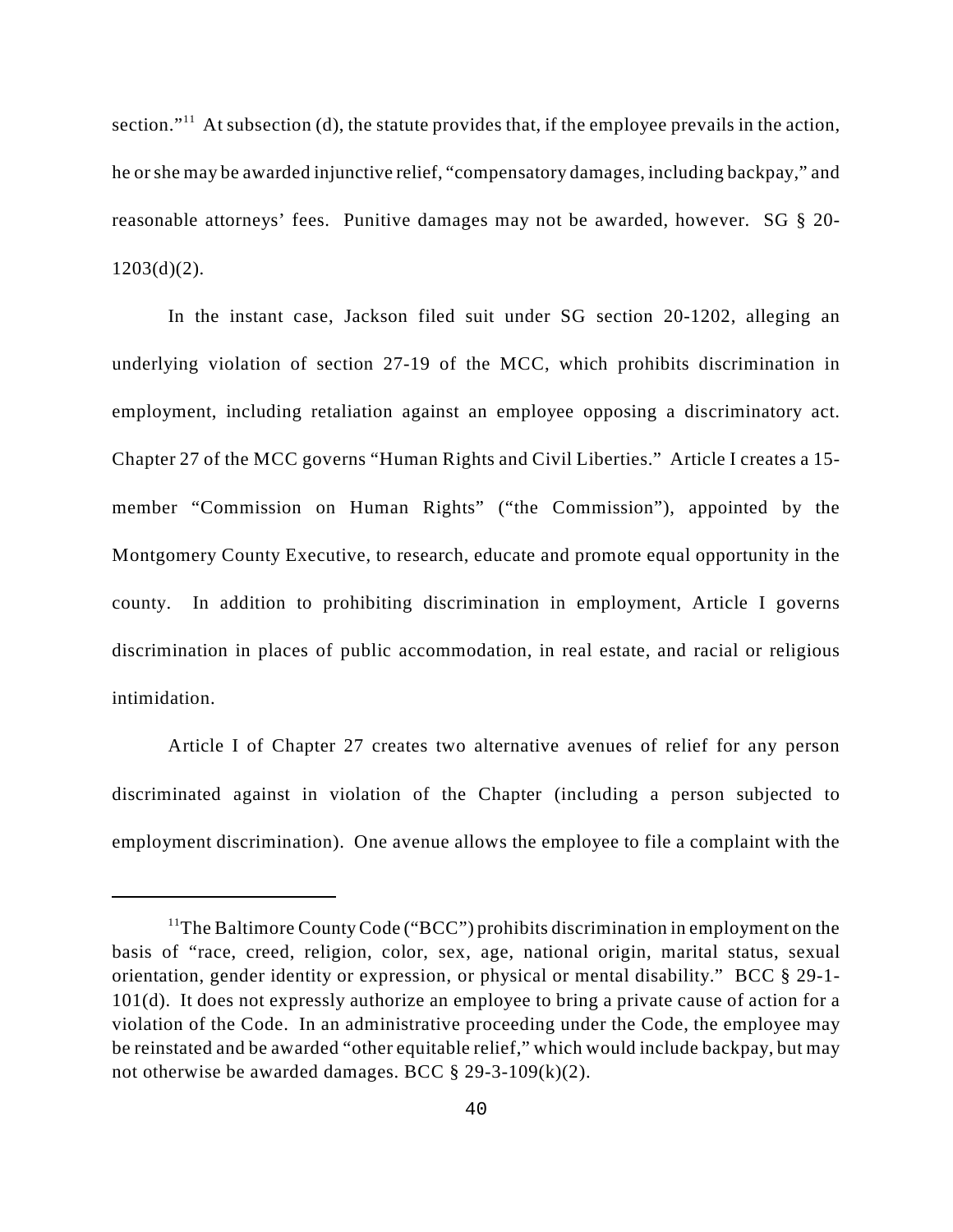Director of the Office of Human Rights, seeking administrative relief before a case review

board consisting of a three-member panel drawn from the members of the Commission. As

relevant here, MCC section 27-8 governs the "Penalties and relief" a case review board may

award following a finding of a violation of the anti-discrimination provisions of Chapter 27.

Subsection (a) states that

the case review board may order the payment of damages (*other than punitive damages*) and any other relief that the law and the facts warrant, such as:

(1) compensation for

(A) reasonable attorney's fees;

- (B) property damage;
- (C) personal injury;

(D) unreimbursed travel or other reasonable expenses;

(E) *damages not exceeding \$500,000 for humiliation and embarrassment*, based on the nature of the humiliation and embarrassment, including its severity, duration, frequency, and breadth of observation by others;

(F) financial losses resulting from the discriminatory act . . .;

(G) interest on any damages from the date of the discriminatory act or violation, as provided in subsection (c);

(2) equitable relief to prevent the discrimination . . . .

(3) *consequential damages, such as lost wages from employment discrimination . . . for up to 2 years after the violation, not exceeding the actual difference in expenses or benefits that the complainant realized while seeking to mitigate the consequences of the violation (such as income from alternative employment or unemployment compensation following employment discrimination); and*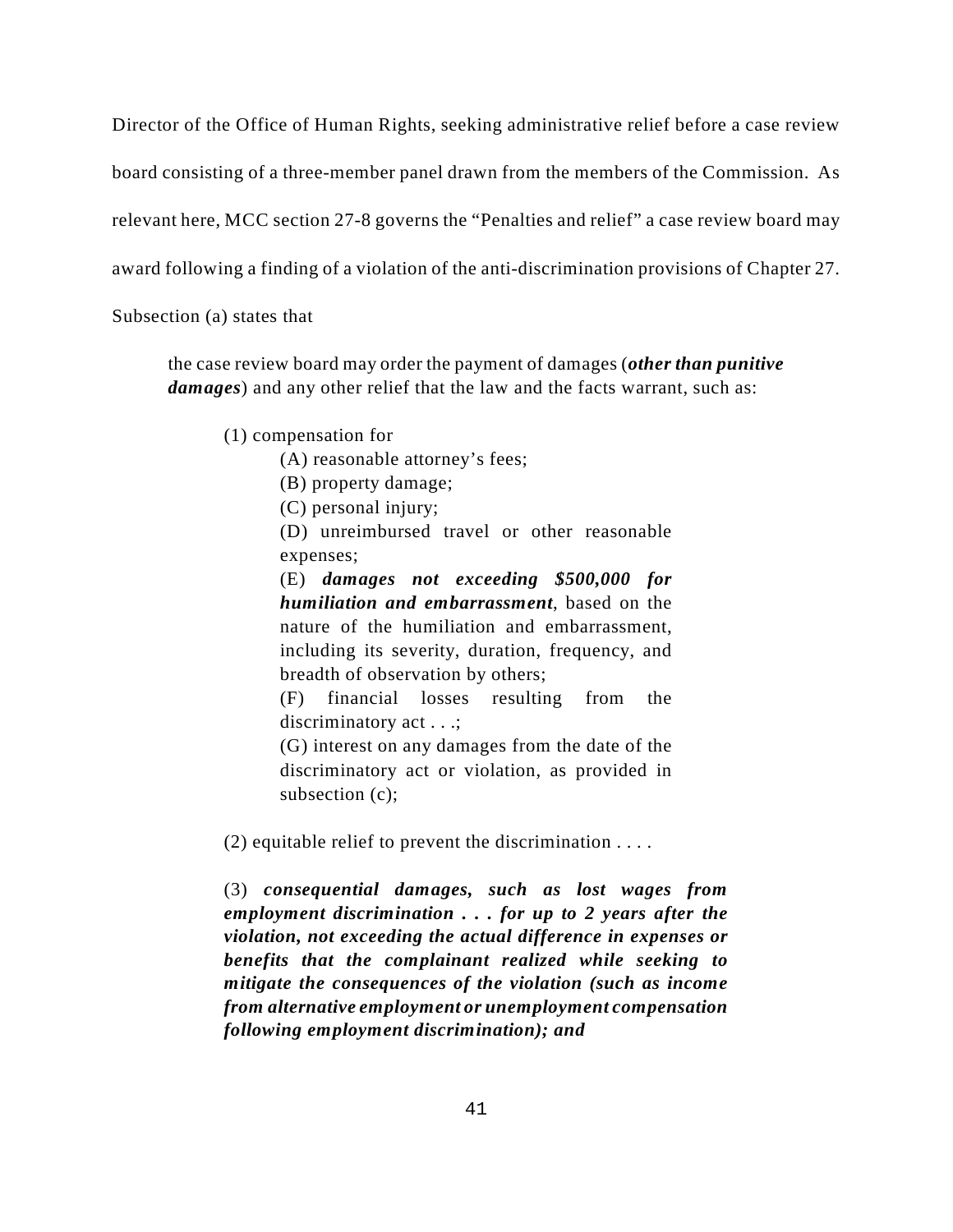(4) any other relief that furthers the purposes of this Article or Article X or is necessary to eliminate the effects of any discrimination prohibited under this Article.

(Emphasis added.) Subsection (b) authorizes the case review board to impose civil penalties upon the person found to have violated the Chapter, including, in the case of a finding of employment discrimination, \$5,000 for each violation. Subsection (c) authorizes the case review board to award the complainant interest on any damages awarded.

In the instant case, however, Jackson did not pursue the administrative remedy avenue under Chapter 27. Instead, she pursued the alternate avenue of relief afforded by Article I of that Chapter, by filing suit against Edgewood in the circuit court, as authorized by MCC section 27-9(a). MCC section 27-9(a) provides in relevant part, "[a]ny person subjected to an act of discrimination or intimidation under this article may pursue a civil action under Maryland law. A person who substantially prevails in a civil action may recover costs and reasonable attorney's fees."

In its motion to amend the Judgment, Edgewood argued that because Jackson's retaliation action was for a violation of MCC section 27-19(c), her "remedies [were] limited to those enumerated in MCC § 27-8." On this basis, Edgewood asked the court to reduce the \$500,000 verdict for economic damages in Jackson's favor "to the 2 year limitation on lost wages and [to] offset [the award] by [Jackson]'s receipt of unemployment benefits." It calculated Jackson's lost wages for the two-year period following her constructive discharge at \$119,125, based upon the evidence she had submitted at trial (\$54,275 in 2010 and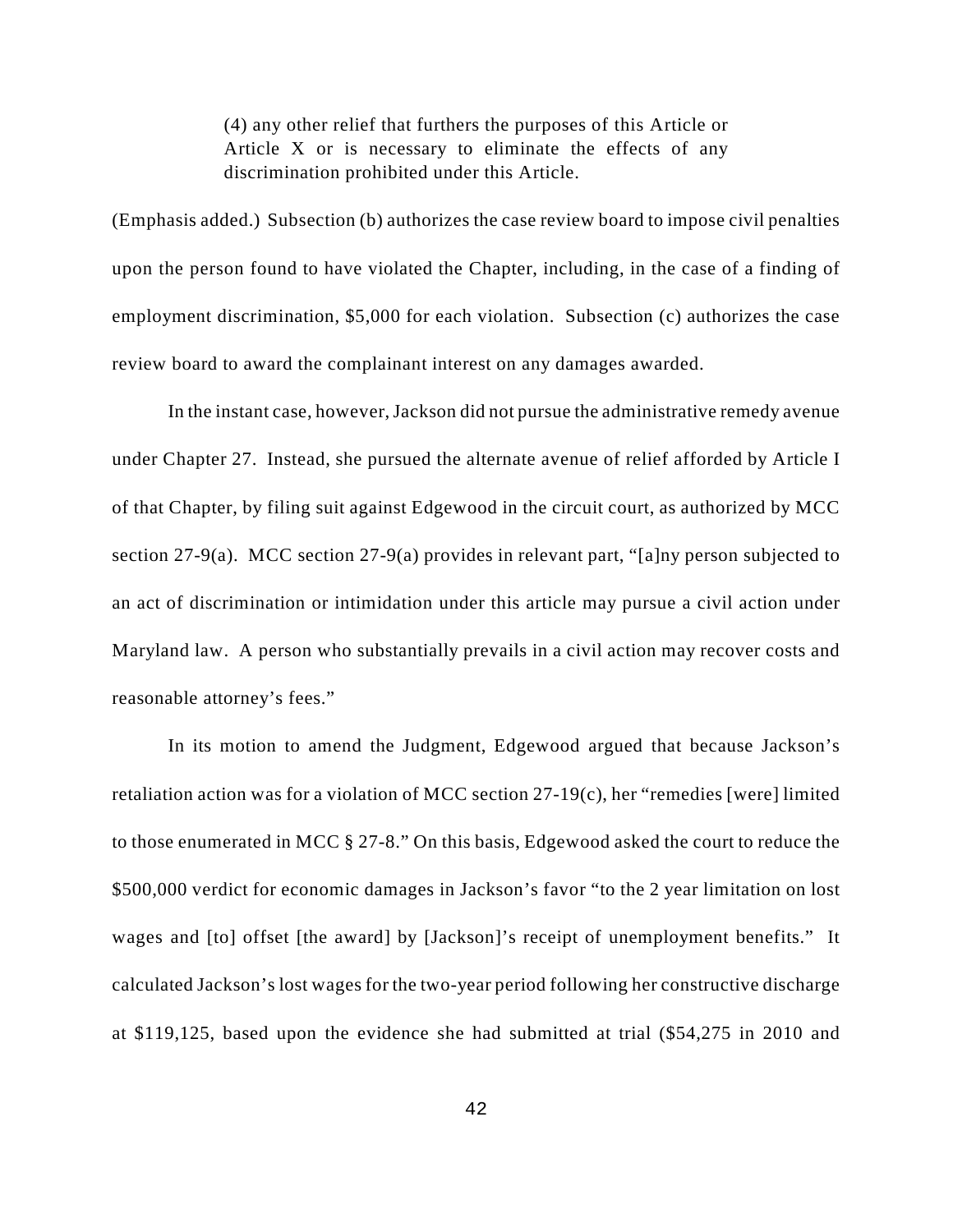\$64,849 in 2011). It further calculated the value of the unemployment benefits she had received since her constructive discharge at  $$29,930.<sup>12</sup>$  It thus asked the court to reduce the \$500,000 in economic damages to \$89,195 (\$119,125 minus \$29,930). Edgewood did not seek a reduction in the award of  $$150,000$  in compensatory damages.<sup>13</sup> Accordingly, it took the position that the Judgment should be amended to award a total of \$239,195 in damages.

Jackson responded that because she brought her action pursuant to SG section 20- 1202, which does not impose a limit upon the type or amount of relief available, the common law of damages governed her claim. She further argued that her damages should not be offset by her receipt of unemployment benefits because MCC section 27-8's offset provision does not apply to her claim; unemployment benefits are a collateral source under Maryland law; and, in any event, there was no evidence admitted at trial that showed the amount of unemployment benefits she actually received.

<sup>&</sup>lt;sup>12</sup>Edgewood calculated the amount of unemployment benefits Jackson had been paid by using a notice it had received from the Department of Labor, Licensing, and Regulation indicating that Jackson would be paid \$410 per week for 26 weeks; and based on Jackson's deposition testimony that she had received benefits for "46 or 47 weeks . . . past [her] . . . initial 26 weeks." It thus multiplied her weekly benefit amount by 73 weeks. Edgewood acknowledged that neither the notice nor the excerpt from Jackson's deposition were introduced into evidence at trial. It argued, however, that the trial court had the authority under Rule 2-534 to "open the judgment to receive additional evidence."

 $^{13}$ As noted above, the award of "compensatory damages" plainly was non-economic relief. Thus, even if Jackson's remedies were limited to those set forth in MCC section 27-8, the \$150,000 in non-economic damages was permissible as "damages not exceeding \$500,000 for humiliation and embarrassment."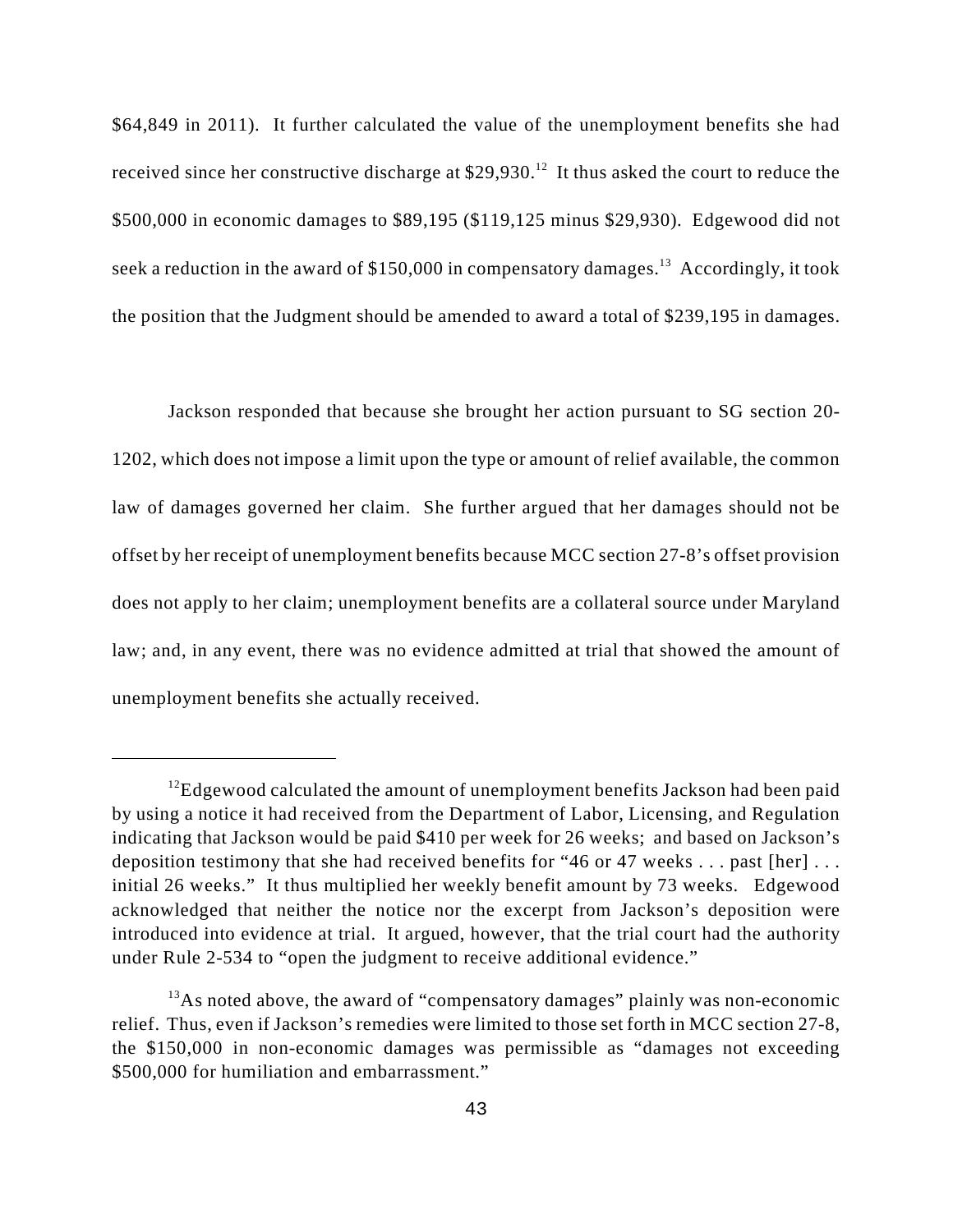The court heard argument of counsel on the motion to amend and, on April 23, 2012, issued and entered a memorandum opinion and order granting the motion. The court reasoned that SG section 20-1202 "authorizes lawsuits in Circuit Court based on local ordinances," and that, "[b]y extension, damages are properly gauged by the local ordinance." The court opined that Maryland's common law of damages only is "the default damage provision when there are no statutory damages," but concluded that MCC section 27-8 set forth "statutory damages to properly gauge the award of damages" in this case. The court thus decided the jury verdict for economic damages in favor of Jackson had to be reduced to two years' of back pay, less the amount of unemployment benefits she had received. It entered the Amended Judgment in the amount of \$89,195 on that basis.

First, as discussed, Edgewood only sought a reduction of the jurors' verdict in favor of Jackson for economic damages. Without explanation, the court not only reduced the economic damages award but also eliminated the jury's entire award of \$150,000 in noneconomic damages. Given that the elimination of the \$150,000 non-economic damages award was not requested by Edgewood in its motion and was done without any apparent or expressed legal basis, it is beyond cavil that the court committed error.

We now turn to the propriety of the court's decision to reduce the economic damage award of \$500,000 to "comport" with MCC section 27-8. Jackson asserts this ruling was legally incorrect for three reasons. First, the plain language of MCC section 27-8 "is directed solely to administrative claims brought before [a case review board]." Second, MCC section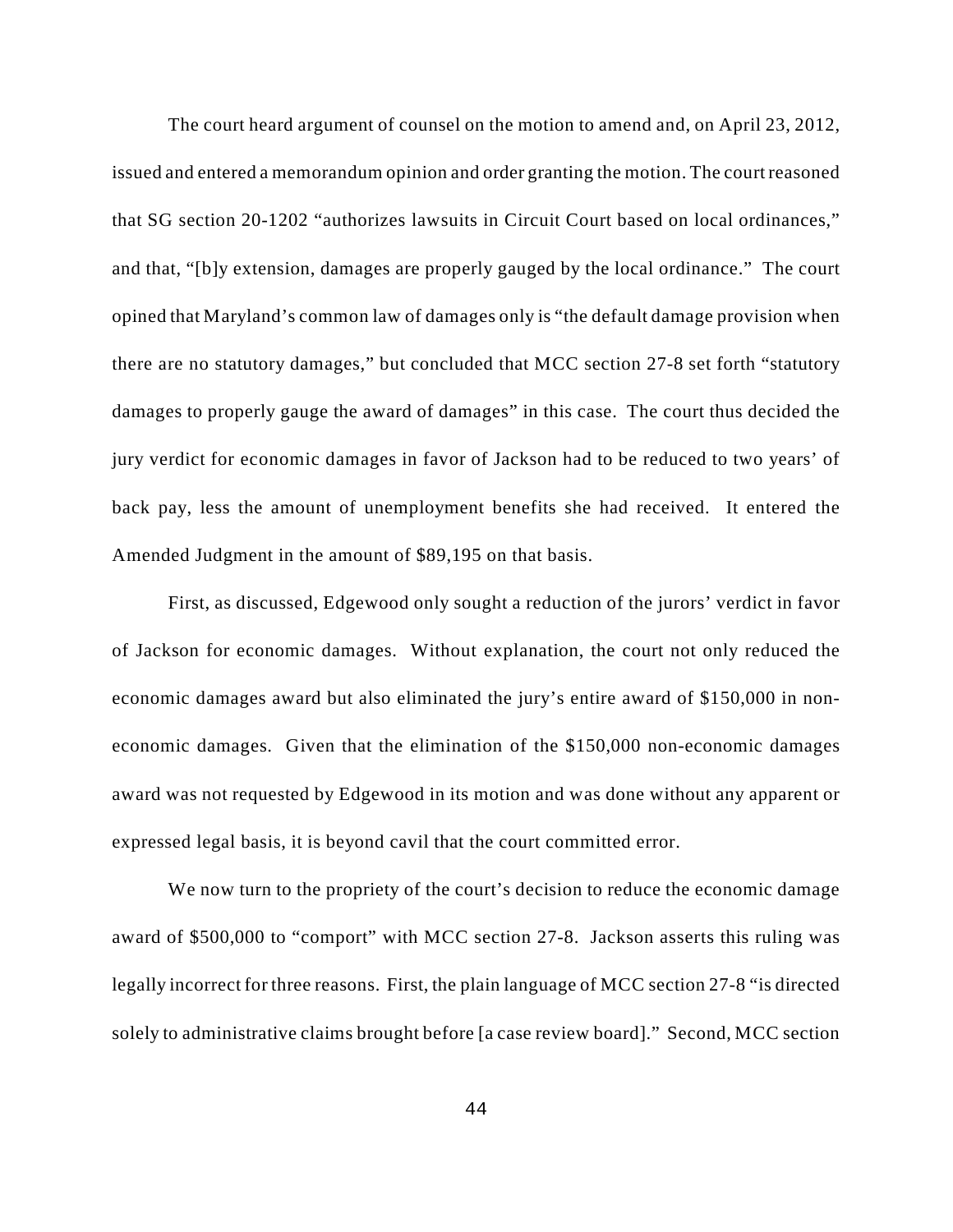27-9, authorizing a private cause of action for violation of the anti-discrimination provisions of the MCC, "imposes no limitation on damages." Finally, SG section 20-1202, which authorizes a private cause of action for discrimination in violation of the MCC, does not impose any limit on the type or amount of damages recoverable. Jackson asserts, alternatively, that even if MCC section 27-8 applies to private causes of action, it is clear from the provision permitting a case review board to award "any other relief that furthers the purposes of this Article" that the limitation on economic damages is not absolute.

Edgewood responds that, although Jackson's action for retaliation was authorized by SG section 20-1202, an enabling statute, the action was premised on an alleged violation of MCC section 27-19. As such, Jackson's remedies are limited to those available under the administrative procedures of the MCC, as set forth in section 27-8. Its argument is as follows. The private cause of action authorized by MCC section 27-9 was "created by the Montgomery County Council and approved and authorized by the Maryland General Assembly"; therefore, it is a local law authorized by the Home Rule Amendment and is not preempted by state law. Because Jackson's cause of action arises under the MCC, we must construe the term "damages" in MCC section 27-9 within the context of the MCC as a whole, which includes MCC section 27-8. To construe section 27-9 otherwise would create the absurd result that a complainant who sues in the circuit court may be awarded much greater damages than a claimant who pursues administrative relief for the same violation.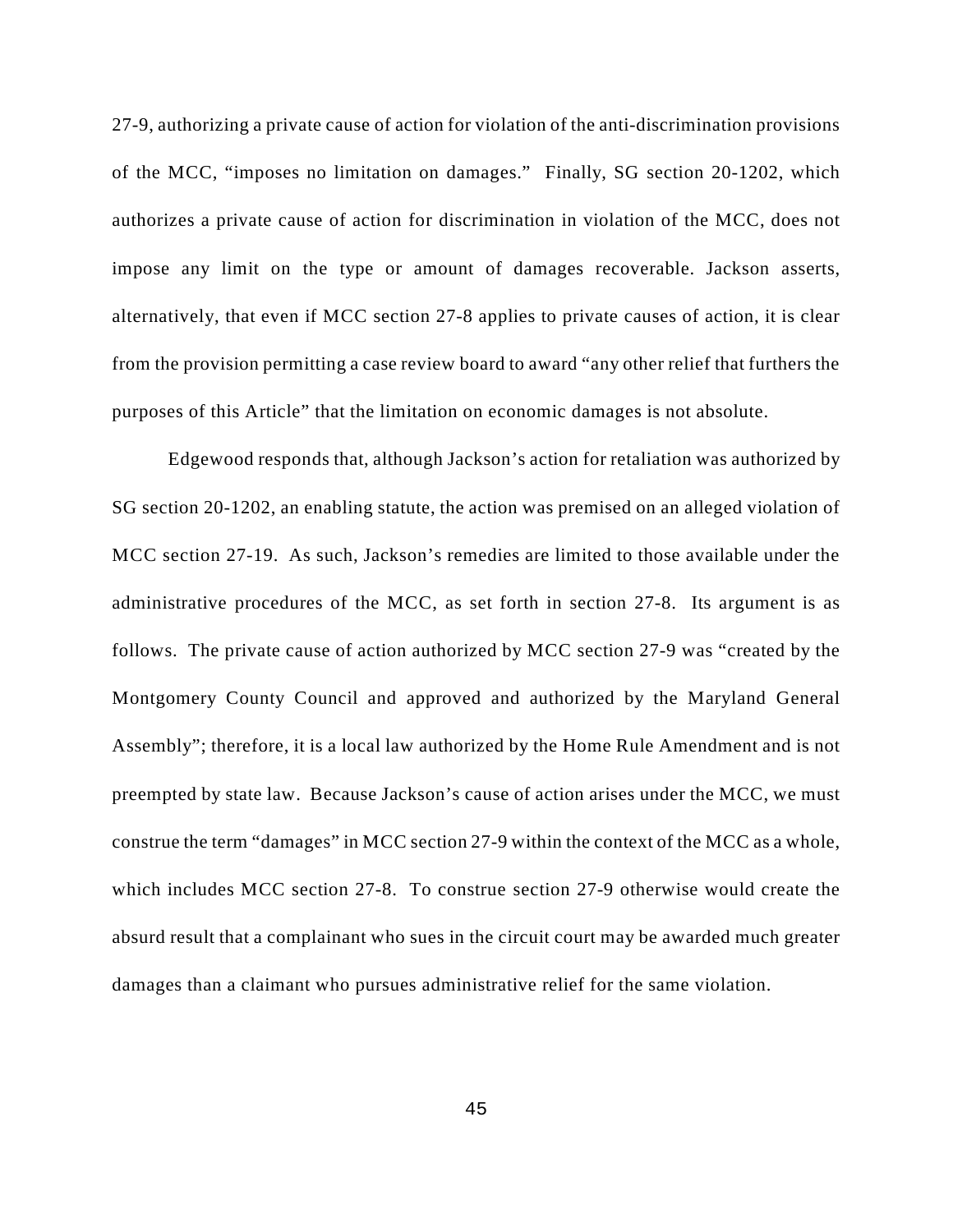Because we are tasked with interpreting state and local laws, we are guided by the

sound principles of statutory construction:

"In statutory interpretation, our primary goal is always 'to discern the legislative purpose, the ends to be accomplished, or the evils to be remedied by a particular provision, be it statutory, constitutional or part of the Rules.' *Barbre v. Pope*, 402 Md. 157, 172, 935 A.2d 699, 708 (2007); *Gen. Motors Corp. v. Seay*, 388 Md. 341, 352, 879 A.2d 1049, 1055 (2005). *See also Dep't of Health & Mental Hygiene v. Kelly*, 397 Md. 399, 419–20, 918 A.2d 470, 482 (2007). We begin our analysis by first looking to the normal, plain meaning of the language of the statute, reading the statute as a whole to ensure that 'no word, clause, sentence or phrase is rendered surplusage, superfluous, meaningless or nugatory.' *Barbre*, 402 Md. at 172, 935 A.2d at 708; Kelly, 397 Md. at 420, 918 A.2d at 482. *See also Kane v. Bd. of Appeals of Prince George's County*, 390 Md. 145, 167, 887 A.2d 1060, 1073 (2005). If the language of the statute is clear and unambiguous, we need not look beyond the statute's provisions and our analysis ends. *Barbre*, 402 Md. at 173, 935 A.2d at 708–09; *Kelly*, 397 Md. at 419, 918 A.2d at 482; *City of Frederick v. Pickett*, 392 Md. 411, 427, 897 A.2d 228, 237 (2006); *Davis v. Slater*, 383 Md. 599, 604–05, 861 A.2d 78, 81 (2004)."

*Miller v. Mathias*, 428 Md. 419, 450-51 (2012) (quoting *Ray v. State*, 410 Md. 384, 404-405  $(2009)$ ).

By their plain language, MCC sections 27-8 and 27-9 provide alternative avenues for relief for violations of the anti-discrimination provisions of the county code. MCC section 27-8 governs the "[p]enalties and relief" that may be awarded by a "case review board" after an administrative finding of a discriminatory act under the MCC. In contrast, MCC section 27-9 authorizes "[a]ny person subjected to an act of discrimination or intimidation under this article" to bring a "civil action under *Maryland law*." (Emphasis added.) It does not limit the damages that may be awarded in such an action to those stated in the immediately preceding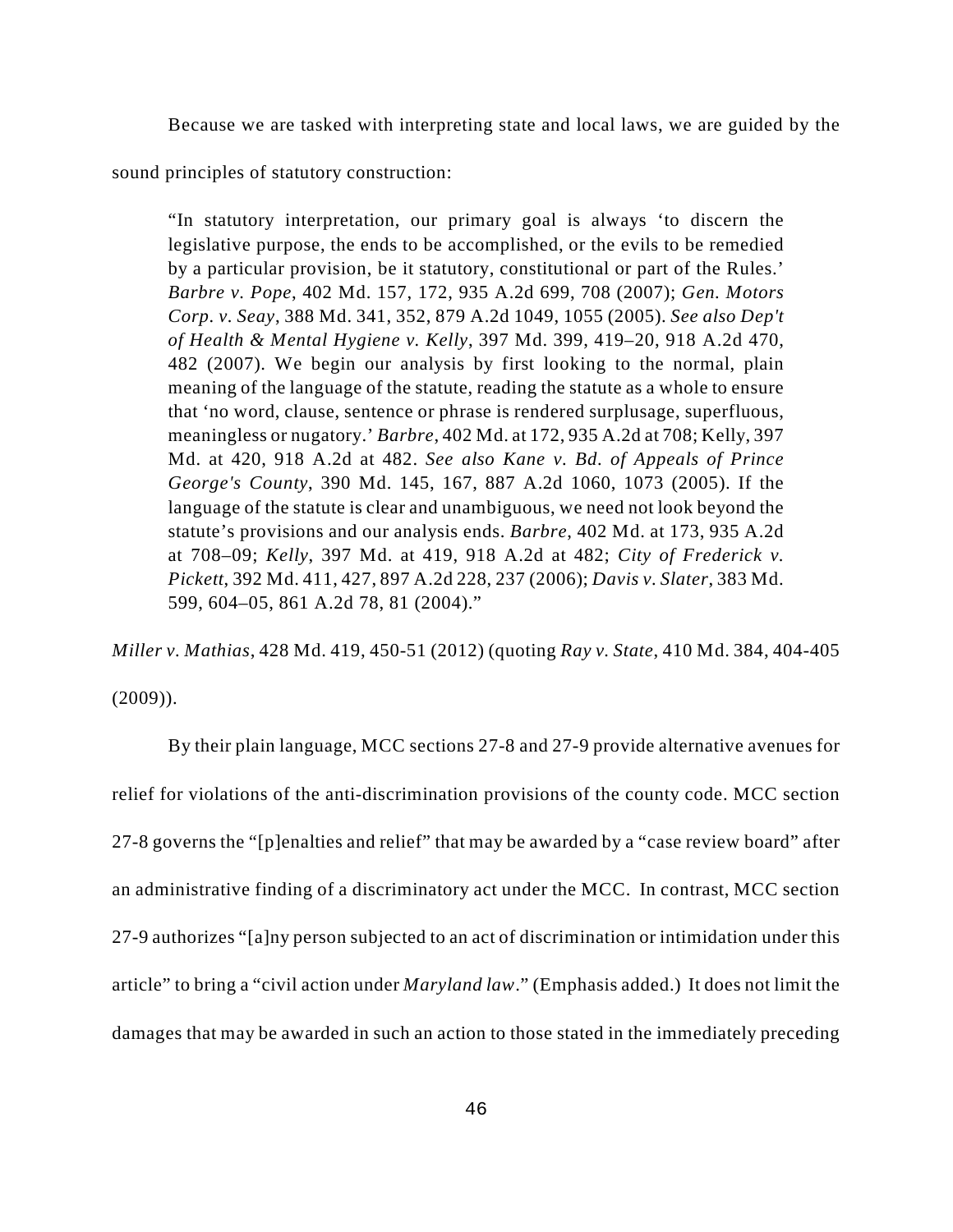section 27-8 or by reference to any other provision of federal, state, or local law. Moreover, the two sections both allow a prevailing party to recover reasonable attorneys' fees. If MCC section 27-9 were read to incorporate the damages provisions of MCC section 27-8, the attorneys' fees clause would be superfluous.

Additionally, in *McCrory Corp. v. Fowler*, 319 Md. 12, 19 (1990), the Court of Appeals construed the predecessor ordinance to MCC section 27-9 to permit a plaintiff to seek "unlimited money damages." In *McCrory*, the Court of Appeals considered two questions certified to it by the United States District Court for the District of Maryland. The first was whether then section 27-20(a) of the MCC,<sup>14</sup> which "creat[ed] a private cause of action for employment discrimination entitling a claimant to sue for *damages, injunctive or other civil relief*" exceeded the authority delegated to Montgomery County, a home rule county, under the Express Powers Act. *Id*. at 13 (emphasis added.) The second question was whether MCC section 27-20(a) was a valid grant of authority or was preempted by state discrimination laws, then codified at Article 49B of the Maryland Code. The Court held that MCC section 27-20(a) was not preempted by Article 49B, but that it was a local law that was not authorized by the Express Powers Act.

<sup>&</sup>lt;sup>14</sup>MCC section 27-20(a) provided:

Any person who has been subjected to any act of discrimination prohibited under this division shall be deemed to have been denied a civil right and shall be entitled to sue for damages, injunction, or other civil relief, including reasonable attorney's fees; provided, however, that no suit shall be commenced until forty-five (45) days after a complaint alleging such an act of discrimination has been filed with the commission . . . .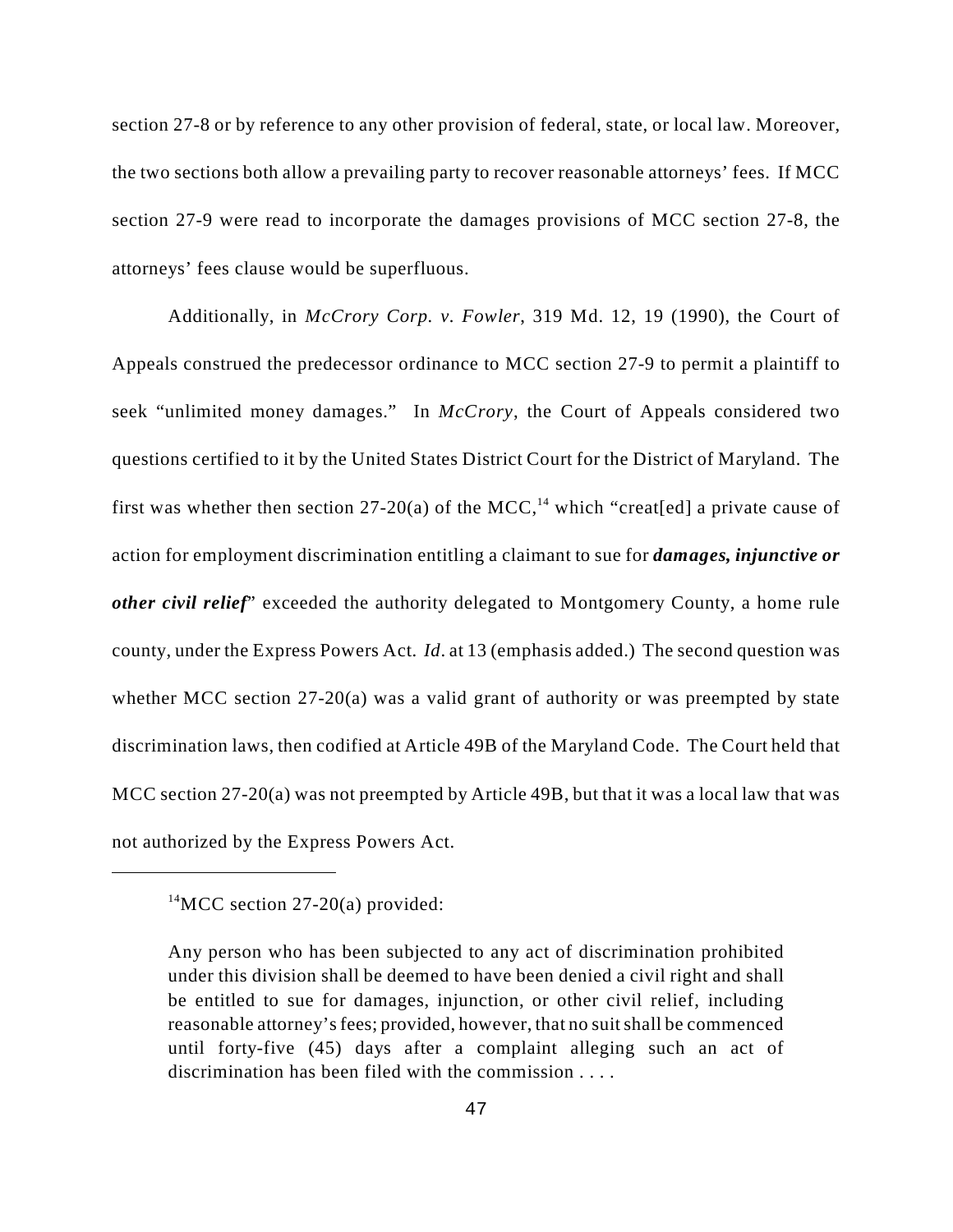The plaintiff in *McCrory* had alleged that he was constructively discharged for refusing to follow directives not to hire any African-American workers. He filed suit in the Circuit Court for Montgomery County against his employer for retaliation under 42 U.S.C. § 1981 and for abusive discharge. After the employer removed the case to federal court, the plaintiff amended his complaint to eliminate the claim for abusive discharge and to substitute a claim under MCC section 27-20(a). He sought "over \$1.8 million in compensatory and punitive damages." *Id*. at 15.

After discussing the difference between a "local law" authorized under the Express Powers Act and a general law that exceeds the authority granted a home rule county to enact, the Court turned to the purpose and effect of MCC section 27-20:

Section 27-20(a) of the Montgomery County Code authorizes a private citizen to seek redress for another private citizen's violation of a county anti-employment discrimination ordinance *by instituting a judicial action in the courts of the State for, inter alia, unlimited money damages*. Fowler, for example, is seeking over \$1.8 million. While a plaintiff must first file a complaint with an administrative agency, he is free to institute a civil action after forty-five days have elapsed. In the present case, the administrative agency followed its standard policy and closed Fowler's complaint when he "decided to pursue his claim in a judicial forum." Thus, the judicial action is effectively independent of any county administrative proceeding.

*Id.* at 19-20 (emphasis added). The Court concluded that Montgomery County as a local jurisdiction is not authorized to "create[] a new judicial cause of action between private individuals," as that authority lies with the General Assembly or is within the province of the Court of Appeals "under its authority to modify the common law." *Id*. at 20. The Court held that, while a home rule county has "concurrent authority to provide administrative remedies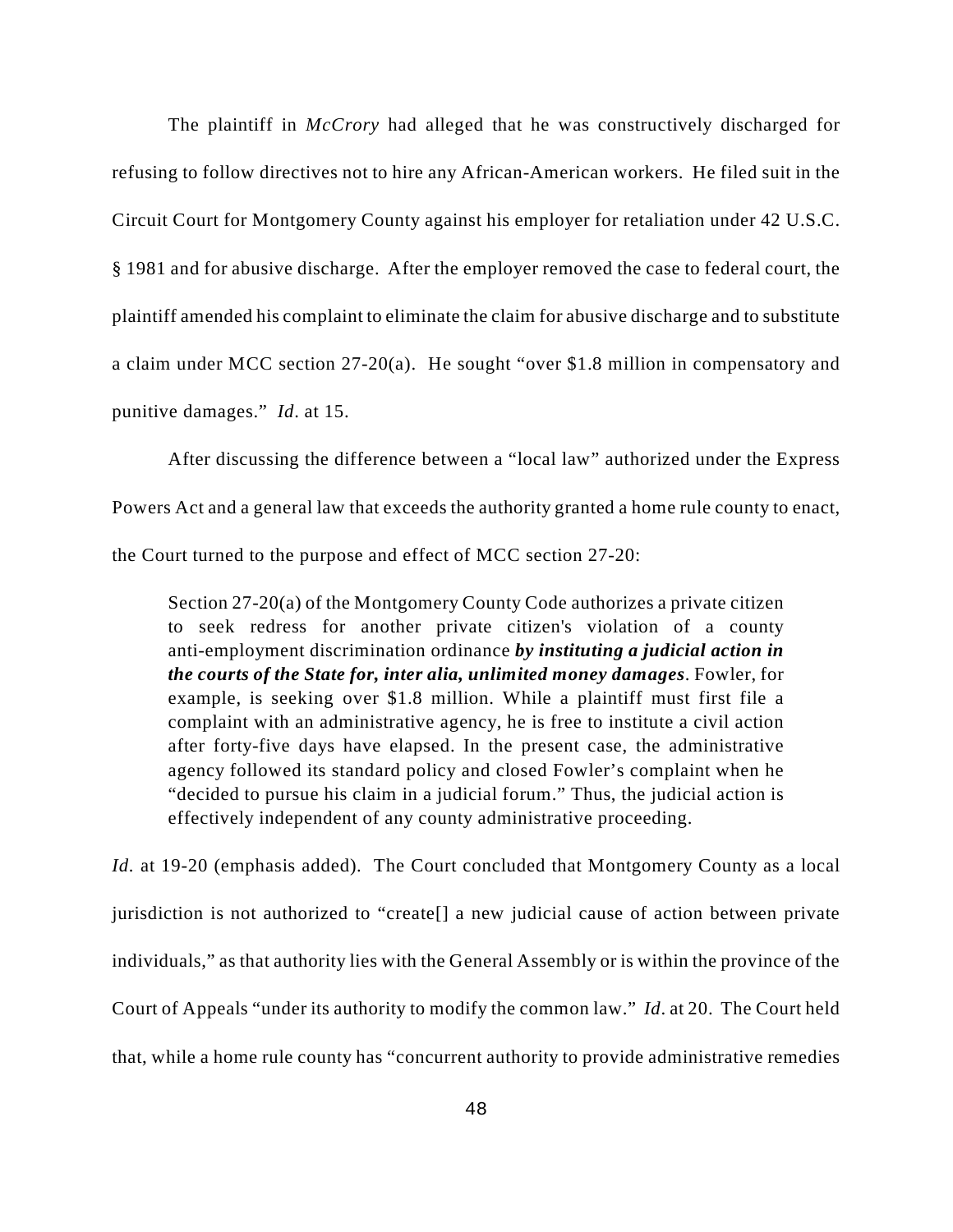not in conflict with state law," MCC section 27-20(a) exceeded the authority conferred upon Montgomery County under the Express Powers Act. *Id*.

In 1992, in response to the *McCrory* decision, the General Assembly enacted section 42(a) of Article 49B, later recodified without substantive change at SG section 20-1202, creating a "new cause of action in the circuit courts for violation of the local antidiscrimination laws of Montgomery County." *Shabazz*, 163 Md. App. at 626.<sup>15</sup> The Court of Appeals has described the legislative history and purpose of SG section 20-1202 as follows:

In 1992, responding to our holding in *McCrory*, the General Assembly passed House Bill 722, which created the original version of § 42(a) [now SG section 20-1202] thereby authorizing explicitly private civil actions for violations of the anti-discrimination provisions of the Montgomery County Code. The Preamble to House Bill 722 left no doubt that the purpose of the measure was to overrule legislatively our decision in *McCrory*. In no uncertain terms, it stated:

WHEREAS, On March 7, 1990 the Maryland Court of Appeals invalidated Section 27–20(a) of the Montgomery County Code, which was enacted in 1973 and provides for private causes of action for violations of certain County discrimination laws; and WHEREAS, The Maryland Court of Appeals held in *McCrory Corp. v. Fowler* that the Express Powers Act did not provide adequate authority to create private causes of actions and that the creation of a new private cause of action has traditionally been the province of the General Assembly or the Court of Appeals; and

WHEREAS, The General Assembly believes that it is important to provide full protection of the law to its citizens and that allowing private causes of action for violations of certain county

 $15$ One year later, it was amended to add Prince George's County and Howard County. Laws of 1993, Ch. 152.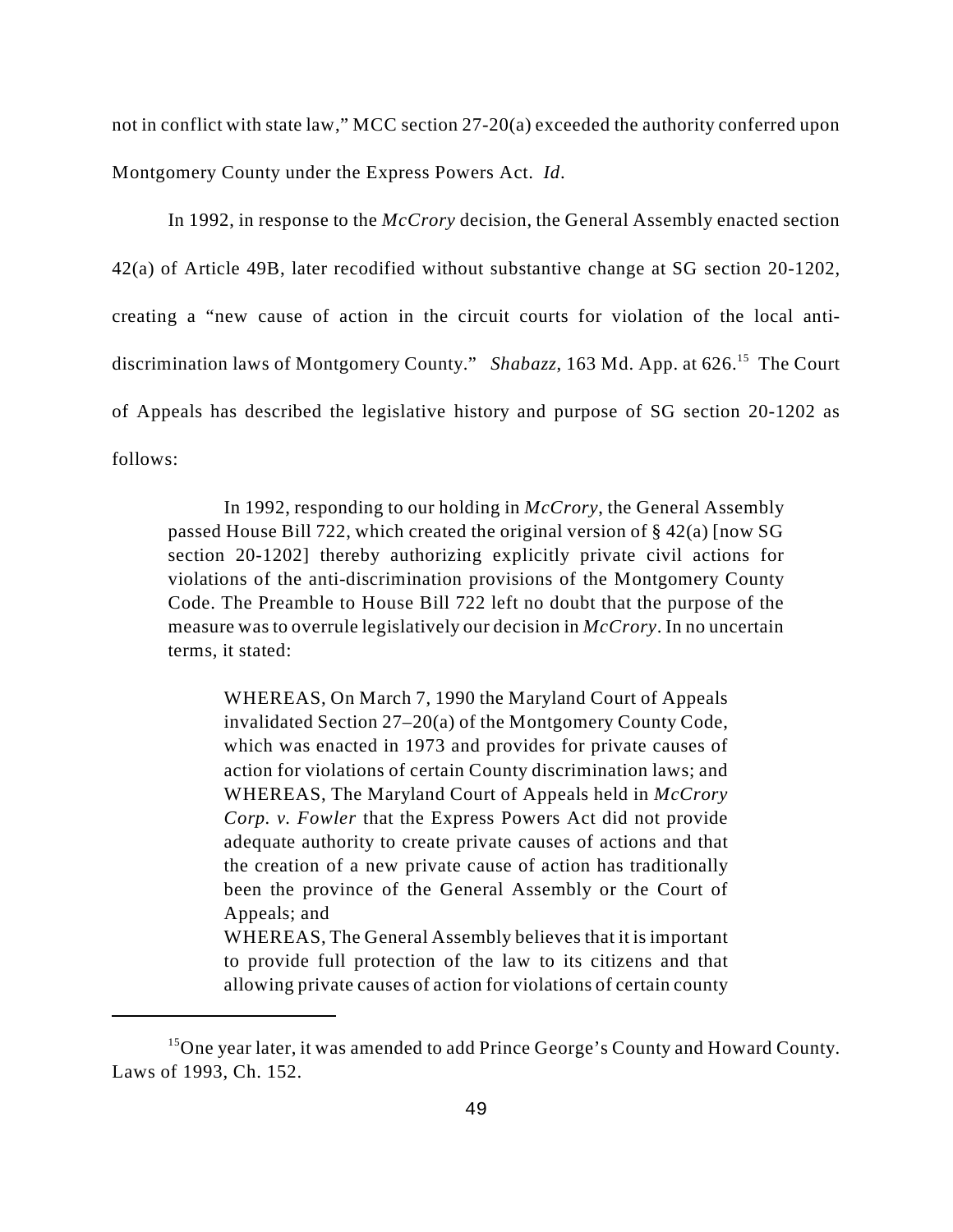discrimination laws, under certain circumstances, is appropriate;....

1992 Md. Laws 3446.

*Washington Suburban Sanitary Comm'n v. Phillips*, 413 Md. 606, 628-29 (2010).

We must presume that the legislature "meant what it said and said what it meant" when it enacted SG section 20-1202 using language nearly identical to the language in MCC section 27-20(a). *E.g., Witte v. Azarian*, 369 Md. 518, 525 (2002). *See also Howard County Dep't of Social Servs. v. Linda J.,* 161 Md. App. 402, 409 (2005) (legislature must be presumed to have "understood and intended" to use the language it used). As the *McCrory* Court had held, this language authorized recovery of "unlimited money damages." *Compare* SG section 20-1202(b) (authorizing a plaintiff to seek "damages, injunctive relief, or other civil relief") *with* MCC § 27-20(a) (1973) (authorizing a plaintiff to seek "damages, injunctive or other civil relief"). Had the legislature intended to limit the remedies available to a plaintiff suing for a violation of the anti-discrimination provisions of the MCC, it could have included limitations either within section 20-1202 or by reference to MCC section 27-8. It did neither.

Moreover, the legislature has made clear that it is fully aware of how to specify the damages available for violations of state or county anti-discrimination laws. As discussed, it specified the types of damages available to employees suing for a violation of the BCC when, in 1997, it enacted then Article 49B, section 43, now codified at SG section 20-1203. *See* 1997 Laws of Maryland, Ch. 348. Similarly, in 2007, when the legislature amended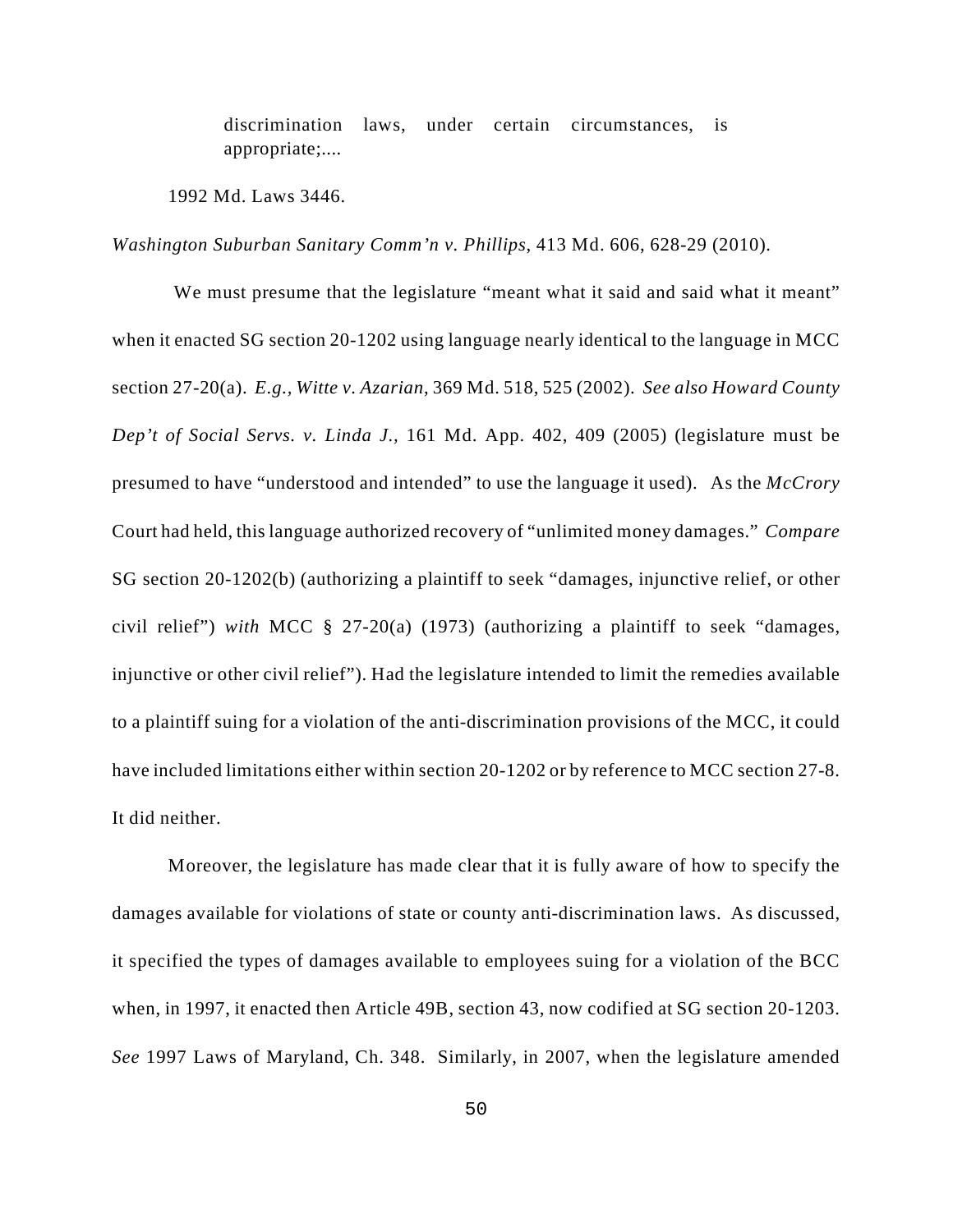Article 49B to authorize a private cause of action for violations of the FEPA and the other anti-discrimination laws therein, it specified that a successful plaintiff is entitled to the same remedies available in an administrative action,<sup>16</sup> with the exception of punitive damages, which only were allowable in a private cause of action brought by an employee.

This Courts's decision in *Shabazz*, 163 Md. App. at 602, also is consistent with this construction. There, the plaintiff, Wendy Shabazz, who is African-American, had worked as a server in a Bob Evans restaurant in Bowie. She alleged that certain policy changes at the restaurant that had the effect of limiting a server's ability to develop regular customers and increase his or her tips were being applied in a discriminatory manner. She complained to the assistant manager, who, in turn, communicated the complaint to Shabazz's immediate supervisor, Martin. Martin promptly fired Shabazz. Two days later, after protesting her termination, Shabazz was reinstated to her position. She continued to complain of less desirable work assignments until she was again terminated by Martin, three months later.

Shabazz filed suit in the Circuit Court for Prince George's County against Bob Evans and Martin, asserting two violations of the PGCC: unlawful employment discrimination on the basis of her race; and retaliation. She sought "economic damages, compensatory

<sup>&</sup>lt;sup>16</sup>Edgewood urges us to view these enactments as suggesting creation of an overarching scheme to permit a private plaintiff to recover no more relief than would be available in an administrative proceeding for the same underlying violation. Even if we were to find merit in this argument, which we do not, SG section 20-1203 explicitly authorizes a plaintiff suing for a violation of the BCC in the circuit court to recover compensatory damages *in addition to* backpay, whereas backpay is the only monetary relief available in an administrative action brought under the BCC.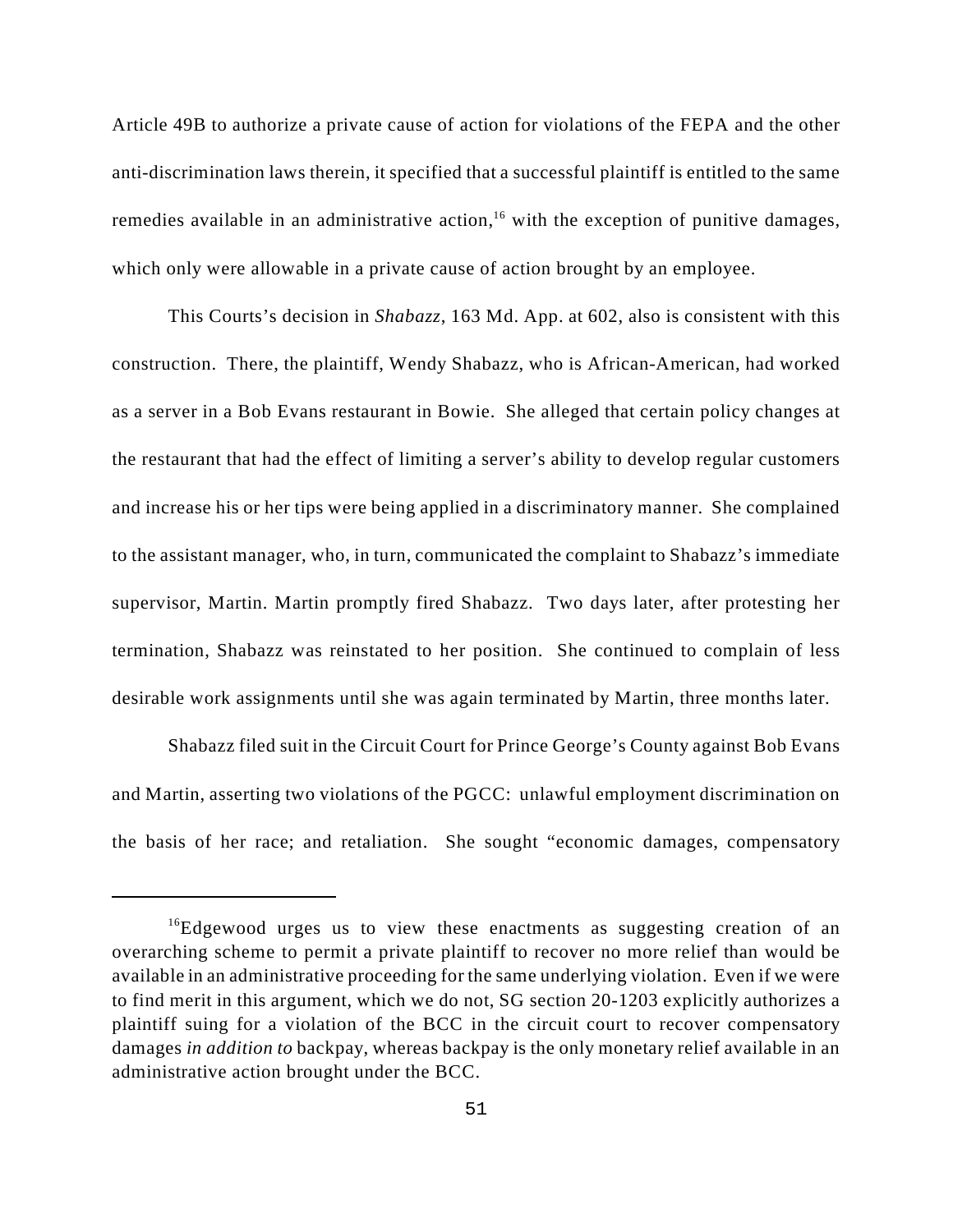damages, and punitive damages to be determined at trial, plus attorneys' fees, costs," and other appropriate relief. *Id*. at 614.

The case was tried to a jury. At the close of all the evidence, Shabazz withdrew her claim for economic damages. She argued to the jury that it should award compensatory damages for pain and suffering and punitive damages. The jurors returned a verdict finding that Bob Evans was not liable for race discrimination or retaliation, but finding that Martin had "unlawfully discharged [Shabazz] in retaliation for her complaint of discriminatory conduct." *Id*. at 616. The jurors awarded Shabazz "0" in compensatory damages and \$85,000 in punitive damages. *Id.* at 617. The court entered two judgments: one in favor of Bob Evans and against Shabazz for costs; and one against Martin and in favor of Shabazz for \$85,000 and costs.

Martin moved for JNOV, arguing that because the award of punitive damages was not supported by a predicate award of compensatory damages, it had to be stricken. Shabazz filed a post-judgment motion, as well, seeking to have the court determine and award her backpay "as a form of 'make whole' equitable relief." *Id*.

In analyzing Shabazz's backpay argument, we considered the state and federal antidiscrimination law schemes. We explained that, at that time, the FEPA, then codified in Article 49B, prohibited at section 16(f) retaliation against an employee for making a complaint of unlawful discrimination. It did not authorize a private cause of action for a violation of that section, however. Rather, the FEPA provided only an administrative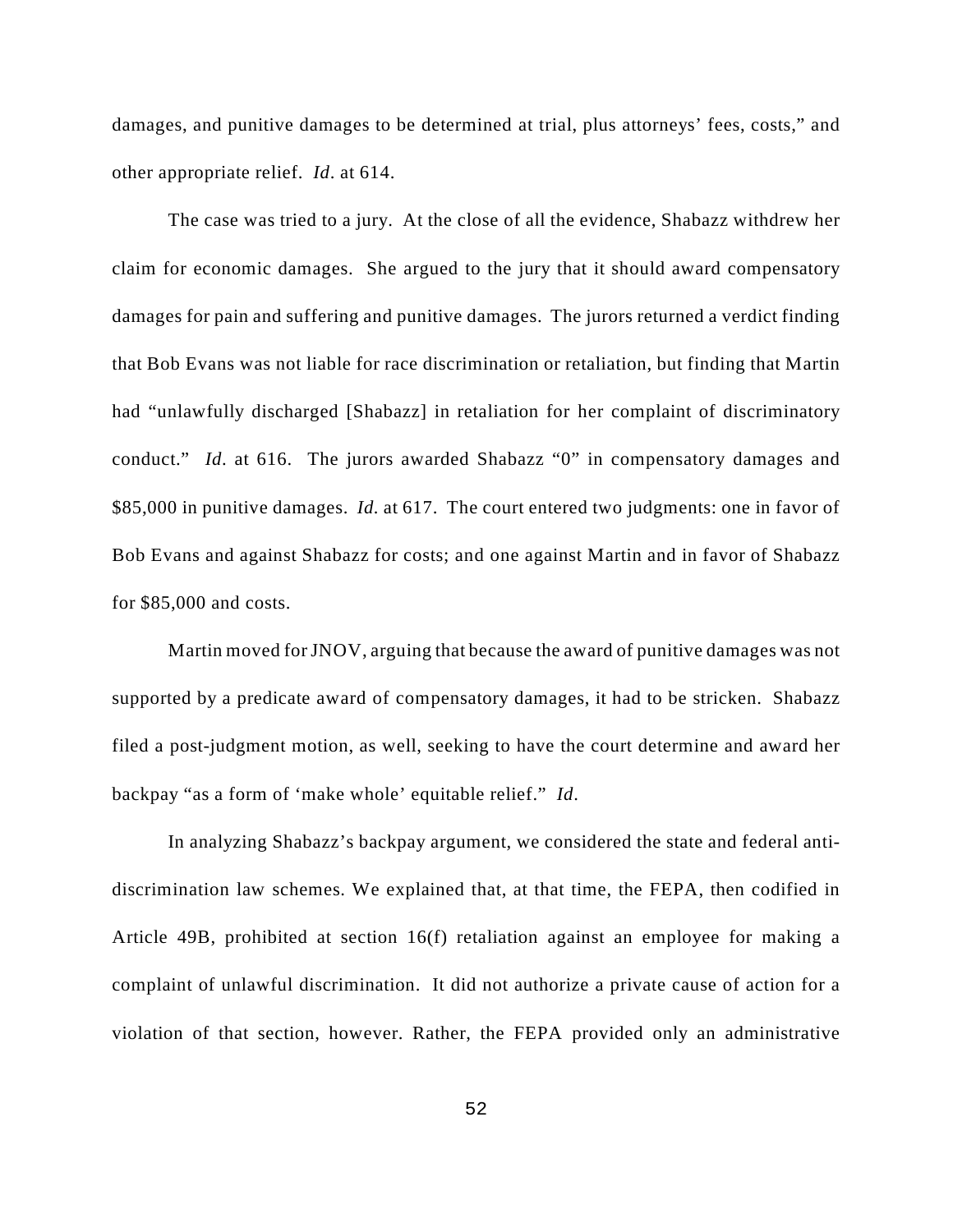enforcement mechanism for violations of section 16(f). Upon a finding of a violation, the MCHR could order an employee reinstated and award backpay, but could not award damages or other monetary relief. In contrast, under then recent changes to federal anti-discrimination laws set forth at Title VII, an employee could bring a private cause of action to recover compensatory and punitive damages.

We then turned to the relief available under then Article 49B, section 42(a), permitting a "civil action" for "damages, injunctive relief, or other civil relief" against a person who committed an "act of discrimination prohibited by the [PGCC]." Section 2-185(a) of the PGCC prohibited, *inter alia*, discrimination on the basis of race. Shabazz argued that she could recover backpay under section 42(a) and that because backpay was in the nature of equitable relief, it was for the court to determine after liability had been found.

We concluded, however, that even if section 42(a) authorized Shabazz to pursue backpay as an equitable remedy, it only was recoverable against Bob Evans, not against Martin and because Bob Evans had been found not liable, her claim failed. Alternatively, we concluded that, because section 42(a) permitted Shabazz to seek lost wages as a form of damages, it could not be construed to also permit her to seek backpay as post-judgment equitable relief. We explained that Title VII expressly carved out backpay as an equitable remedy, permitting the court to award backpay and the jury to award "'other compensatory damages.'" *Id*. at 630 (quoting *Corti v. Storage Technology Corp.*, 304 F.3d 336, 344 (4th Cir. 2002)). In contrast, "the cause of action [] created in section 42, for violation of three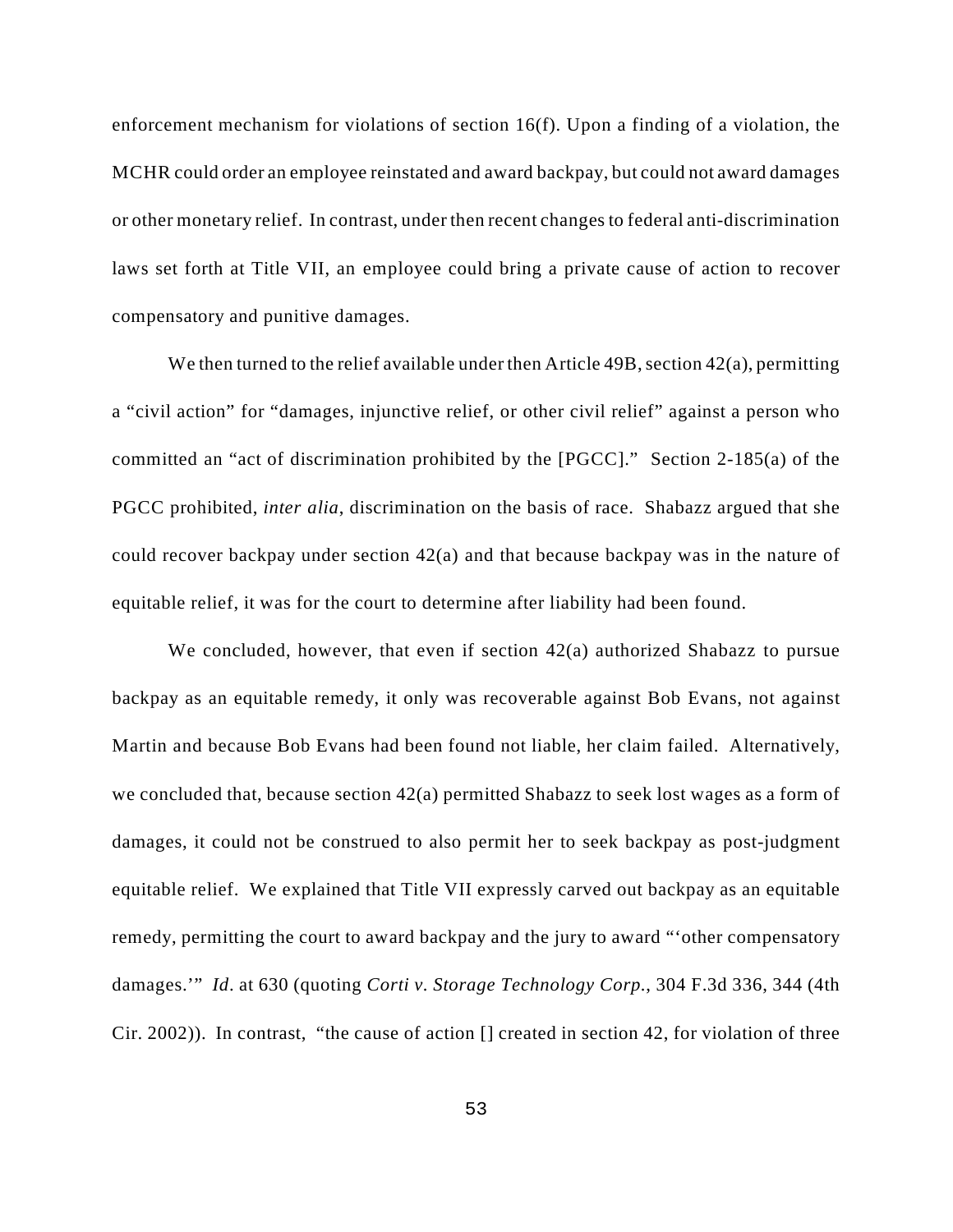local anti-employment discrimination laws, does not carve out backpay and disallow recovery of lost earnings from recovery as damages." *Id*. at 631. Therefore, "there was nothing to preclude Shabazz from going forward with her economic claim of lost earnings before the jury." *Id*. Having made the decision to withdraw that claim from the jury's consideration, however, she had waived any entitlement to that relief.

We also rejected Shabazz's argument that the jurors' award of punitive damages could stand in the absence of an underlying award of compensatory damages. We explained that the federal courts of appeal were in "general agreement" that an equitable award of backpay by the court in an action under Title VII was sufficient to support an award of punitive damages by a jury without an award of compensatory damages. *Id.* at 634. In contrast to the controlling provisions of Title VII, however, section 42(a) did not "make any specific reference to punitive damages" or to federal jurisprudence interpreting Title VII. *Id.* at 638. We opined:

Unless the General Assembly has stated otherwise, which it has not, the meaning of section 42, a state enactment, is to be interpreted by application of Maryland common law. That includes the Maryland common law of damages, and further, the Maryland common law of punitive damages . . . . .

*Id*. Because under Maryland common law an award of punitive damages must be supported by an award of compensatory damages, which at the least would be an award of nominal damages, we held that the trial court was legally correct in granting Martin's motion for JNOV.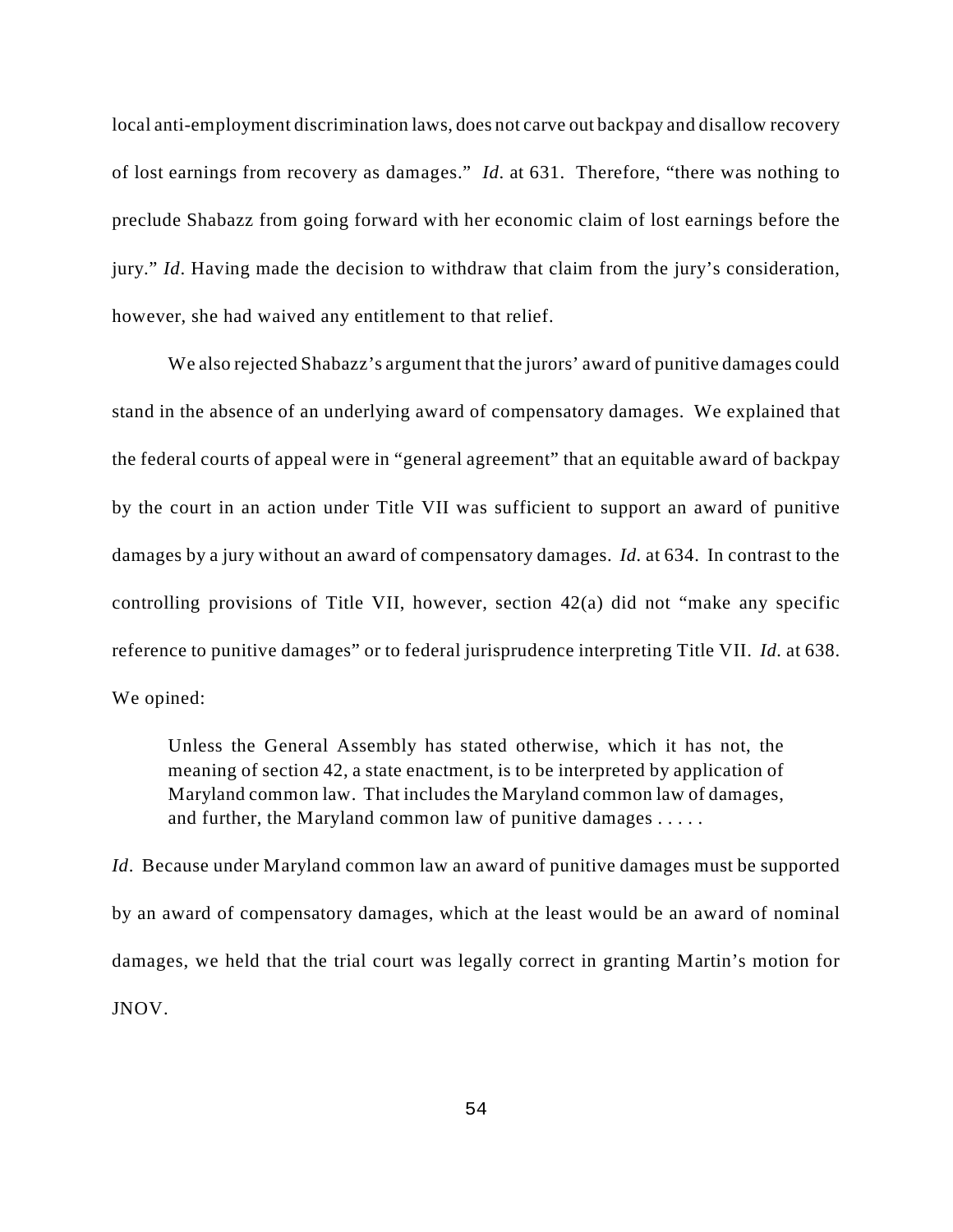Finally, in the case at bar, Edgewood relies upon *Makovi v. Sherwin-Williams Company*, 316 Md. 603 (1989), and *Chappell,* 320 Md. at 483, for the proposition that "statutory remedies for statutory claims 'are exclusive.'" This reliance is misplaced. In *Makovi*, the Court of Appeals held that an employee could not bring a tort action for abusive discharge in violation of the clear mandate of public policy expressed in the FEPA and Title VII. The Court explained that the FEPA predated its decision in *Adler v. American Standard Corp*., 291 Md. 31 (1981), recognizing the tort of abusive discharge. It commented that by recognizing the tort of abusive discharge in *Adler* it had intended to "vindicat[e] an otherwise civilly unremedied public policy violation." 316 Md. at 626. The Court concluded that because the FEPA already prohibited employment discrimination and provided administrative remedies, including injunctive relief and 2 years' of backpay, to permit an employee to sue for "full tort damages" would "upset[] the balance between right and remedy struck by the Legislature in establishing the very policy relied upon." *Id*.

Just one year later, in *Chappell*, the Court of Appeals reaffirmed its holding in *Makovi*, explaining that "the tort of abusive discharge will not lie where the public policy sought to be vindicated by the tort is expressed in a statute which carries its own remedy for vindicating that public policy." 320 Md. at 490. Thus, because the FEPA provides a remedy for an employee alleging discrimination in employment, including retaliatory discharge for opposing discriminatory practices, that it precludes a tort remedy.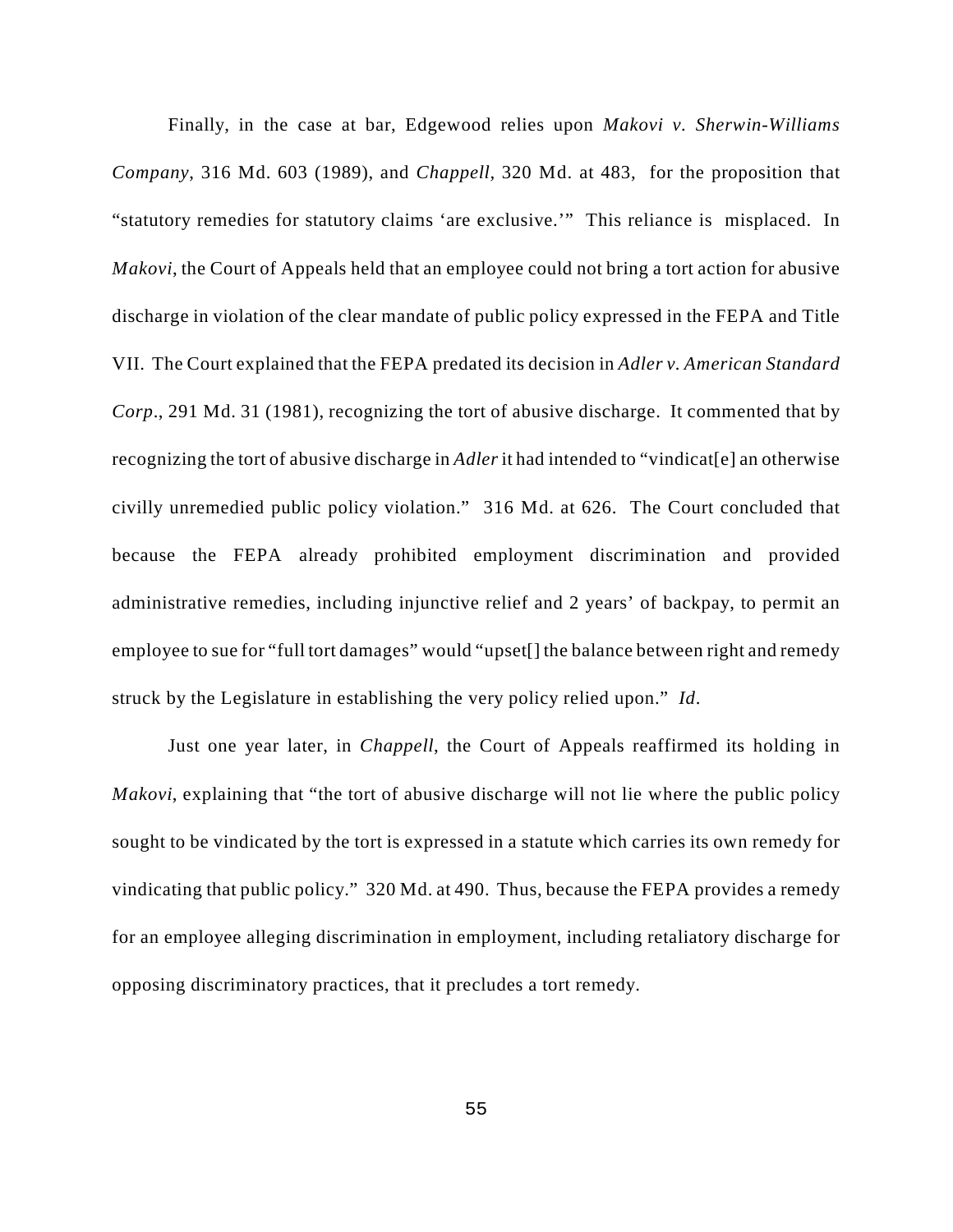We return to the case at bar. Here, Jackson did not file a tort suit for wrongful discharge alleging a violation of a clear mandate of public policy expressed in the FEPA, in the MCC, or in Title VII. Rather, she brought a statutory action pursuant to SG section 20- 1202, in which she alleged a violation of MCC section 27-19 and sought "damages, injunctive relief, or other civil relief," as authorized by that statute. Thus, *Chappell* and *Makovi* are inapposite.

As this Court held in *Shabazz*, Maryland's common law of damages is the default provision absent some evidence of a legislative intention to enlarge or restrict the type and amount of remedies available. The operative statutes and ordinances in this case plainly and unambiguously authorize a private civil action for common law damages for a violation of the anti-discrimination provisions of the MCC. There is no evidence of any intention to transport the limitation on damages in an administrative proceeding under Article I, Chapter 27 of the MCC into SG section 20-1202. For all of these reasons, the trial court erred in granting Edgewood's motion to amend the Judgment.

#### **II.**

#### **Unemployment Benefits**

We also agree with Jackson's contention that the trial court erred by reducing the verdict in her favor by the amount of unemployment benefits she received. Jackson maintains that this ruling was contrary to the collateral source rule. Edgewood does not dispute that unemployment benefits are a collateral source. It argues that a reduction in the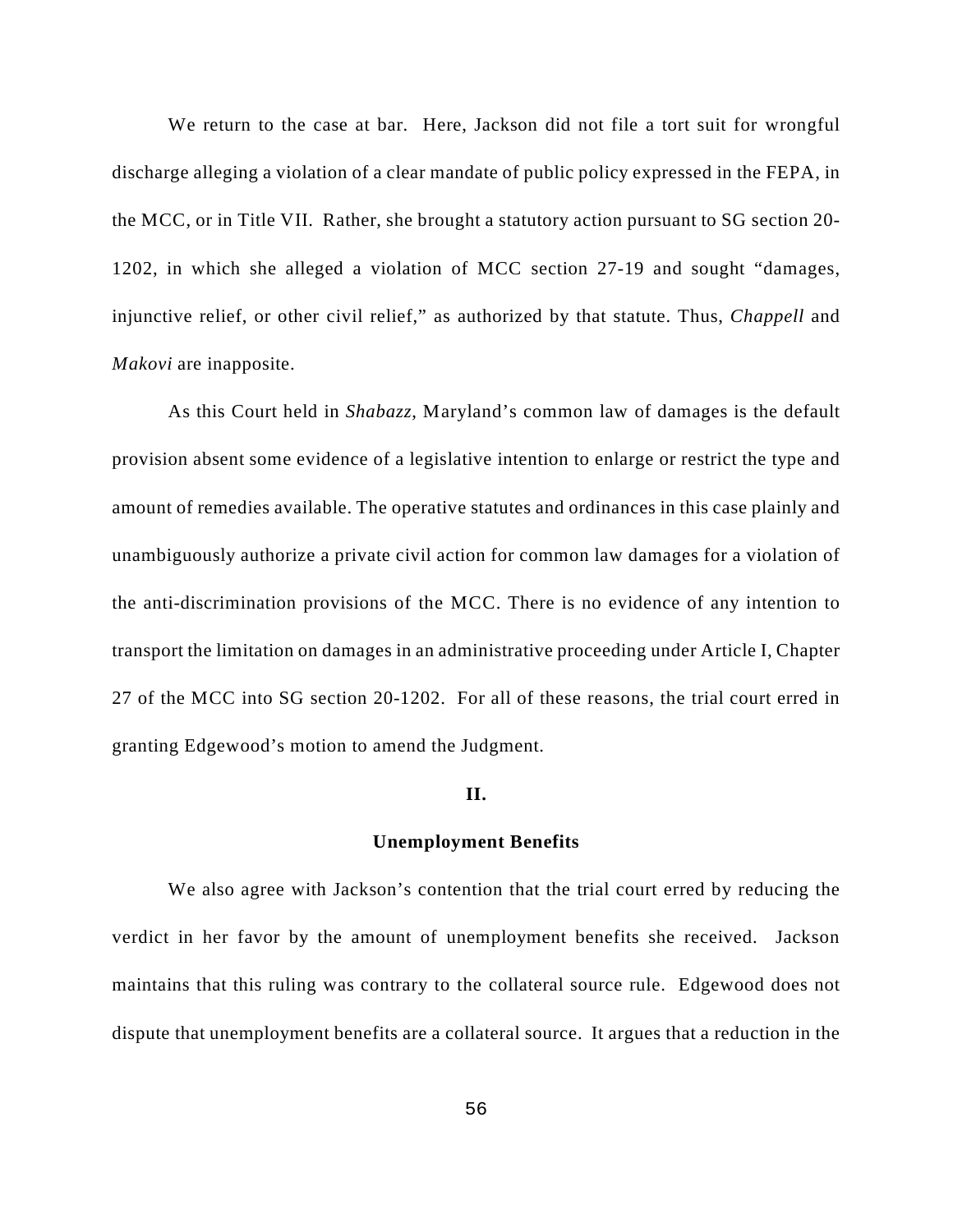verdict based on the amount of unemployment benefits received was required under MCC section  $27-8(a)(3)$ . For the reasons already discussed, we reject Edgewood's argument.

"The collateral source rule permits an injured person to recover the full amount of his or her provable damages, 'regardless of the amount of compensation which the person has received for his injuries from sources unrelated to the tortfeasor.'" *Haischer v. CSX Transp., Inc.*, 381 Md. 119, 132 (2004) (quoting *Motor Vehicle Admin. v. Seidel*, 326 Md. 237, 253 (1992)). A majority of federal circuit courts considering the applicability *vel non* of the collateral source rule to unemployment benefits in actions brought under Title VII have held that an employee's damages should not be offset by unemployment benefits received. *See Craig v. Y & Y Snacks, Inc.*, 721 F.2d 77, 82-83 (3rd Cir. 1983); *EEOC v. Ford Motor Co.*, 645 F.2d 183, 195-96 (4th Cir.1981), *rev'd on other grounds*, 458 U.S. 219 (1982); *Rasimas v. Michigan Dep't of Mental Health,* 714 F.2d 614, 627-28 (6th Cir. 1983); *Kauffman v. Sidereal Corp.*, 695 F.2d 343, 346-47 (9th Cir.1982) (*per curiam*)*;Brown v. A. J. Gerrard Mfg. Co.*, 715 F.2d 1549, 1550 (11th Cir.1983) (*en banc*) (*per curiam*). *But see Dailey v. Societe Generale*, 108 F.3d 451, 459-60 (2nd cir. 1997) (determination as to whether unemployment benefits may be deducted from a Title VII award left to discretion of the district court). We find the reasoning of the majority line of cases on this issue persuasive and conclude that the jury's verdict in favor of Jackson for "economic damages," which, as the jury was instructed and counsel argued was the loss of salary and benefits she otherwise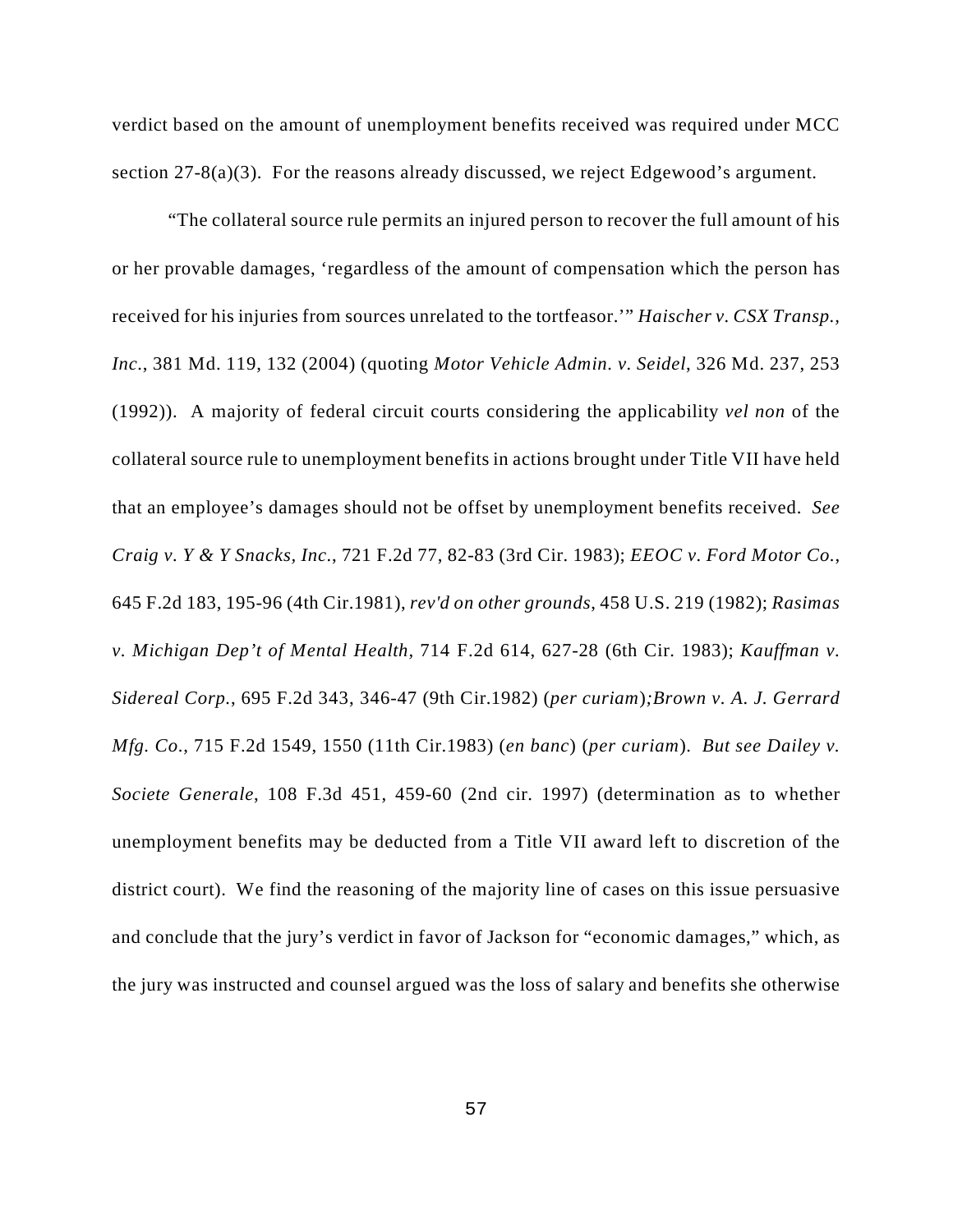would have received, was not subject to reduction based on her receipt of unemployment benefits.

Moreover, even if we were not persuaded that unemployment benefits were subject to the collateral source rule, we nonetheless would hold that the circuit court erred in reducing the verdict on this basis when, as here, Edgewood did not introduce evidence or make a proffer at trial of the amount of unemployment benefits Jackson received.

## **III.**

#### **Punitive Damages**

Finally, Jackson contends the trial court erred in failing to instruct the jurors on punitive damages. Edgewood responds that Jackson waived this issue for review by failing to except to the instructions as given. We agree with Edgewood.

During the on-the-record discussions about Jackson's proposed verdict sheet, the trial court directed her attorney to change the verdict sheet to remove the two questions addressing punitive damages. Jackson's attorney replied, "That's right, Your Honor. I mean based on your previous ruling, [questions] 3 and 4 would no longer be appropriate."<sup>17</sup> The jurors subsequently were instructed with no mention of punitive damages. Having failed to except

 $17$ Counsel for both parties acknowledged during oral argument in this Court that the transcript of the trial in this matter does not contain any argument regarding Jackson's entitlement, *vel non*, to punitive damages. Jackson's attorney stated that it was his recollection that he argued for a jury instruction on punitive damages, which the trial court denied. Edgewood's attorney had a similar recollection. The omission of this argument from the transcript could not be explained, however. As Jackson's attorney candidly admitted he feared, the absence of any record of this argument inures to Jackson's detriment.